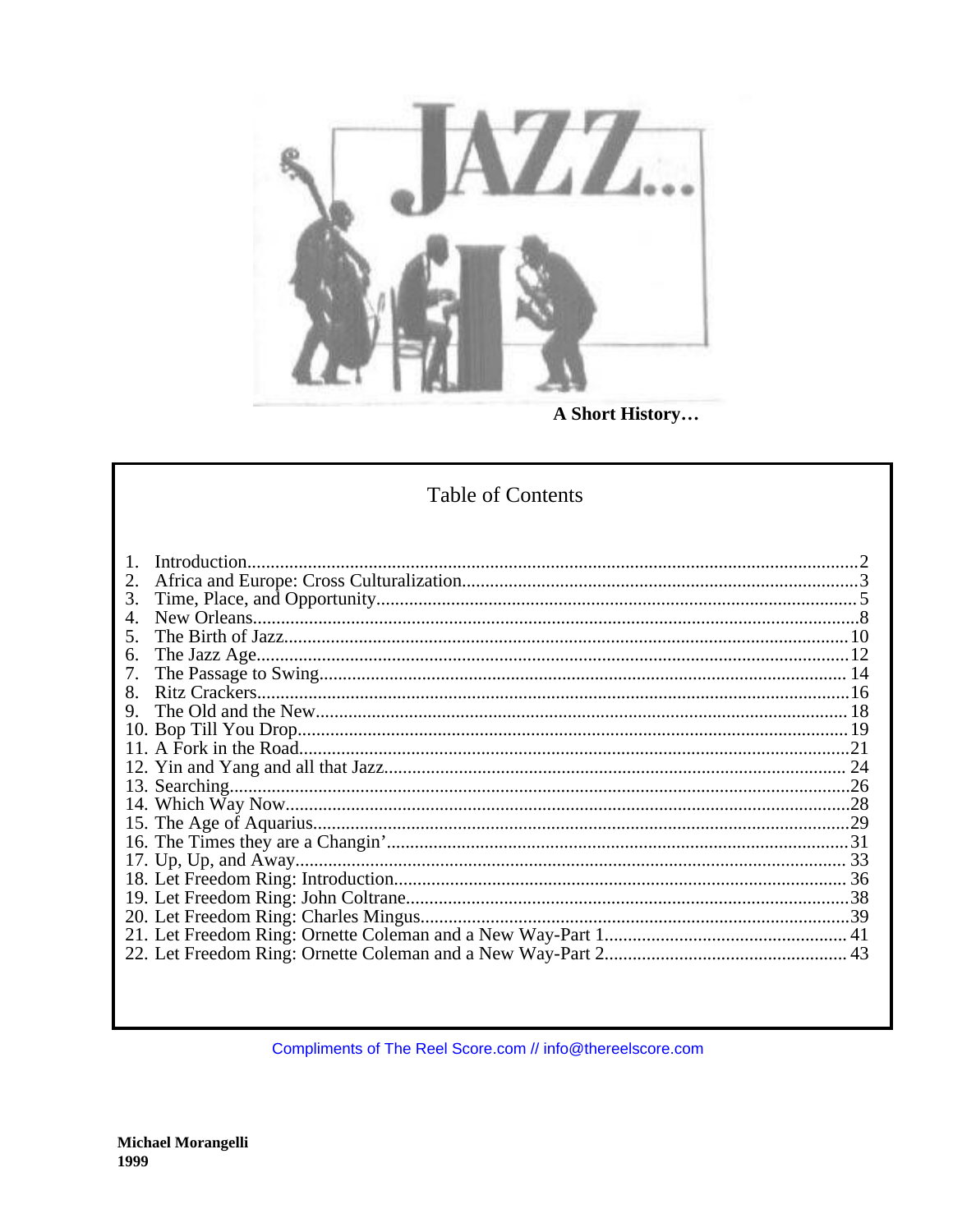# Michael Morangelli Composer

Has performed extensively both in New York City and Boston. His credits include the Angelo Tallaracco and Bob January Big Bands,



Fire & Ice Jazz Octet, and the Blue Rain Lounge Quartet. He was also staff guitarist for South Park Recording Studio.

In Boston since 1985, he has played with the George Pearson Group (local headliners at the Boston Jazz Society Jazz Festival in 1990), Urban Ambience, and was founder and leader of the Whats New Septet (1995). His Jazz compositions have been recorded by Comraderie Tapes and included in the missing links Tape Sampler.

Composing for film since 1996, he has provided scores for Board Stories, Rules of Order, the independent production American Lullaby, and the CityScape production Wastebasket. He has also provided music, efx, and sound design for Eric Mauro and his work has appeared on theBitscreen.com, the Seoul Animation Festival, Aspen Shortfest, and the ExCentris New Media FESTIVAL IN MONTREAL



## Film

Worked in MIDI with delivery on DAT accompanied by the Audio Data files and either the sequence or Finale Lead Sheet Conductors score.

All material is laid up to QuickTime for review with spotting and cues notes if required.

## Web

Flash audio materials are optimized for file size and laid up in Flash suitable for web display. Both the .fla file and the .swf file are accompanied by all sound and music samples in AIFF format (with Sound Designer II if required).

All Flash animations can be converted to QuickTime should that format be required.

## Film/Video Conversion

Is handled with Media Cleaner Pro providing suitability for CD-R or web presentation.

# Services

Original Music Composition Music Spotting

Music/Sound Design Efx/Foley/VoiceOvers for QuickTime/Flash Animation

Conversion of Video VHS materials to **QUICKTIME** 

> Music and Audio playback in Flash Player format

337-B Canterbury Court, Lakewood, NJ 08701,732.674.3579 info@thereelscore.com // www.thereelscore.com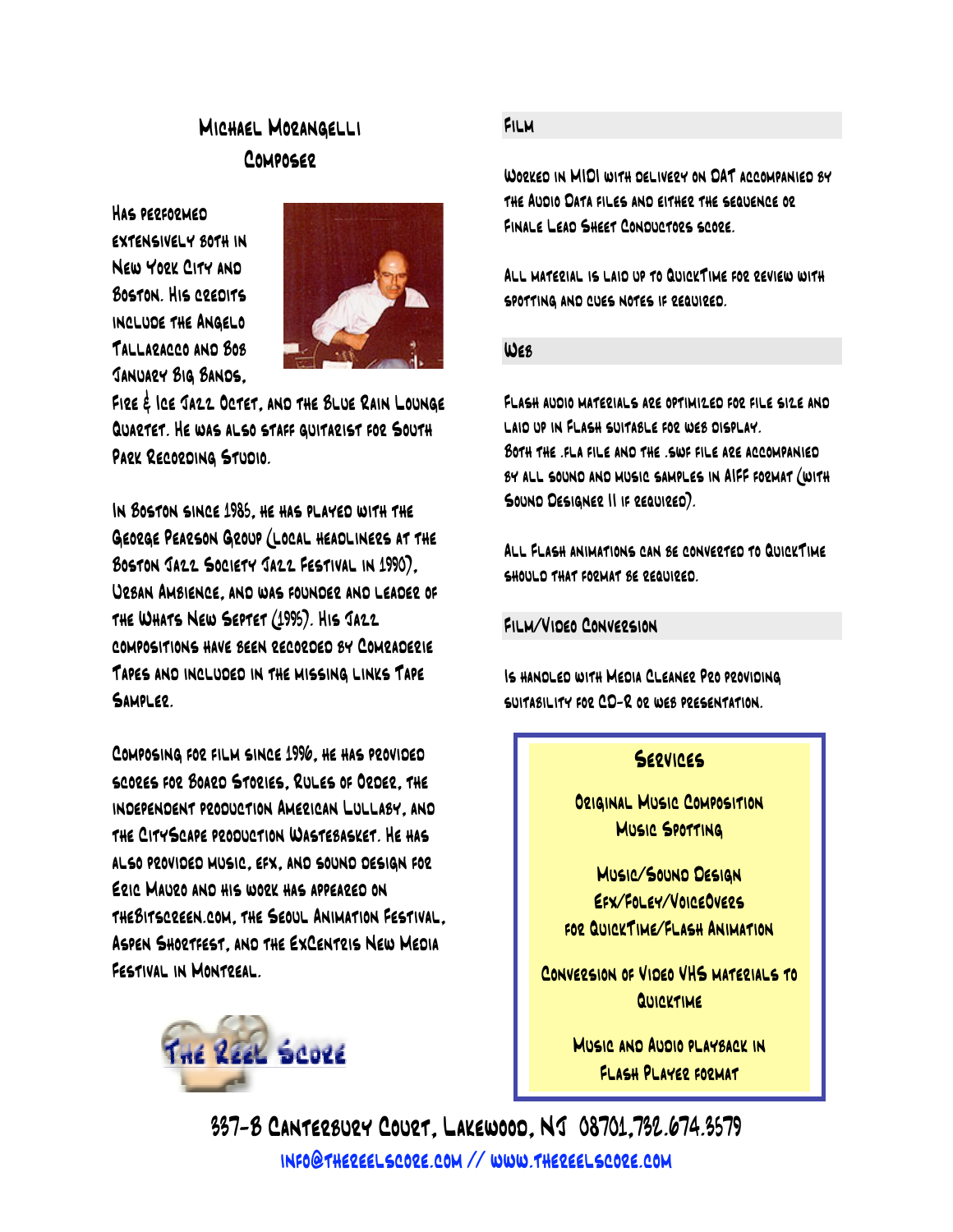# **1 Introduction**

This series of articles for JazzFriends will hopefully offer a perspective on Jazz in a historical and cultural context - and I hope spark some discussion pro and con related to the themes covered in each. I will try to provide my research sources and some recordings to support the views expressed.

As this in an introduction to what I hope will be a complete series [over time], I thought I would outline the future content and also attempt to articulate the context in which I view the development of Jazz and the forces which shaped this music.

The outline is 7 broad categories:

- The earliest African/European cross culturalization
- The roots of Jazz before the turn of the Century
- The New Orleans/Chicago/Big Band Period to Mid-1950's
- The development of Bop and the resulting emphasis on Jazz as Concert Music [rather than a Functional Music]
- The immediate Post-Bop era to mid-1960
- The Modal/Fusion development to late-1970
- The stylistic fractionalization from l980 to the present

The context is a little longer. So first, I wish to state, that I am self taught in this. I have no formal training in Jazz History - I am a Guitarist. That training was through private lessons and the musicians I worked with [all of whom worked or were taught by others who lived through the period from the late 20's on]. Second, I have no prejudices about what is Jazz [and I'm not going to define what is or is not Jazz] - if it is honest and comes from a "Jazz" esthetic I will accept it, though I might not like it . And finally, I consider the Arts of a particular culture or era an access point into that culture or time period provided you are willing to learn the esthetic language of the particular Art form [Music is often described as the Universal Language and I would disagree].

I view the history of Jazz as a cultural history of the United States- the good and the bad. It's roots developed from the mingling of cultures, the circumstances of which were, euphemistically, not the best. That such a beautiful and enduring art form could spring from such circumstances is an amazement to me and a tribute to the strength and endurance of the human spirit . That it has become, in reality, an underground music in our present era is a constant grief.

When I decided to write this series I originally was going to jump right in and start on the subject immediately - I decided not to. Instead, this introduction became an important prelude for me. I teach Jazz Ensembles at small music center in Boston. I constantly, in that role, deal with highly motivated people who want to learn, want to play, and, for the most part, force time out of very busy schedules to participate. I thought it would be all theory and more theory. It was not. I found myself dealing with two major issues - Repertoire and Performance Practice. Neither of these are solely theory specific and so learning "Jazz Theory",which essentially is the bebop tradition, will not generate an adequate vocabulary for performance. What was lacking, was an understanding of the different stylistic periods, the repertoire associated with those periods, and how to realize the melodic, harmonic, and rhythmic conventions within these styles - to my mind, a lack of historical perspective about the musical styles within the genre we call Jazz.

There is another consequence - a realization that Jazz is not a static language, but is constantly evolving. The Music responds to the cultural environment which surrounds it - and our culture is certainly not static.

Recently, in response to 'Frequently Asked Questions' about styles, I recorded some tapes for class use. I recorded them chronologically from the early 1900's to mid 1990's. I had done this type of listening regularly when I was in college but that was 20 years ago. It turned out to be an education for me. I was comfortable with everything up to the early 1980's - then I had to struggle with what was new. The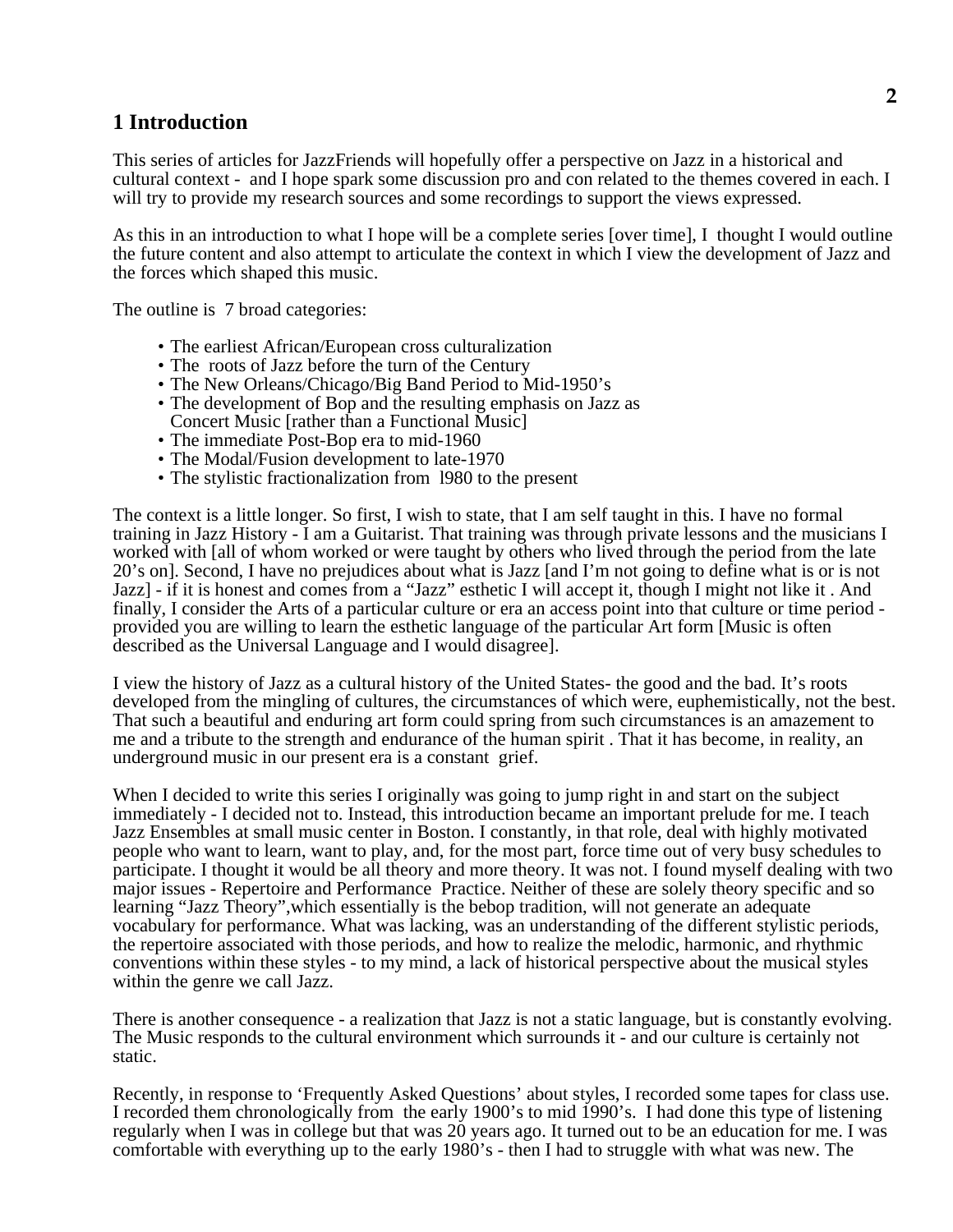music had evolved and I had to catch up ! Yet, I was able to find familiarity in much of what I listened to. But, I had to listen and draw upon my knowledge of what came before.

This whole episode put into perspective a simple statement from my college days - new is often a logical outgrowth or a reaction against previous practice - listening in this fashion illuminated this statement. By the way, this was advice from a professor in a History of Western Music Class. I had admitted no knowledge of the Classical repertoire or history. His advice preceding this statement was listen chronologically, choose what you like, identify what you don't, study both to understand why. I hope I never forget this and always apply it to my musical pursuits.

Again, I hope this Introduction will provide an orientation for the subsequent articles and spark some interaction with the themes of each.

## **2 Africa and Europe : Cross Culturalization**

One of the things I find fascinating about Jazz is how two musical cultures found a common ground for interaction and I thought I would relate some of the things I discovered in searching for these common areas. It might be helpful to look at some generalizations about music and society and then cover the similarities which are found between African and European attitudes and practices regarding music.

First, Music in any culture is integrated with the activities of the society at large - it is defined and placed into the fabric of daily life and this results in the way music is ordered in society and how people think about what music is and should be. This integration varies by culture - but it is not the differences but the commonalities which enable cross culturalization. It is these common areas that can be the most difficult to identify - I think the new and unusual can often overwhelm the similarities between different cultures. Just dealing with how music functions in a society breaks down into numerous parts and not all Genres and Styles function the same within each society and not all functions are specifically musical or artistic.

Music can function as : Aesthetic enjoyment, Entertainment, Communication, Symbolic representation, Physical response, Enforcing conformity and Social norms,Validate social institutions and religious rituals, Contribute to continuity & stability,Contribute to the integration of society, and Emotional expression.

You should know this is not my own list - I found it in "The Anthropology of Music" by Alan P. Merriam [Northwestern University Press, 1964]. It started me thinking about music beyond the Notes and Chord Changes. What I did was take a style of music I was familiar with and try to identify the functions it might or might not have in our culture. It was surprising to see how music works in our culture - and more so, that even in our corporate mass entertainment media these functions still have validity. Ours is a complex society and the components of this culture are complex. All of the music I worked with had more than one function ascribed to it. - it could be Physical response as dance music, Emotional expression as words describing lost love, Aesthetic enjoyment as OK I did like the Notes and Chord Changes, Entertainment as it was fun and enjoyable to listen to.

This was with musics I was familiar with ! Something new and "foreign" would require a little set up work. That set up work was easy - listening. The following list is what I used:

- Roots of Black Music In America-music of the slave areas of West Africa and the music of the United States and the Caribbean; Folkways FA2694
- Music Down Home-an introduction to negro folk music, USA; Folkways FA 2691
- Negro Folk Music of Africa and America; Ethnic Folkways FE 4500
- Ballads of Black America; Folkways FC 7751
- Bantu High Life; Folkways FW 8857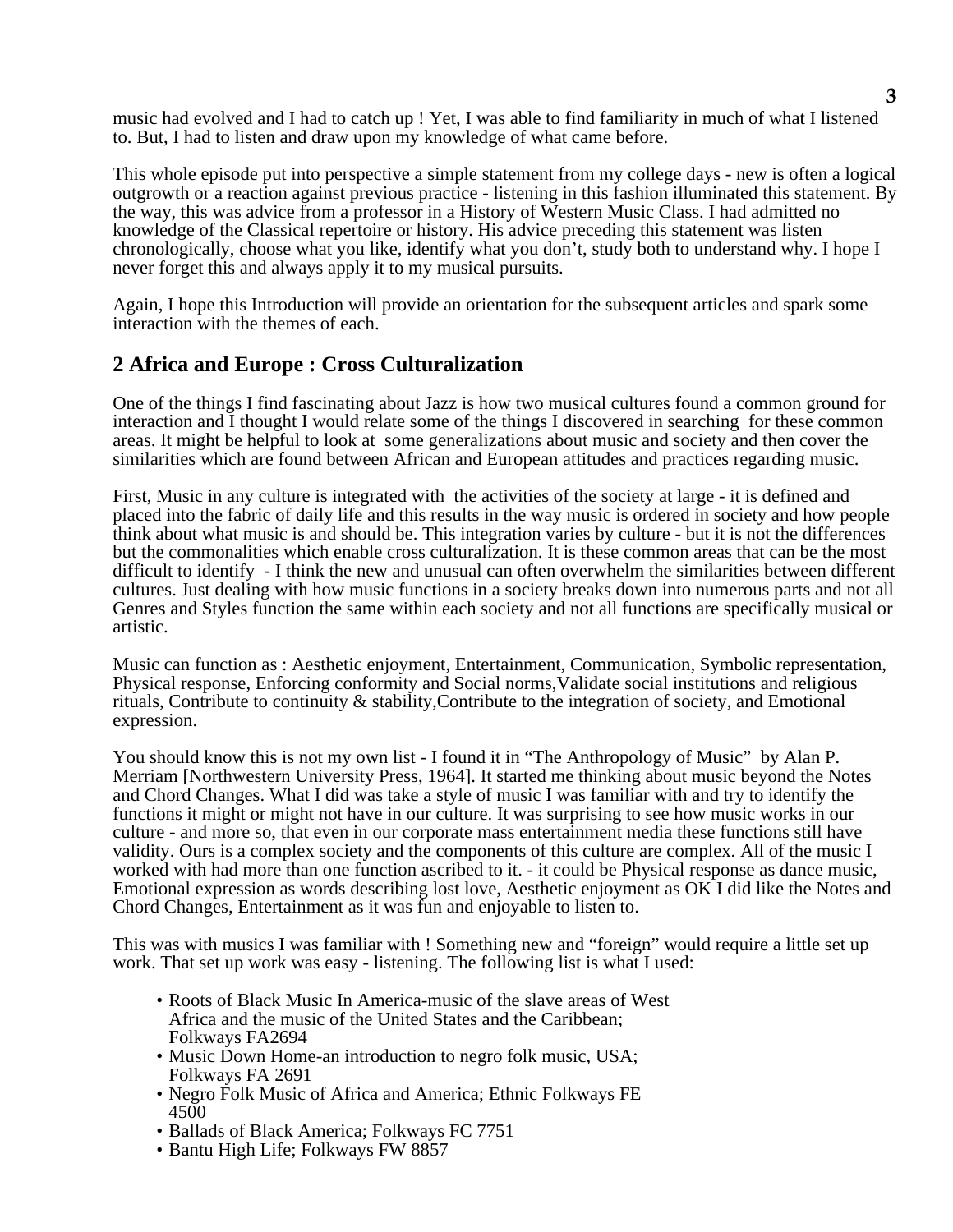- The Columbia World Library of Folk and Primitive Music, British East Africa; Columbia Ethnic Series 91A.02017
- Black Music of South America; Nonesuch H-72036
- The Country Blues: Vol 2, Edited by Samuel Charters; Folkways RBF 9

It's not an all inclusive list - nor restricted to solely Tribal music. What I wanted was an overview could I hear similarities in this mix of Traditional and Modern, Native and Transplanted, Authentic and Derivative musics. Well, I could not at first. I needed something to focus my listening. A good reference is a short book - "Folk and Traditional Music of the Western Continents", Bruno Nettl, [Prentice Hall History of Music Series, 1973]. Two chapters were very relevant: Music of Black Africa and Afro-American Folk Music In North and Latin America. One caution: when we speak of African music don't assume all music from Africa is the same - there are very many cultural differences and variations. The term African is just a geographical reference, not a single musical entity - the same can happen when Latin Music is used to describe all music from or rooted in the various genres and styles from Latin America.

One of the interesting items is that some of the general characteristics for tribal music are not found in African music. For instance, in tribal society [Nettl uses the term "non literate" or primitive. I don't agree with this description for a tribal society], participation in musical activities is general and all persons participate equally. To the contrary, in African music, there are many instances of a class of professional musicians who earn their living from music and are regarded as specialists. In some tribes, there is a classification of different types of musicians. The status of musicians vary by culture but Nettl mentions one tribe the Basongye who:

> "regard musicians as being of low status. Musicians are said to be heavy drinkers, debtors, unreliable, impotent, adulterers, poor marriage risks...................People do not want their children to become musicians, but the musicians are nevertheless tolerated because they are essential to the life of the whole group"

As a working musician, I thought this statement sounded rather familiar - except for impotent [I just thought that should be mentioned].

The functions of African music are many and varied as in any complex society - and Tribal society is a complex society. Nettl indicates that the uses of music in Africa "parallel those of European folk music". There is a large quantity of music used for religious and ceremonial purposes, for entertainment, social songs, songs of political expression [royal drums, fanfares, criticism/praise of authority], to spread news and gossip, and work songs. These functions are all found in the folk music of 18th Century England and America.

There is also a large variety of instruments - flutes, tuned/untuned percussion, strings both plucked and bowed. The one unifying characteristic is the percussive ideal in instruments [not percussion!] - plucked strings outnumber bowed. Also, there are musical performance groups of varying sizes - up to small orchestras of 30 with a conductor. Again, much similarity with European music, but with one notable difference - a different sound ideal.

Performance practice is probably the one element most retained by African cultures displaced to the New World. Most often mentioned is call and response and improvisation - as a variation on the theme. Call and response has a leader singing a musical phrase and a chorus responding with another. Improvisation as variation works off of the original melody and adds variations to the melody each time it is repeated. The improvisational aspect of the performance also gave:

> " rise to polyphonic forms which utilize melodic and rhythmic polyphony organized by short melodic units"

- the performers developed more than one melody while singing together, a percussion section more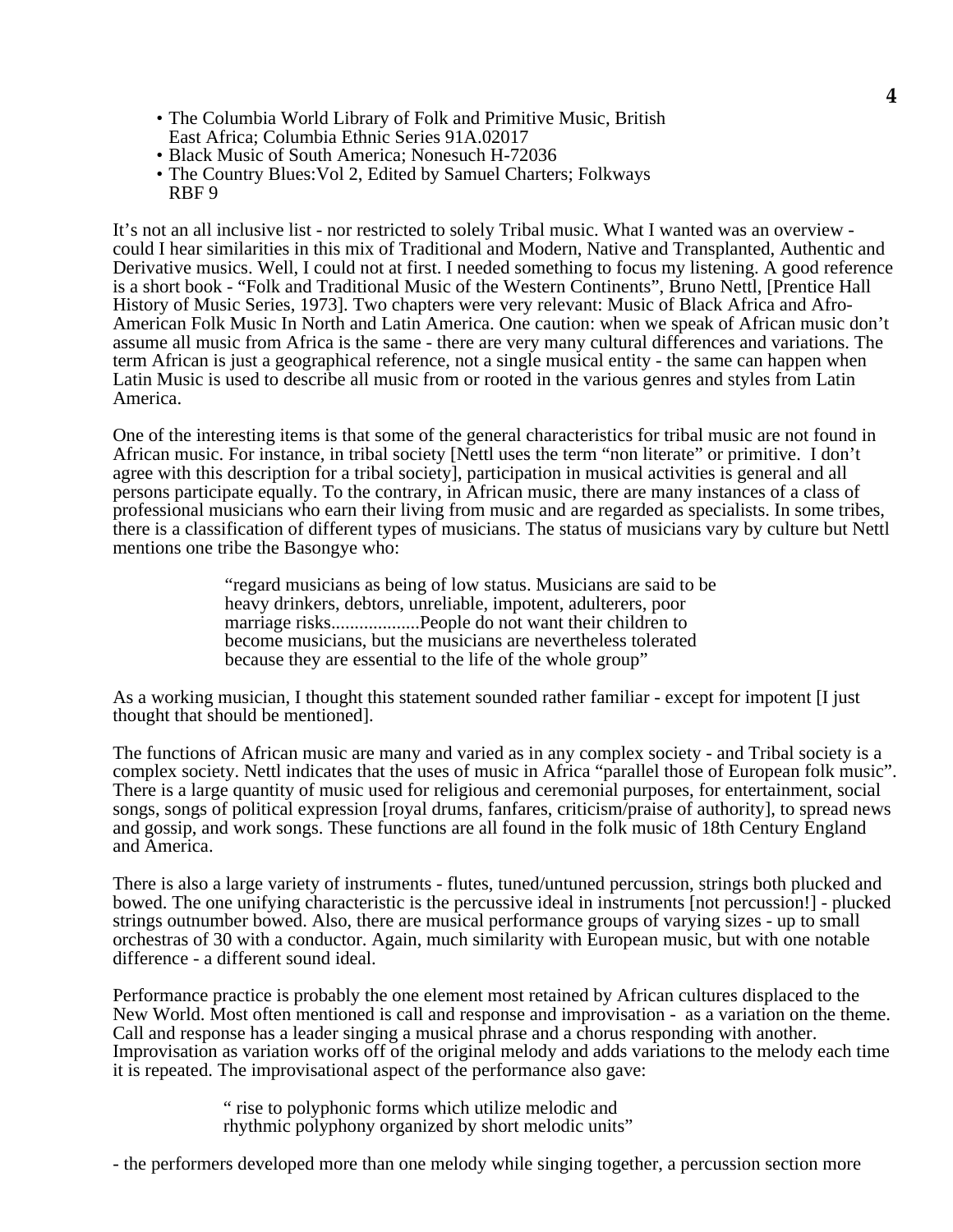than one rhythm superimposed. These African characteristics resulted in a:

"sophistication of musical form rivaling those of European art music - based upon the basic musical principles of brevity, repetition and variation, binary structure, and improvisation"

- any complex musical composition follows an organization in linear time that the listener can make sense of - provided they are familiar with the musical language being used.

In melody, African music sounds familiar. It does not have an exotic or unintelligible sound to it that some other cultural musics have. It seems to fit the "diatonic scheme that is the basis for Western Art Music" - there is not a strangeness to what we hear in African music. Here too, it parallels European Folk music - not exactly but close enough to sound familiar.

These similarities provide a bridge between the two cultures. For any kind of interaction, some common areas need to exist. The more common areas, the easier it is for two cultures to influence each other. These influences are never one way - each culture's music is affected by the other. The resultant musical mix is a true "Fusion" music. Some African elements and some European elements finding an common ground, interacting, and producing a new music based on elements of both cultures. Similarities are not enough however. In our day of electronics, recording, radio and TV it is easy to forget that without these communication tools some other means of cultural interaction is necessary - the two cultures must be geographically close to communicate and there must be a way for each to contact and experience the others' music.

Before I sign off for this month, I want to emphasize two points. When comparing two cultures it is too easy to create a perspective where comparison is judged against a fixed standard and influence is only in one direction. There is no fixed standard of comparison - only a methodology for comparing two musical systems. Also, influences must be bi-directional to accommodate the new musical elements that musicians manipulate to create music - and these new aspects may require new skills, perspectives, and theory. I've already mentioned the Rhythmic polyphony of African music, but there is also another characteristic I find more interesting. A feature of West African music is the "ability of musicians to keep the same tempo for minutes and hours". I spend a lot of time developing this ability as a Jazz player - it also is not a characteristic of European Art music. One speaks of the groove or time feel when dealing with Jazz. It is a elemental part of being able to improvise - you must be able to hear where you are going in a tune to successfully improvise and an expectation of what lies ahead is essential. The one thing that ties this together is a common time reference - and this is a purely African element.

I'm sure there are many other similarities between the two cultures besides the ones I mentioned function, variety and type of instruments, ensemble organization, music specialists, cultural attitudes about music and musicians, performance practice, use of musical forms, and mutually intelligible melodic elements. But even with this brief list, there is enough common ground to communicate musically - what's needed is time, place, and opportunity.

# **3 Time, Place, and Opportunity**

Last month, I talked about cultures and how they borrow from each other - hopefully stressing the musical similarities between African and European traditions. But I left out one important element - the two cultures must have the opportunity to interact, a geographical proximity for that interaction, and a place in time and over time for the cultural elements to mingle.

Bruno Nettl (Prentice Hall History of Music Series mentioned last month), identifies:

"One of the truly important developments in the recent history of world music was initiated by the forced migration of great numbers of Africans, as slaves, to various parts of the Americas."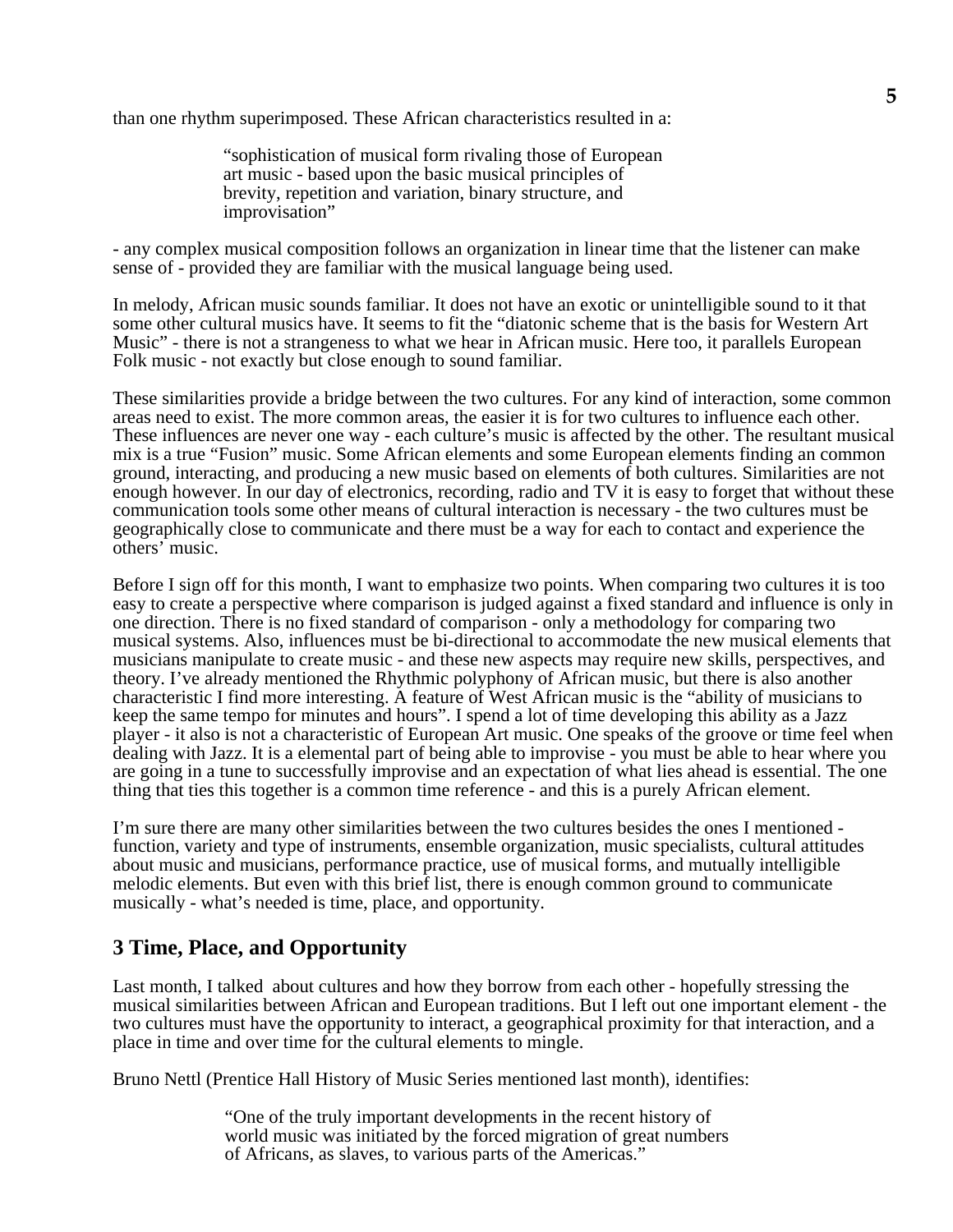This is the one thing which set the stage for the development of Jazz, and Latin musics in the Americas. It brought two cultures into intimate contact and what evolved from that contact:

> "had an impact on all strata of twentieth-century music in the West and elsewhere."

These African elements, imported to the Americas through institutionalized Slavery, have a major responsibility for not only Jazz and Latin musics but also much of Western popular music - gospel, rock, R&B, Blues, etc.. These African heritages are:

> "major forces in everyday musical life; and their effect on composers of art music in the United States and Latin America as well as on such Europeans as Antonin Dvorak and Igor Stravinsky has been considerable".

That such a cultural impact and such a diversity of musics - such beauty in Art - came from such a

dismal and degrading practice is for me the ultimate tribute to the human spirit. It never ceases to amaze me that such music as Jazz came from such origins.

In the Americas, the African tradition spread through North, Central, and South America, and also the Caribbean. In each of these areas, the mingling of musical cultures resulted in a unique style. In brief, the differences in which European Colony and native Indian population - as well as the particular African identity imported to that region - resulted in a different musical fusion. The common thread for this spread of African musical culture was the Slave Trade Routes of the period - and slavery was common in all of the Americas (it should be noted that the indigenous Indian population was likewise exploited).

I am going to remain true to my original intent and not sidetrack into the musics of Latin America - that is a separate though adjunct study. It is time to focus on North America and the circumstances peculiar to this geographical region in the development of Jazz.



One of the circumstances which shaped the evolution of African music in North America has to do with the nature of slavery as practiced in this region - and where slaves were obtained. Both of these elements shaped the musical evolution toward Jazz.

First, the majority of slaves were brought to the United States from the West Indies (the Rum, Sugar, and Slave Triangle Trade). Rather than being able to live in:

> "closed communities in which African Tribal groups could still function, the Blacks were brought to the United States from the West Indies, where elements of African culture had already begun to change and disappear…"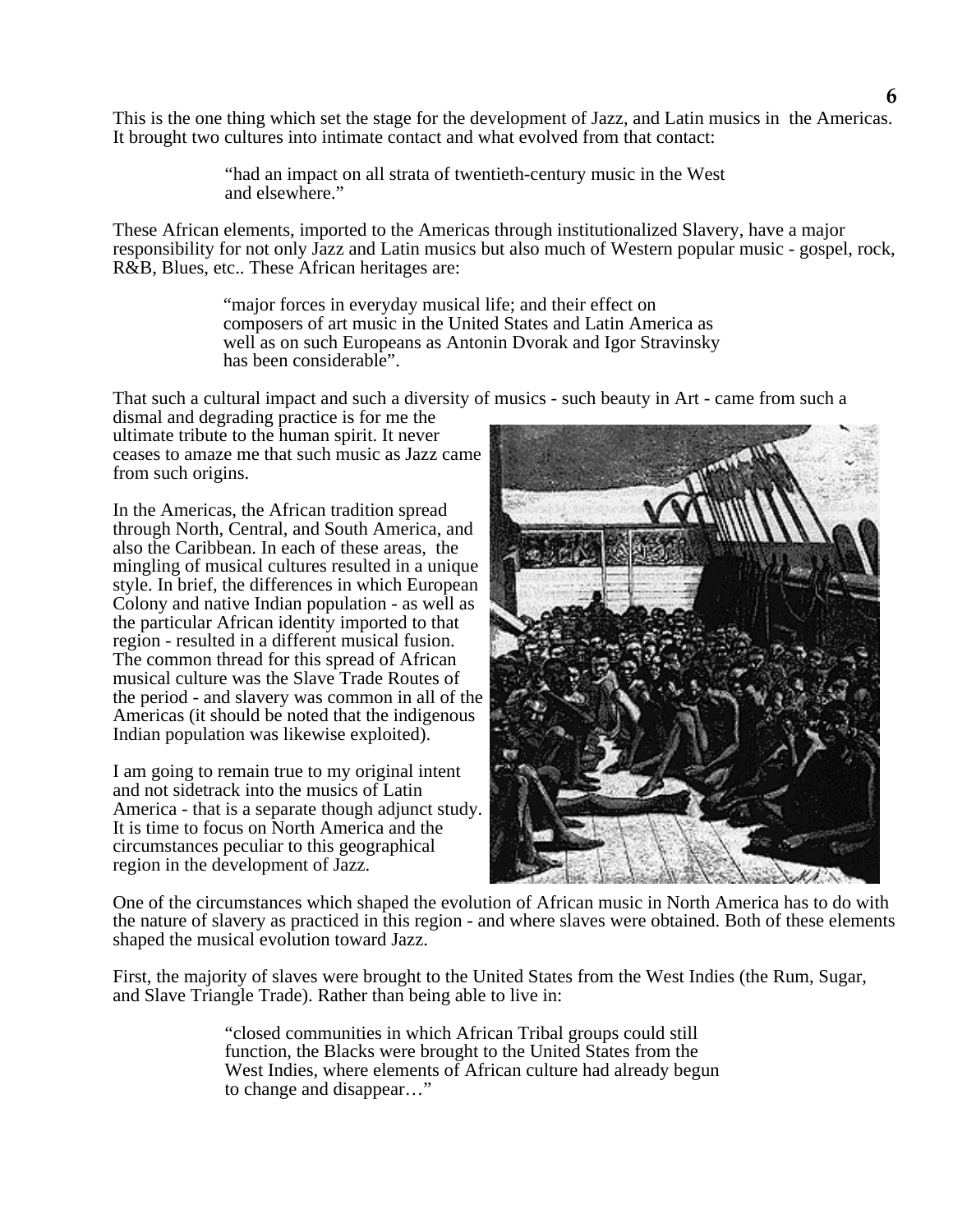Here, the African slave was first influenced by the European country controlling the particular part of the Caribbean - either French or Spanish - and the particular music of that country was the first encounter ('Jelly Roll' Morton's Spanish Tinge?). The Black slave often remained in this area for months to years before relocation to the US - time enough to assimilate many European influences.

Second, the dominant religion of the region greatly effected how much of the cultural heritage the Black slave could retain:

> "the impact of Protestant denominations in the United States was of such a nature as to annihilate many, if not most of the West African religious practices."

It was this difference in religious orientation which shaped some of the differences between North and South America. The Catholic colonies, for the most part, were not too concerned with the religious life of the slave. As such, they were allowed much more latitude in retaining the musical and religious culture of West Africa - also, Catholicism had a similarity to West African religions which eased assimilation into the religious practices of the Slave population. Protestant denominations actively proselytized for conversion in the United States and replaced to a much greater degree the religious culture of the Black slave. I feel that this is one reason the music of Latin America retains much more direct African elements than that of North America. Also,coupled with the closer contact between master and slave in North America, the African heritage (while certainly not disappearing) was retained less as specifics and more as a value structure.

Risking a very general "generalization", the European countries involved in the slave trade had markedly different ways of dealing with the African. The Catholic countries of France and Spain allowed the African to function in a closed group which allowed the African to retain more of his culture. The North American area - mainly English and Protestant - did not. Here, the African was forced to assimilate to a greater degree and as a result lost more of his particular culture - and was influenced to a greater degree by the culture of the slave masters. The process also worked in the other direction - the African slave had a greater impact on the surrounding European culture. It was the closeness of the cultural contact which was so different - and that closeness extended to the musics of both cultures.

It seems to be that:

"on the whole, those features of music that were most strongly developed in Africa have to some extent also been retained in Afro-American music; and, conversely, those which were not developed to any great degree of complexity or distinctiveness (such as scale) seem to have given way to traits bearing the European trademark."

The African features retained are the emphasis on rhythm, the use of syncopation and complicated rhythmic figures, an emphasis on "beat", adherence to strict meter and tempo, call and response patterns, love of instruments and instrumental musics, and vocal techniques, improvisatory techniques, and use of short theme variation. The European features incorporated are musical forms, harmonic structure, instruments, and scale.

These are the common musical aspects mentioned in any discussion of Jazz Origins. But, to my mind, it is not Jazz - yet. The Afro-American musical culture is more than just the idiom of Jazz. There is a rich tradition of Afro-American folksongs and other musics - they are just not as widely known. I mentioned some recorded sources last month for listening. To my ear, the Folksongs are closer to the European/American Folk Idiom than the African - with African elements present but not predominant. Both cultures borrowed freely in this area and that of Religious musics, and Popular musics of the period - 1800's. We still need the unique set of circumstances which produced Jazz.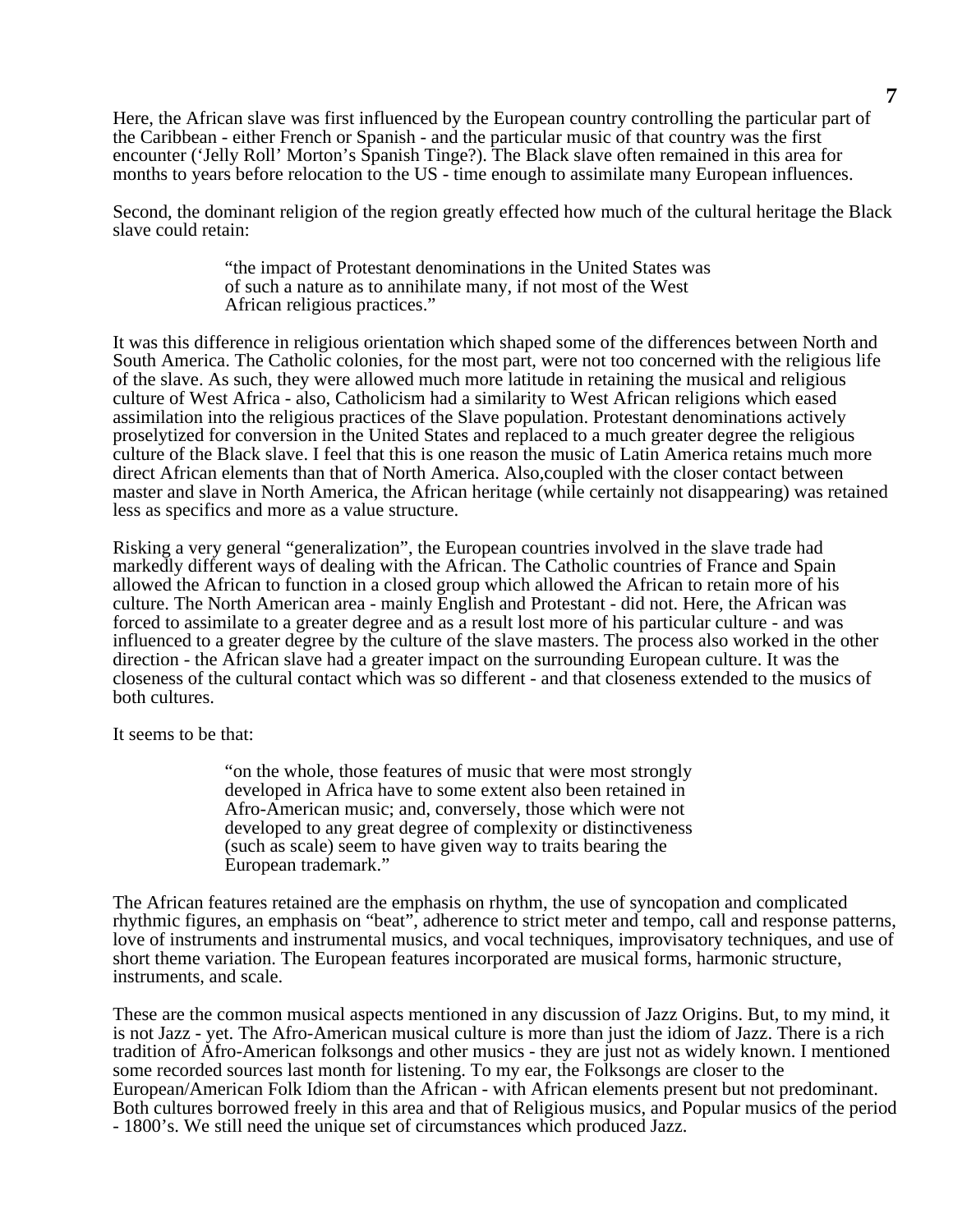The three European cultures mentioned [Spanish, French, and English] exchanged colonial possessions - some areas living under the rule of each of these in succession. In these areas, the African slave was subjugated under the different attitudes about slavery and variations of music of each colonial power. Also, I should mention that each of these colonial powers had previous experience in Africa - Spain was occupied by the Moors [often mentioned as an influence on the unique nature of that countries music]. But still, one last element is needed - a geographical area - one where all the influences can converge and intermingle; where the social factors were present to allow these four cultures to function concurrently; a period of relative political stability; and a heritage of freely accessible musical activity.

# **4 New Orleans**

Before we visit New Orleans, we're going to stop in the West Indies. Last month, I mentioned the factors of the slave trade and how the European Colonial Powers imported the slave population to the New World and the Islands of the West Indies as the first major stop in this forced migration. Remember also, that the treatment and attitudes toward the African Slave varied between the Latin-Catholic and the British-Protestant colonies. A more detailed description to the West Indies will provide some necessary background for New Orleans.

I will be using two sources for this next section:

- "The Story of Jazz", Marshall W. Sterns,Oxford University Press, New York, 1958
- "A Story of Jazz". Paul Tanner & Maurice Gerow, W.C. Brown Co.,Iowa, 1973

Each island in the West Indies represents a unique blend of African and European elements. Dutch Guiana - now the Republic of Suriname - had a large element of slaves who escaped into the interior jungle and they retained almost all their African heritage; those who remained on the coast and in close contact with the predominant European culture lost most of the African heritage. Haiti is a predominately Dohomean/French culture and the music is a blend of French folk melodies with African elements. Cuba is a predominately Yoruba/Spanish culture and the music also reflects this - the Habanera, Guajira, Punto, and Guaracha contain strong Spanish elements; the Rhumba, Conga, Son Afro-Cubano, Mambo, and the Cha-Cha are predominately African. Trinidad is a mixture of Spanish, French, and English influences - Spain and England held it as a colonial possession and the French entered as colonists. Important for us is a group of people called Shouters. This group were in effect a culture of African, Latin-Catholic, and with a final overlay of Protestantism (by conversion). The resultant religious music of this group is very close to a style of Revival music found in the United States.

These examples show how the particular European/African blend resulted in a uniquely different musical hybrid. The Shouters experienced the closest circumstances to that of the United States - and developed a music very similar to the Revival style in the United States. But, New Orleans added more to the mix. The circumstances here were similar but additional factors were present. It is the sum of these circumstances and influences which made New Orleans the Place in Time with the Opportunity for Jazz to develop.

The colonial history of New Orleans is a microcosm of the period. It was a French colony for its first 46 years. Customs were established that have endured to this day and during this period resembled the French West Indies. It was ceded to Spain in 1764 and then briefly back to France in 1800. In 1803, as part of the Louisiana Purchase, it was sold to the United States. In short, it was a Latin-Catholic colony of both France and Spain for 82 years and then part of a British-Protestant country. This history of the city created an environment very different from the rest of the US.

The slave population reflected each colonial preference - Yoruba with Spanish and French sovereignty (as France had taken over many Spanish possessions); Dahomeans, again, with French sovereignty. But, this population was mostly imported from the West Indies. Later, many were obtained from San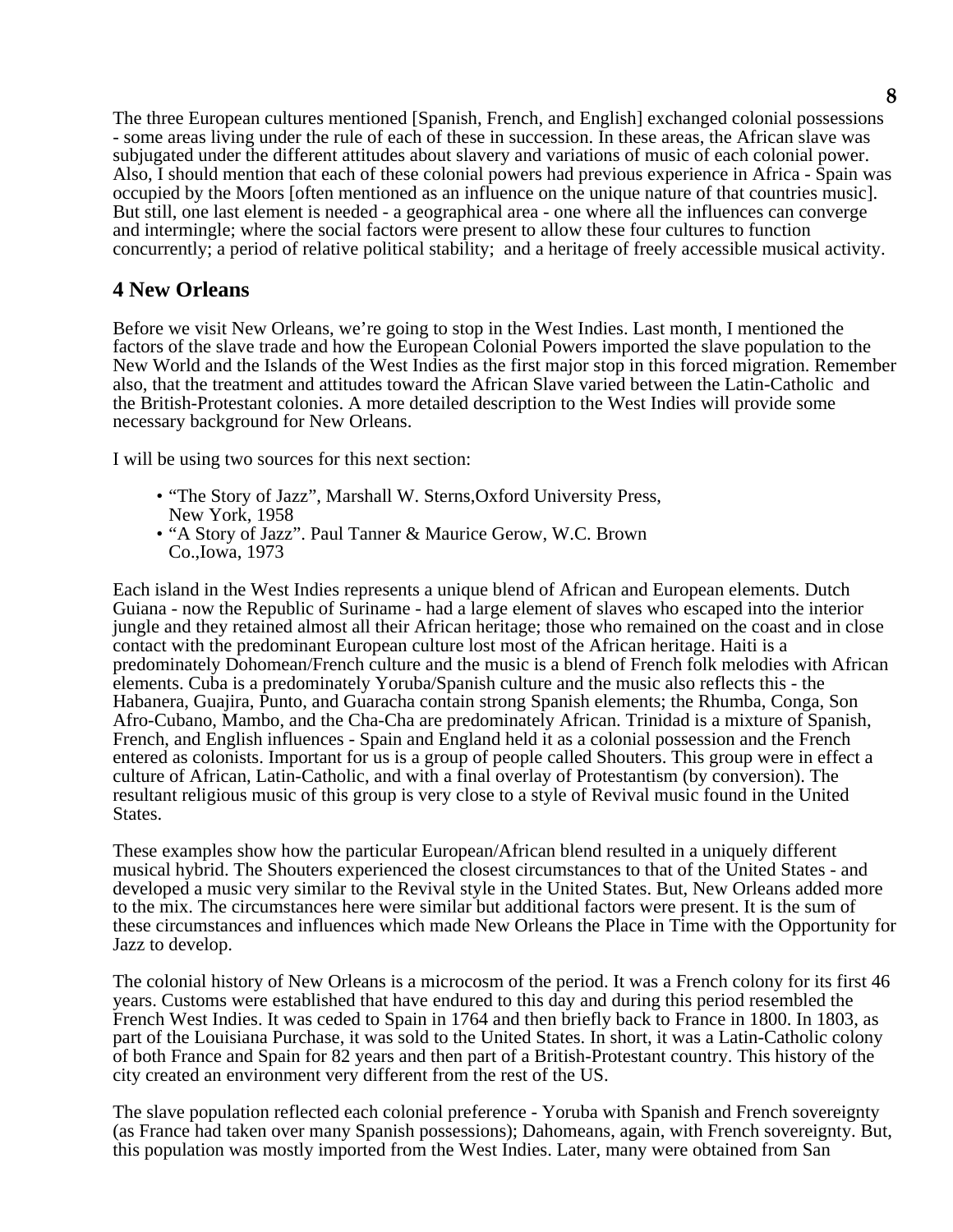Domingo with a stop over in Cuba. Also, there was still an influx directly from Africa. It is in New Orleans that the many African Tribal Cultures were able to also influence each other - right up to the Civil War.

The city, however, remained a predominately Latin-Catholic area. This - even with the increasing Protestant influence - enabled the African to retain much of his music and culture. But the increasing range of musical influences upon the African was unique. The Creoles who combined Spanish, French and African ancestry attained considerable social status and assimilated much of European Culture many sent their children to school in Europe; the slave population in the large surrounding plantations were able to maintain most of their African heritage; and the economic prosperity of the city opened the paths of cross-culturalization.

With the Louisiana Purchase the great western migration started in the US. The opening of the Ohio and Mississippi river valleys created a demand for supplies most easily transported up the Mississippi river from New Orleans. New Orleans prospered and the city population doubled in seven years - from 10,000  $(1/2$  white &  $1/2$  black). This created a demand for entertainment and a singular mixing of the European and the African. Early on, the city was segregated along economic lines rather than racial - this spread the black population across the city and did not concentrate it in any one area (till the import of Northern prejudice after the Civil War). Sterns maintains that this economic prosperity is really what enabled this mixing of cultures to take place.

Two African-american practices have direct influence on the development of Jazz - the practice of Vodun and the pre & post Civil War performances by slaves and former slaves in Congo Square. The Vodun ceremonies (a African/Catholic mixture) tended to act as a preservation of many of the African cultural elements. It flourished in the city because of the long Latin-catholic history and the importation of slaves from the West Indies. Sterns indicates that 'Jelly Roll' Morton was a devout believer. The Congo Square performances (outdoor dances held 1817 - 1885) were legalized by the city's Municipal Council in 1817 - in part to combat the underground practice of Vodun (which was illegal) and to provide a safety valve to keep the slaves contented. The performances brought the sounds of Vodun out into the open and hastened the blending of European and African elements. Each of these, in varying degrees, used melodic elements which were French-creole, were sung in a French-creole patois, and gradually mixed with European instruments as the century wore on.



The Latin-catholic heritage of the city pervades this pre-jazz period in many ways. The most direct link (to my mind) is the French Military Band. This particular performance group reached its peak in Napoleonic France. It spread throughout the United States as entertainment and New Orleans followed the French tradition. These Bands were employed at almost all functions - including funerals. The Afroamerican followed this tradition and organized similar musical organizations early on. Coupled with the development of the 'secret society' and 'fraternal organizations' which provided employment for these groups; they became a focus for the blending of European and African musics and instruments. It should be noted that the fraternal/secret societies and the forms of funeral ceremonies utilizing the Bands have parallels in the West African Traditions of the slave and former slave populations - the mixing of cultural influences is now in earnest.

One last factor needs to be expanded upon - the Creoles of Color. The Black Code of 1724 provision for the manumission (freeing) of slaves in which the children shared the status of their mothers created a new social class in the city. When a white aristocrat died, he frequently willed that his part-african mistress/slave should be freed and his children by this mistress were also freed. These people became know as Creoles of Color - with French, Spanish, and African ancestry. The children were often given all the advantages the family could provide - including a European education - and as such, assimilated a distinctly European heritage. The Creoles of Color attained status and wealth, some, by 1830, owning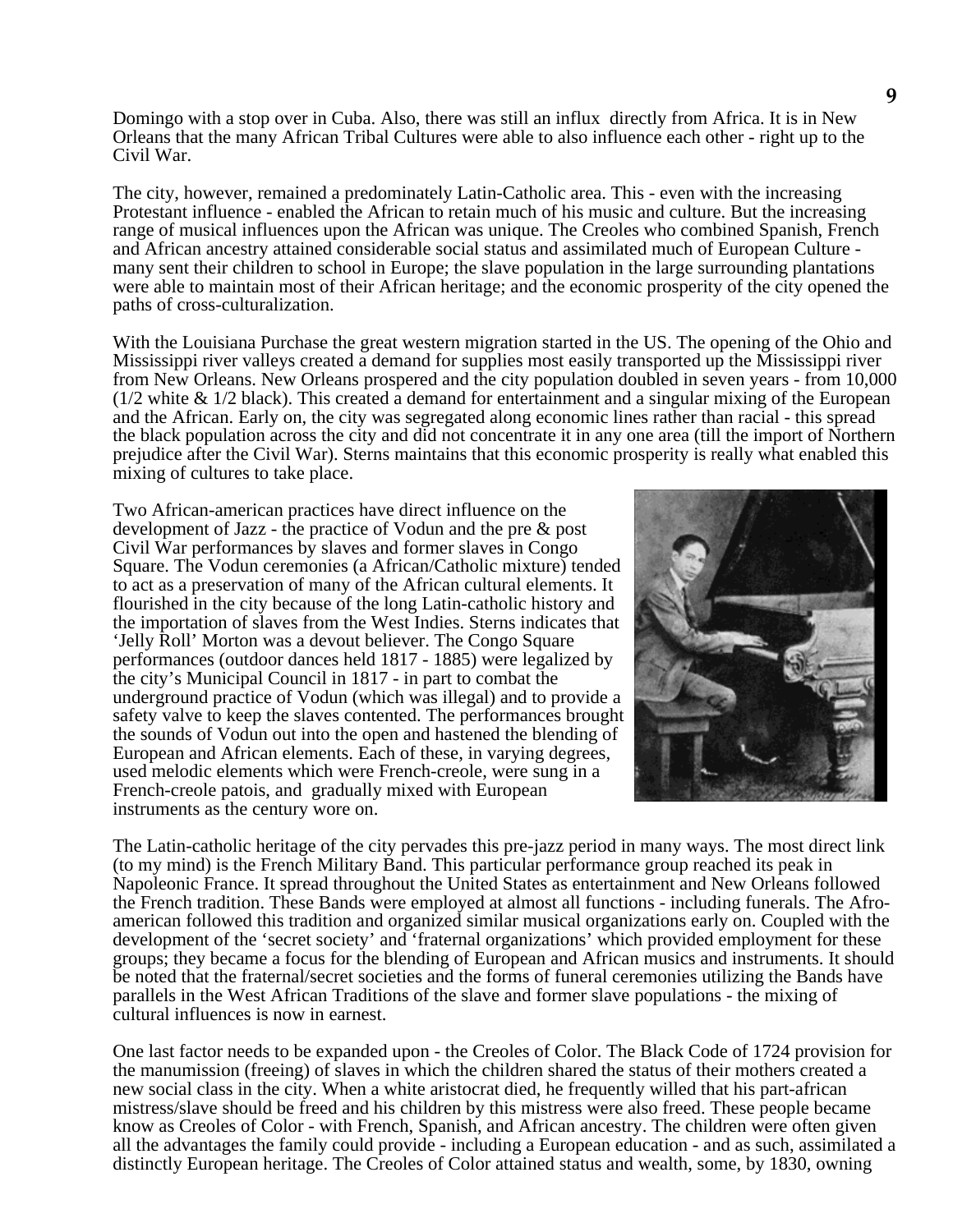cotton and sugar plantations and slaves of their own. Their status however ebbed and flowed with the tide of prejudice in the city. By 1889, they were no longer considered a separate class and assumed a place in the Black community. Here, their European training in music combined with the influences of the former slave population and again provided a means for European and African musical cultures to mix. The Marching Bands provided the focal point of much of the musical contact.

But, it's still not Jazz - yet.

## **5 The Birth of Jazz**

Last month I felt I had covered all the background that was necessary to discuss the accepted start of Jazz in New Orleans at the turn of the century. After 4 articles, and the research associated with them, the actual writing had become routine. Starting this month's article - I thought - would be just the same. It was not. First, the material I had on hand was very light on the specifics of the period; second, I had only a few cuts of what was supposed to be New Orleans Dixieland (as opposed to the Chicago style), and lastly, I could not focus on a particular artist's work for epitomizing the era. This article became



**Buddy Bolden**

difficult; but the mentioned reasons were not enough to diagnose a writers block - so I pulled out an old book ("A Pictorial History of Jazz", Orrin Keepnew & Bill Grauer, Crown Publishers, Inc, 1966). I'm glad I did.

The hard part about writing a historical perspective (for me) is getting caught up in facts - but Jazz is not about facts, it is about people and the times they lived in. Looking at the pictures in this book put a human face to the words I had written and the facts I had researched. The deck of a slave ship, the sale of slaves after landing, streets with no cars, a view of the riverfront in New Orleans with clearly visible Paddle Wheel Steamers - all reiterating a 'picture is worth a thousand words'. The reality of reading about historical facts

and the danger of interpreting and imagining with a modern 'minds eye' does often distort our perspective, for what I saw was a society and musical environment far different from mine.

The pictures of the early New Orleans bands are most striking to me. There is one of Buddy Bolden taken before 1895. Much has been written about him - he is the musician (Trumpet) with whom Stearns

starts his discussion of New Orleans Jazz. They are posed in dark suits and bow ties - not much different from today. There are also two pictures - one of the Original Superior Orchestra (with Bunk Johnson) and the Imperial Band (with Manuel Perez) in uniforms - almost as if they took the picture before a street 'gig'. It was here that these pictures became a window into their time and place

In picture after picture, what I felt and saw in my 'minds eye' were people - people who lived, played music, worked hard to make a living, and had no idea they were making Jazz History. One aspect however is missing. The sounds of the bands and the people and the city. The names had no sounds linked to them:



**Superior Band**

• Buddy Bolden, Willie Cornish, Frank Lewis, Frankie Duson, Bunk Johnson, Louis Nelson, Manuel Perez, Paul Barbarin, Luis Russell, Albert Nicholas, Peter Bocage, Lorenzo Tio,Jr. , Oscar "Papa" Celestin, Jimmy Noone, John Lindsey, Johnny St. Cyr, Buddy Petit, Zue Robertson, Armand J. Piron, Louis Cotrelle, Freddie Keppard, Adie Venson, George Baquet, Bill Johnson, Dink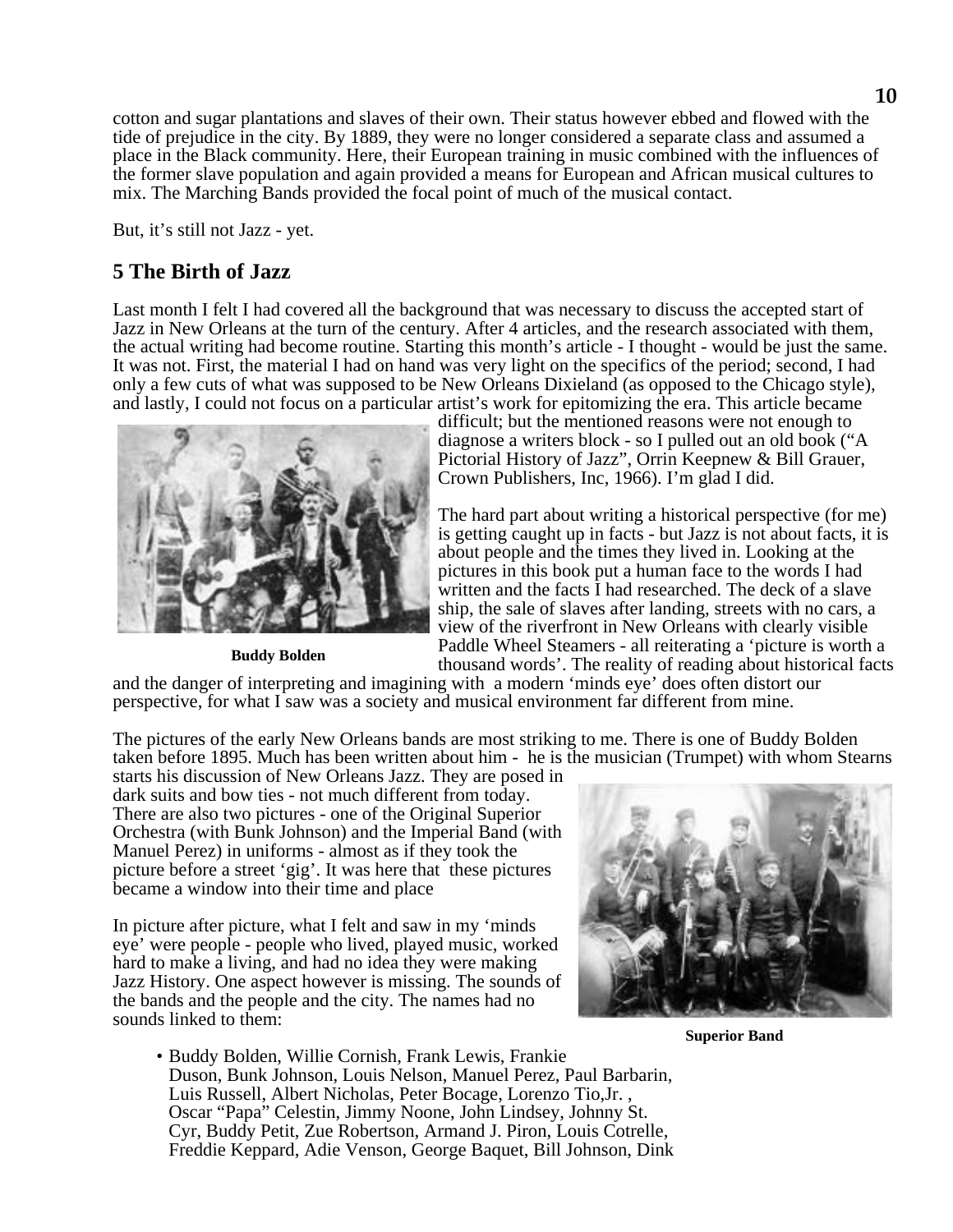Johnson, Jimmie Palao, Norwood Williams, Sidney Bechet, Joe Oliver, Baby Dodds, Honore Dutray, Louis Armstrong, Fate Marable, Johnny Dodds, Pops Foster, Bill Ridgeley, Dave Jones, Joe Howard, Kid Ory, Mutt Carey, Ed Garland.

just faces staring back from the page. Yes, some were eventually recorded later on but by then the music of Early New Orleans had already been influenced by the Chicago Dixieland style. What we know about this period is through reminiscences by the musicians who lived through it - it is the last era with no contemporary sound recordings (first jazz recording was done in 1917).

These people were working musicians and I felt an affinity for who they were and what they did. I think I would feel comfortable with them as I do with anyone I play music with today. The recording industry and the public had not created superstars - though some were. They were people playing the music they knew and loved - trying to make some income while doing it. I doubt if they thought about and analyzed this music as we do - I am sure they studied it - but for them, Jazz History was not yet a subject for study, they were writing the first chapter.

Sterns states the dates for New Orleans Dixieland as 1900 - 1917 and as a music which we would recognize as jazz. It was here, that the:

> "over-all direction switched from European Elements dominating African elements to European Elements being influenced by a new combination dominated by African Elements"

The influences of French, Spanish, and British music continued to be a part of this new music. The melodies and rhythms of the popular songs of the day were a standard part of the repertoire. The execution of this style had some universal characteristics - The Cornet/Trumpet played the melody line with allowed embellishments (but not to obscure the melodic line), the clarinet played a harmony line above the melody and rhythmically created momentum within the ensemble, the Trombone played the most important note in the current chord change, the rhythm section consisted of banjo, tuba, and drums. This particular instrumentation lent itself well to both outdoor marching events and concerts/dances - not much different in function from the standard Septet format.



**Eureka Band**

In conception, it was much different (in my opinion) than our modern jazz one. The rhythm section played a 'flat four' rhythm - four unaccented beats to the bar. This made it very close to the European March Rhythm and the  $2 \& 4$  accent of the typical Jazz pulse is still absent. The Front Line (Cornet, Clarinet, & Trumpet) conceived their parts horizontally through the harmonic content of the particular tune. The typical performance practice was ensemble chorus, solo choruses, and a return to the ensemble chorus. This ensemble chorus was not strictly constructed through improvisation over the melody but often contained patterns which crept into the tunes through common practice - but the effect was a collective improvisation with great rhythmic complexity among the Front Line players.

The bands themselves varied greatly in sound - depending on the players available for any particular engagement and according to the dictates of the particular job and the audience present. As such, they often moved between a rough sound or a sweet sound - something which carried through into the Swing Era classification of bands. Also, this music was not an exclusively Afro-American preserve and there were White bands functioning in the same idiom - Pappa Jack Laine for example.

The other musics associated with the birth of Jazz - Blues, Work Songs, Minstrelsy - all contributed to the mix prior to 1900. But, there was still much to be developed before that accented pulse of  $2 \& 4$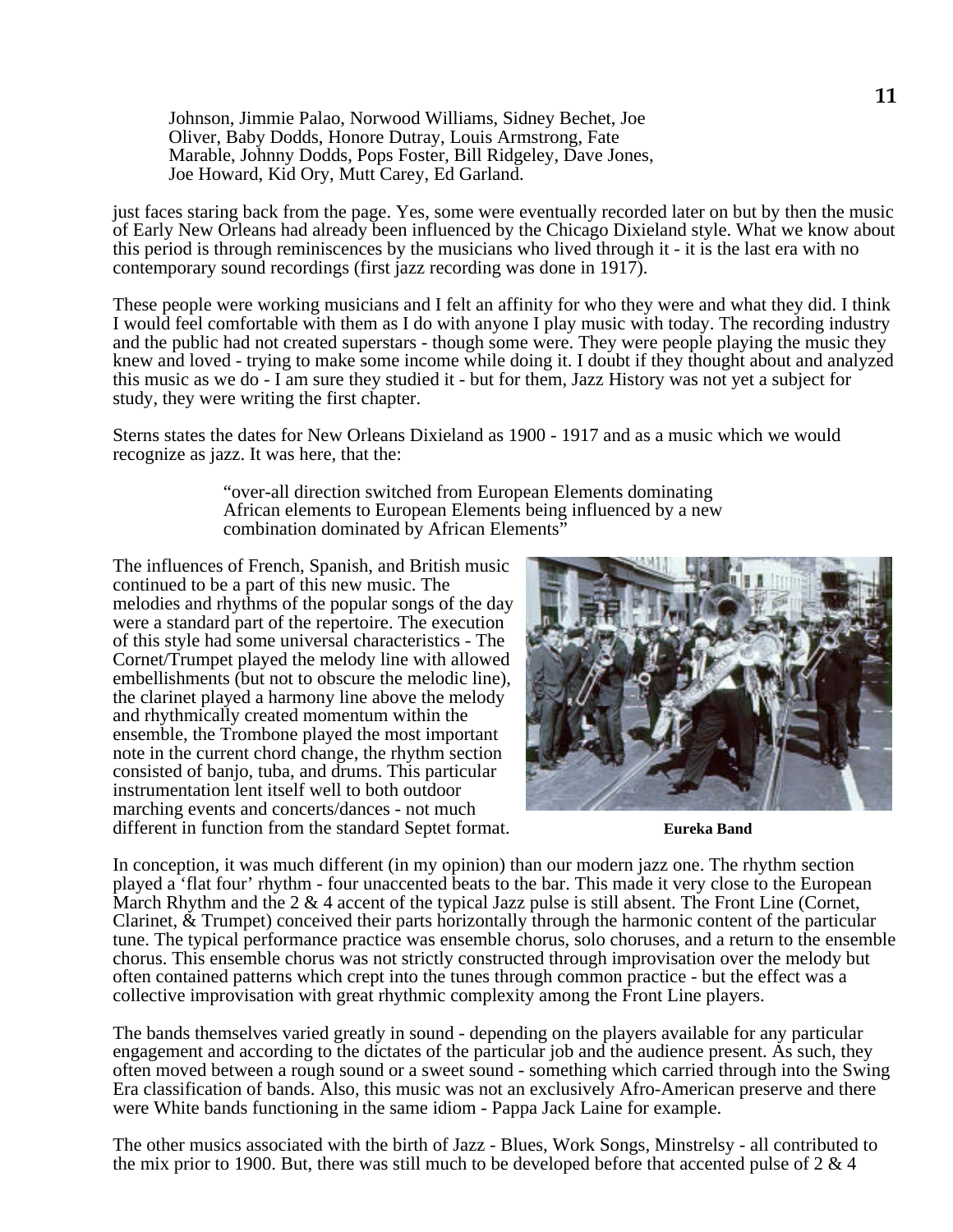emerged with Chicago Dixieland. It would be Ragtime (a piano style), the establishment of Storyville by New Orleans Alderman Sidney Story in 1896,and its closing by the Navy in 1917 which set the stage for the Chicago style.

The date 1917 is a pivotal one - both in general history and this jazz history. The country as a whole moved outward with the involvement of WW I - whether we wanted it or not - we changed into a 'modern' country in a 'modern' era. For Jazz, the first Jazz recording was made by the Original Dixieland Jazz Band during a stint at Reisenweber's Cafe in New York City. The music played by this group was to name an entire decade - the Jazz Age of the 20's. So, just about 300 yrs after the first slave were brought to and sold in this country, the music that they had such a great part in creating was recorded - ironically by a white group - and was to be the popular music for the next 40 yrs.

## **6 The Jazz Age**

I'm still browsing the Keepnews Pictorial History of Jazz - I really haven't looked at in years till I took it out last month. The pictures have a fascination for me ........... or maybe I'm seeing with different "eyes". The section on Chicago Dixieland is in some ways very similar to the previous New Orleans chapter but also, very different. The Instrumentation is still basically the same and 5 pieces seem to be the rule. One striking absence is the lack of String Bass in some of the pictures and the inclusion of an additional low brass - Tuba/Sousaphone in others. Also, the similarities in poses for the publicity photos is notable - as well as the number of indoor shots at the clubs and dance halls.

The one thing I found most interesting was the Bandstands. Invariably, they had an appearance of being part of the room - not add ons stuck in as an after thought or in a corner. The area was decorated to frame the musicians as a center of attention and there was room to sit and set up properly - including the Baby Grand piano ........but, no amplifiers, microphones, or wires. The dress was most familiar, only different in style - dark suits or tuxedos, with a hint at a uniformed dress (same ties, or cut of the suit).

The instrumention seems to build on the basic 5 piece unit as the decade of the '20's advanced. The reed players doubled on saxophone, and the units got bigger with two saxes added, the addition of the String Bass (still doubling on Tuba/Sousaphone), and the increased appearance of the Guitar - usually as a double by the Banjo player. By the last pictures in this chapter, the bands seemed to average 7 players. This seems to support the 'text book' resources describing the differences between New Orleans and Chicago Dixieland :

- Tenor Sax was added
- Guitar replaced the Banjo
- Addition of the Piano and String Bass

This change in instrumentation was also accompanied by stylistic changes in the music. For now, the soloist gained in importance and the ensemble supported this soloist; the into's and ending's became more elaborate; the voicings moved in parallel; and the flat four pulse was supplanted by the accented 2 & 4.

This music was evolving to adapt to different circumstances and environments. With the closing of Storyville by the Navy in 1917, the music on New Orleans fanned out across the country - not just 'up the river' to Chicago. It spread to any location that had work opportunities and transportation - Kansas City and New York. But it was Chicago which provided the easiest



**King Oliver's Creole Jazz Band**

access. And it was the transplanted New Orleans musicians who created the style (Berendt states that Chicago Dixieland was created by young white musicians trying to copy the New Orleans players). But the New Orleans players dominated the Chicago Jazz scene early on. King Oliver lead the most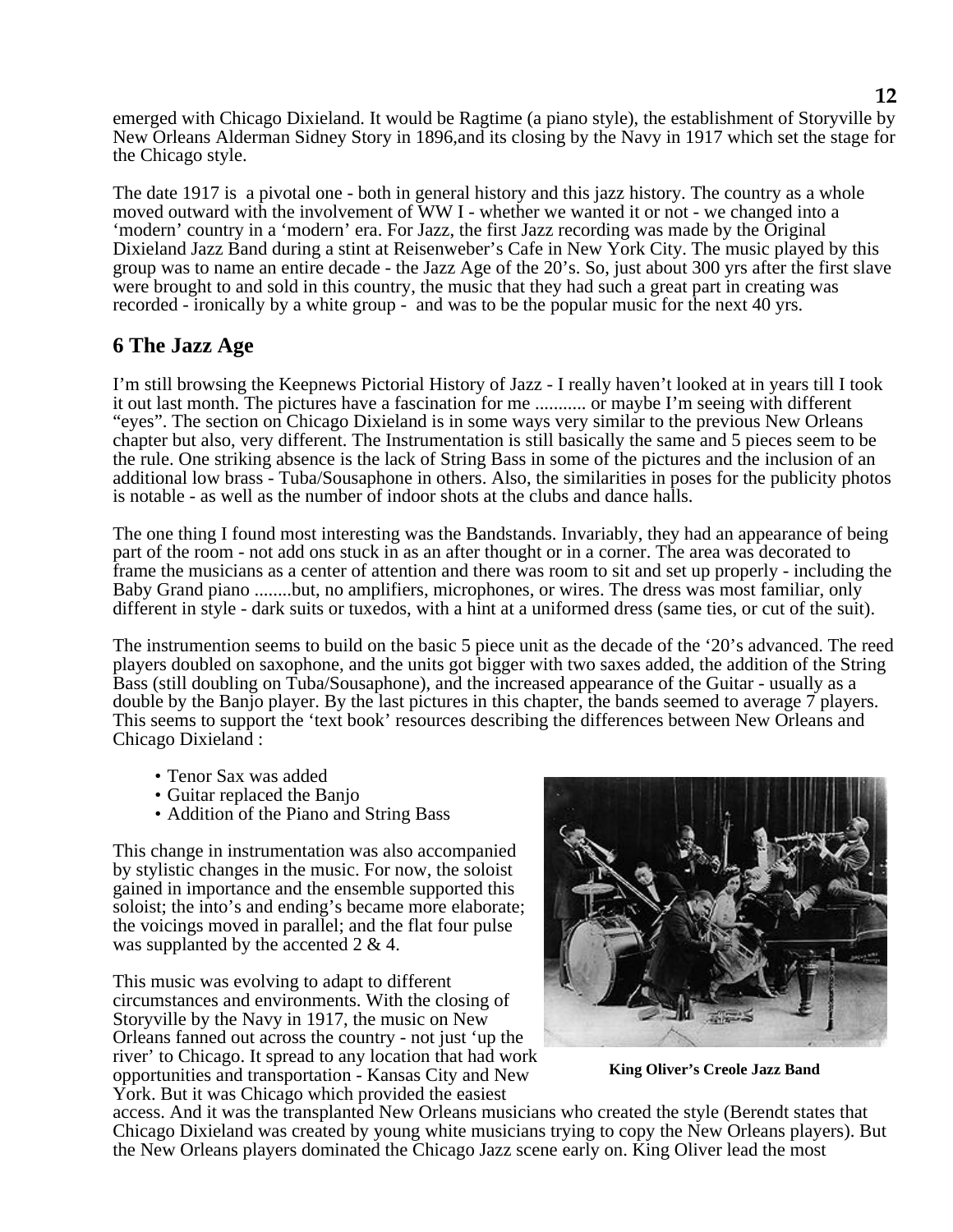important New Orleans band in Chicago, Louis Armstrong formed his Hot Five and Hot Seven here, Jelly Roll Morton the Red Hot Chili Peppers, and Johnny Dodds his New Orleans Wanderers.

This was a period of flux for the nation as a whole. WW1 would push the nation into the "modern era", new technologies were emerging - radio, talking pictures, records, and the migration from south to north (of which the New Orleans musicians were only a part) was changing the demographics of the country. With the advent of the '20's, a period of economic prosperity and changing social structure was slowly remaking the face of the United States. In my mind we were evolving from a regional outlook into a national one - not overnight but slowly and steadily aided by the radio, the talking picture, the record player, and the increased ease of transportation. F. Scott Fitzgerald gave the name to this era - the Jazz Age…more a statement of attitude than music.



**Louis Armstrong's Hot Five**

But, the name was descriptive of the excitement that swept the country with this new music. It was spread by the advent of the record and the emerging technology of the radio. The event which marks this is the 1917 debut of the Original Dixieland Jazz Band at Reisenweber's Cabaret on Columbus Circle in New York - they also made the first Jazz recording in that same year. Jazz moved to New York - Red Nichols, Miff Mole, and Jimmy Dorsey all recorded in the city. A crop of young musicians entered the field - Pee Wee Russell, Dave Tough, Bud Freeman, Gene Krupa, Eddie Condon, Mezz Mezzrow, Benny Goodman, Bix Biederbecke, Muggsy Spanier, Bunny Berrigan .......the "Austin High Gang" and their friends.

The record and the radio were major events in the evolution of Jazz. The timing was just right - 1917 for the first recording (1921 for the first black group - Kid Ory) and Sept. 14, 1920 for the first radio show. These two technologies made the music not just a live event or service industry but a commodity - you could buy it and walk home with it. Prior to this, the closest was the sheet music industry. The sales of which reached a million units in 1905 and was shown to be a money making commodity by William Handy the American composer (Memphis Blues, Yellow Dog Blues, St. Louis Blues, etc.) - Jazz could be written down and sold; now it was recorded and sold. A secondary effect of the record was it could be shipped, carried, exported, and imported - you no longer had to be in New York or Chicago or New Orleans or Kansas City to hear what the bands were doing ! Jazz became a true popular culture side by side with the radio and the record. The books I use for these articles all state that the ODJB was not the first or the only Jazz group playing the new style but just in the right place at the right time - so was the Music… right at the advent of the technological developments to spread this music nationally and to a large popular audience.

This music is still available - you can buy it and carry it home. Here's a short list :

- 1. The Genius of Louis Armstrong, Volume 1:1923-1933; Columbia G 30416; The John Hammond Collection. This includes cuts from The Hot Five and The Hot Seven.
- 2. The Immortal Johnny Dodds, South Side Chicago Jazz of the 1920's, Milestone MLP 2002. This has a cut with Freddy Keppard.
- 3. Louis Armstrong and King Oliver with Lil Armstrong, Sidney Bechet, Baby Dodds, Jelly Roll Morton, Milestone M-47017. This has 16 cuts by King Oliver's Creole Jazz Band.
- 4. Bix Beiderbecke and the Chicago Cornets, Milestone M-47019. This features Bix with the Wolverines and has cuts with Miff Mole, Frank Trumbauer, Tommy Dorsey, and Muggsy Spanier.

This period is for me the start of Jazz - it is alive still. The sounds of the names, bands, and places can still be heard - the pictures from Keepnews are no longer two dimensional but three...........one can still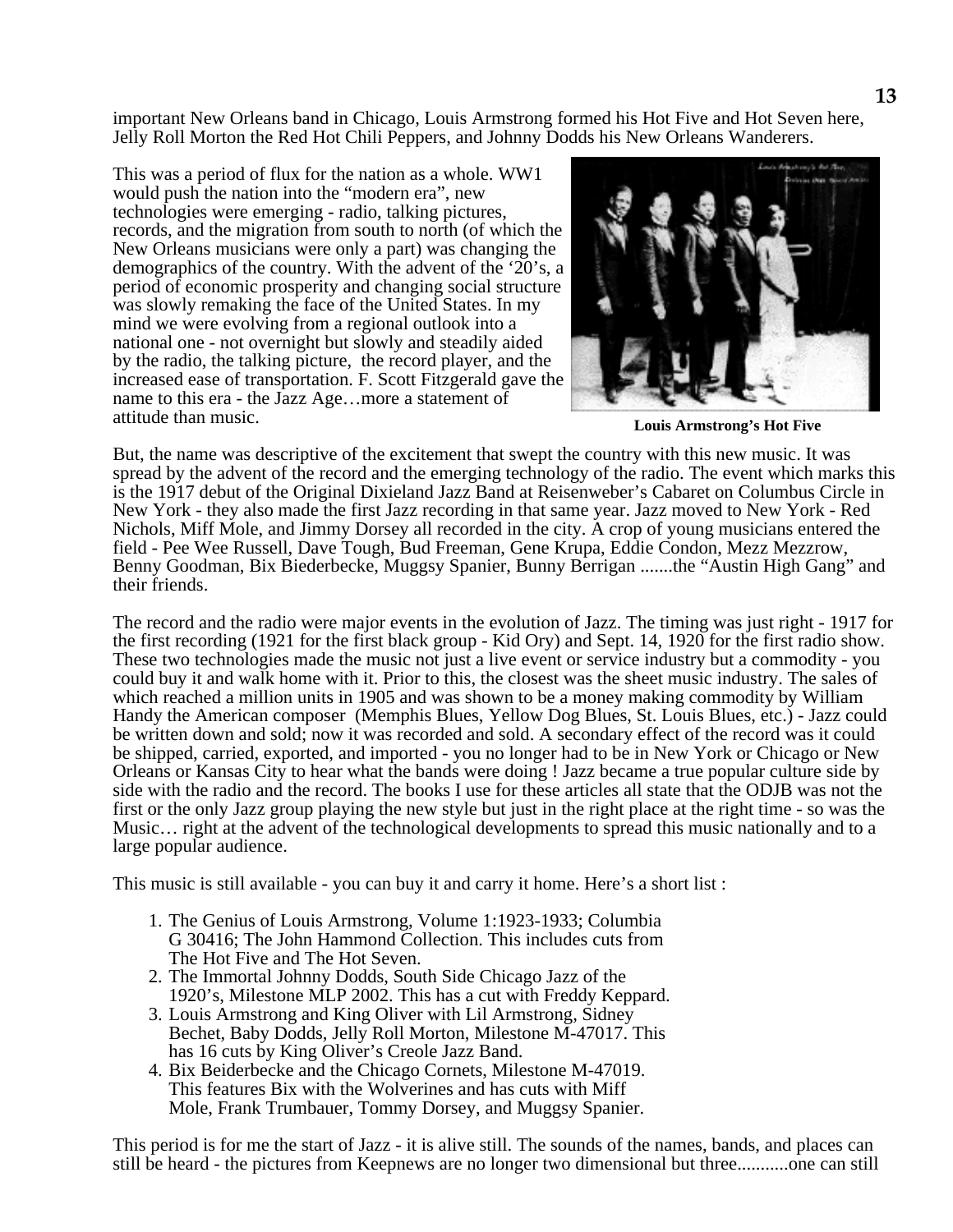hear their music. From this point on, the one notable fact is the documentation on recording of the musics evolution and the changes brought by a changing society and culture of which it is so much a part. It is this opportunity to listen chronologically which has shaped my attitude about Jazz. Jazz evolves - one style it is not and the new builds or evolves or reacts in relation to what came before…to meet new cultural or technological developments.

# **7 The Passage To Swing**

The Swing Bands which emerged in the early '30's actually owe their development to the tradition of



**Paul Whiteman**

the popular dance bands of the '20's. It was not the Dixieland Jazz groups which evolved into these large units but Dance bands such as Paul Whiteman, Ben Pollack, and Jean Goldkette.

The Paul Whiteman band [to my mind actually a small orchestra or concert band] was a large group which basically adopted European Concert devices and flavored them with Jazz Elements. He did however have a major impact on the popularity of the Jazz Idiom and helped set the stage for the Swing Era. Keepnews' picture of the band in 1928 shows 25 musicians - including Bix Biederbecke and Frank Trumbauer; another in the same year shows 26 members - a second piano had been added. The instrumentation was very close to the standard Swing Band : 2 piano, 1 accordion, 4 Trumpet, 4 Trombone, 7 Reeds, 5 Violins, 2 Tuba/Bass, 1 Banjo, 1 Percussionist.

This band and its leader, while again not a Jazz Band, advanced the popularity of Jazz immeasurably. In February 12, 1924 Whiteman presented a 'Jazz Concert' at Aeolian Hall. This was a academic site and his aim was to to gain the jazz approval of the recognized authorities of music - he succeeded. It also paved the way for the popularity of large bands.

Whiteman and Goldkette organizations were aimed at larger venues - big ballrooms, hotels, major vaudeville and movie houses. His orchestra sounded fuller and richer than the Dixieland groups and they utilized carefully rehearsed

arrangements. And, he made money - I am sure one of the major factors in the proliferation of the large groups.

Whiteman and later imitators provided much needed income for the Jazz instrumentalist. Beiderbecke, Venuti, Lang, the Dorsey Brothers, and Trumbauer among others found employment with him. This period between the Aeolian Concert and the Depression of 1929 are confusing years in the Jazz Scene. The



**Whiteman Orchestra**

ascendancy of the large dance band overshadowed the small Dixieland group, but one of the conventions of the dance bands was to employ a smaller unit generated from the larger group to provide interludes of 'Hot Jazz'. Dance bands also hired a few accomplished soloists to provide jazz improvisations during the large group performance - Biederbecke with Paul Whiteman. This ability to play sweet - the swing bands doubling as a smooth dance band and the small Jazz group within the larger Swing Band can be traced to this.

Because the large venues made more money for the bands than the smaller rooms, the trend was to increase the size of the musical unit. The increase in size was necessary because amplification was in its infancy and the only way to meet the volume requirements of the larger rooms was to increase the number of musicians. It was this trend to larger venues and larger groups which paved the way for the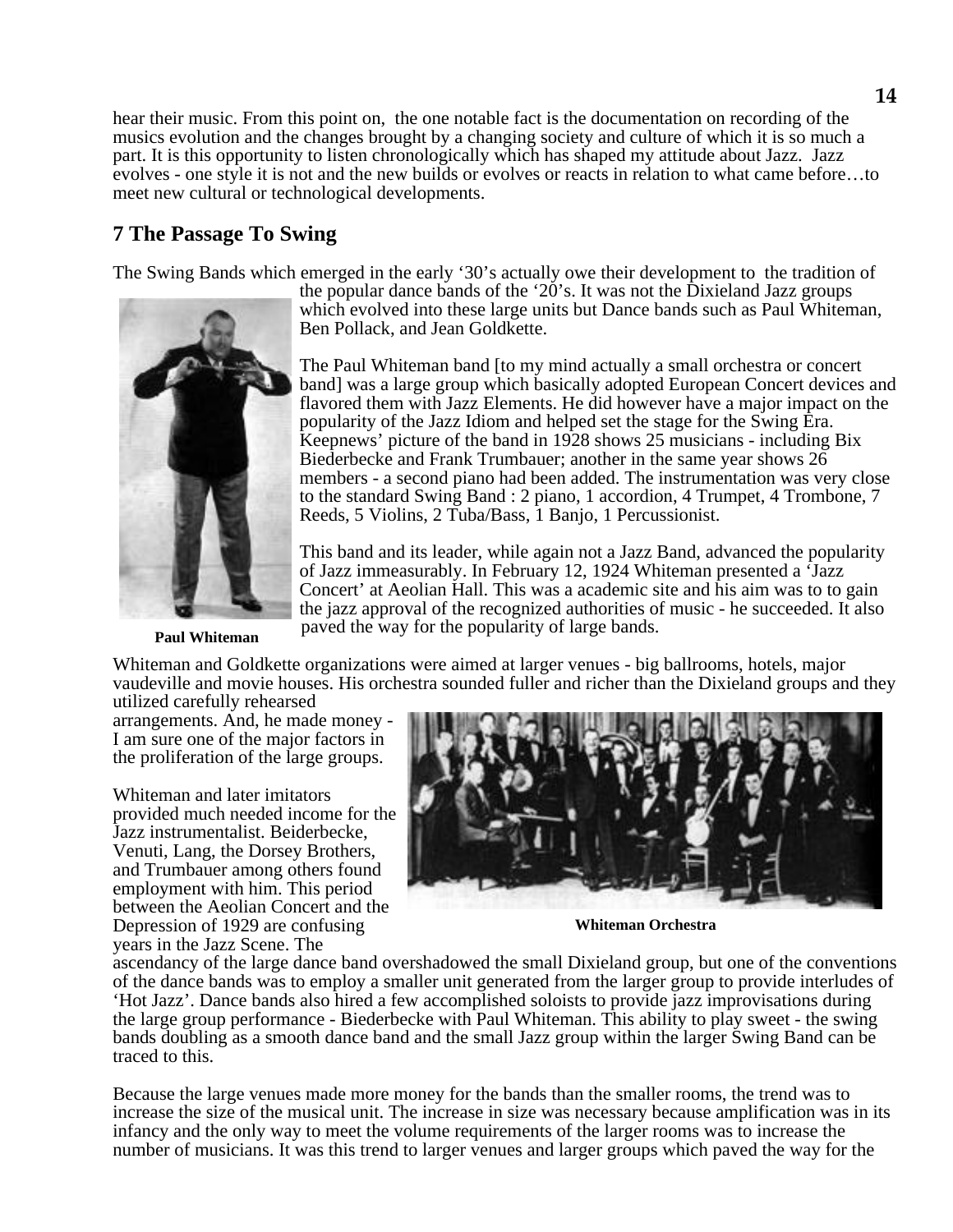Swing Bands of the following era. But first, some problems needed to be solved - the larger the group, the more written arrangements were necessary. But, the arranger had to find a way of preserving the jazz feel in larger groups and at what point did the band become too top heavy (too many musicians playing over the rhythm section) and rhythmic momentum stop.

Fletcher Henderson (with his arranger Don Redman) is credited with the pattern for Swing

arrangements. Originally a pianist, Henderson talent was with arranging and solving the problem with his own expanding group. He first tried an enlarged Dixieland group but with the addition of Redman (studied at the Boston and Detroit Music Conservatories) tighter harmonic control became a major interest. What he finally established as a standard was the independent use of a trumpet, trombone, sax, and rhythm sections with the incorporation of soloists within the arrangement this was an evolution from the standard '20's dance band of 2 Tpts, 2 Saxs, 1 Tbne, and 4 Rhythm (banjo, piano, drums, tuba)

Henderson was well aware of Whiteman (Whiteman purchased 20 of Redman's charts) and tried to imitate the plush arrangements - but when



**Fletcher Henderson Band**

Louis Armstrong joined his band in 1924, the band would never be classified as 'sweet'. Armstrong's playing was too strong and 'hot' - Redman stated "I changed my style of arranging after I heard Armstrong"..........Redman worked out the swing formula after Armstrong had left the band.

At the same time Chicago Dixieland was peaking in popularity New York and Kansas City were also becoming important geographic areas for the developments that were leading to Swing. In New York's Harlem the emerging bands of Fletcher Henderson (at the Roseland Ballroom), King Oliver (at the Savoy Ballroom), Sam Wooding, Cecil Scott, Chick Webb, Don Redman, Charlie Johnson, William McKinney were appearing regularly. The clubs proliferated such as The Band Box, the Lenox Club, and the Cotton Club (Duke Ellington opened there in 1927). But unlike Kansas City, there was no real New York School - a characteristic of heavily structured arrangements was the only real identifying trait.



**Bennie Moten**

Kansas City on the other hand was a well defined sound shaped by a large Black population and supported by several large ballrooms. It was a blues based riff structure - smoother and sweeter than the '20's Dixieland sound but with the drive demanded by the southwest audience still intact. Bennie Moten is a good example of the transition from the Dixieland of the early '20's to the changes started in the late '20's. He started with the traditional sound of

the Dixieland groups but expanded the group starting in the middle of the decade - to create more sonority he added reeds to his sax section and had expanded to 3 trumpets and 2 trombones as early as 1931.

This is the band that Count Basie 'inherited'. Basie was stranded in Kansas City and joined the Moten Band. He left to form his own group and took many of Moten's players with him. Moten died just as this was happening and Basie in effect took over the

rest of Moten's organization. But, Moten and Basie were not the only K.C. based bands - Andy Kirk (with Mary Lou Williams) and Walter Page among others were based here.



**Count Basie**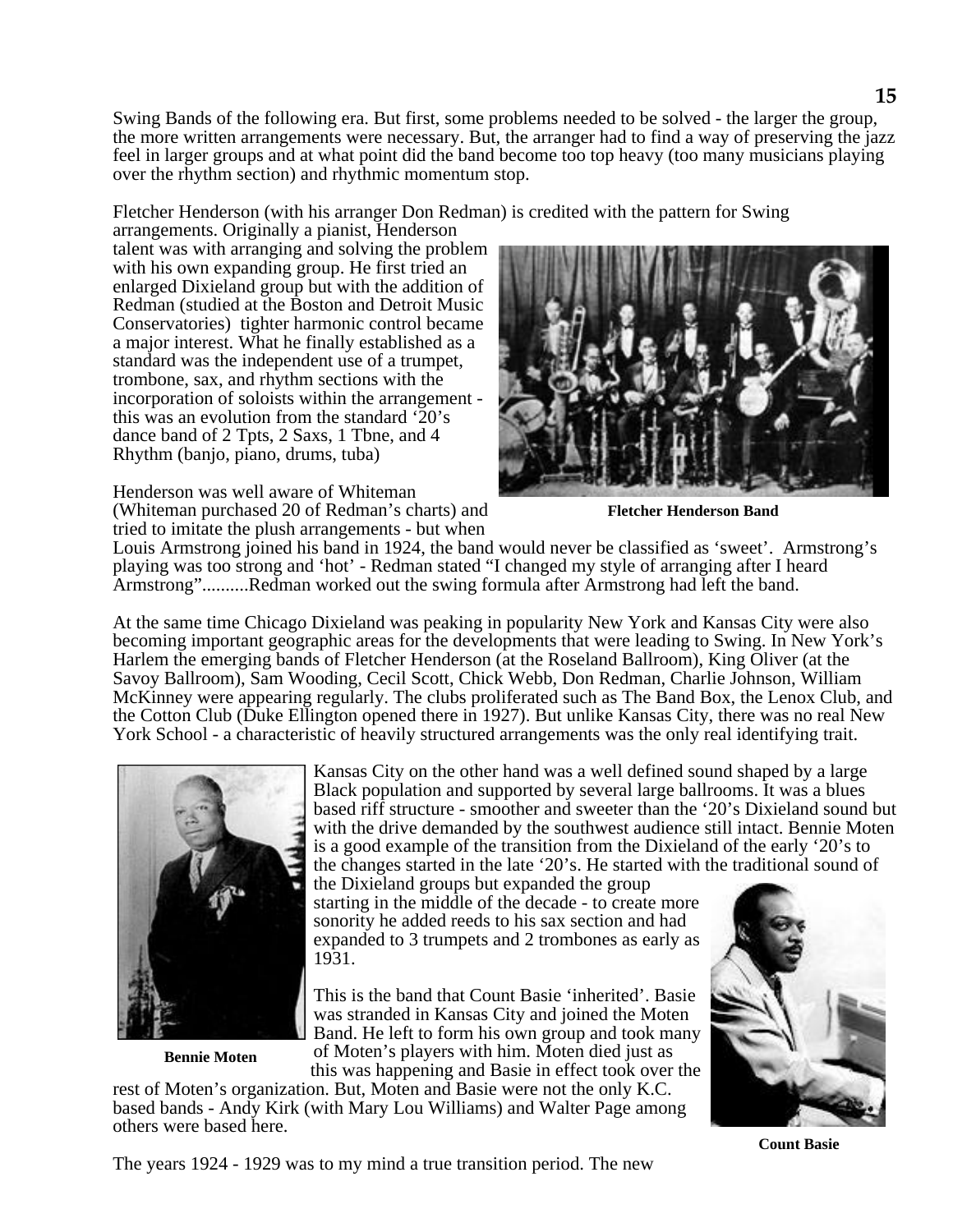technologies of the phonograph, radio (by 1925, 563 Radio stations had been licensed), microphone, talking pictures, and the jukebox had great effect on the spread and popularity of Jazz. The big dance bands were influenced by the new music, provided employment for jazz players, brought jazz 'flavors' to the general public, and were a start for the evolution to Swing. The centers of Jazz activity moved to New York and Kansas City - and as Jazz dried out in the mid-west attracted the major talent. Then in 1929 the Depression hit. The struggle for economic survival saw some of that talent leave for Europe (Ellington and Armstrong), radio staff jobs (Goodman), and some surviving in 'sweet' hotel bands (Lombardo)...............but the music business hurt just like the rest of the country. Jazz would not be heard of again till 1935.

# **8 Ritz Crackers**

The Swing Era lasted 10 years from 1935-1945.The term Swing Music was used originally by the British Broadcasting Company which felt that the term 'hot jazz' represented something immoral. The original term was but that was 50 years prior. The name stuck and labels this era and style of Jazz. In a way it mirrors the difficulties the music surmounted in gaining acceptance - as anything labeled 'new' must. Rhythmically, it differed greatly from the preceding dance music - often called 'two beat' - while at the same time growing out of that older style.It was the popular music of its time and the musical influences still touch us today - 60 years later. The music came of age at a time when the technologies of radio and movies and recording had matured beyond the term 'new' and had secured a niche in the life of this country. It was marketed with all the tactics of modern publicity - and made money for those who played it and those who sold it. But not right away.

The Depression had greatly affected the entire country and the Music Business had been no exception. But now the economic environment was recovering. The effects were fading, especially for the better off segment of the middle class, and the music rapidly gained an audience among the college students. Keep in mind this was the early '30's and this audience was smaller and above average in income by today's standards. Coupled with the repeal of Prohibition in 1933 - which brought the music out of the Speakeasy and into larger venues - it provided a base of popular demand for the Big Bands. The audiences that embraced this new music were young and they danced. The Swing Bands and Swing Music were functional.

The Musical formula which enabled a large group of musicians to still play jazz had been worked out by the Harlem Bands of the preceding decade:

- 1. It stabilized at 13 musicians organized into sections (5 Brass [3Tpt, 2Tbne]; 4 Reeds; and 4 Rhythm).
- 2. The 'hot' solo line was harmonized and notated for the whole section and this harmonized line had to be written in the same style that a soloist would use if improvising.
- 3. The use of 'Riffs' the adoption of the West African Call  $\&$ Response pattern - kept the Brass and Reed Sections answering each other in endless variations. The soloists were supported with background riffs.
- 4. The rhythm section backs up all the others with a steady defined pulse.

It was also the era of the Arranger - in the words of Benny Goodman:

"Up to that time [1934] the only kind of arrangements that the public had paid much attention to, so far as knowing who was responsible for them was concerned, were the elaborate ones such as Ferde Grofe's for Whiteman. But the art of making an arrangement a band can play with swing and I am convinced it is an art - one that really helps a solo player to get off, and gives him the right background to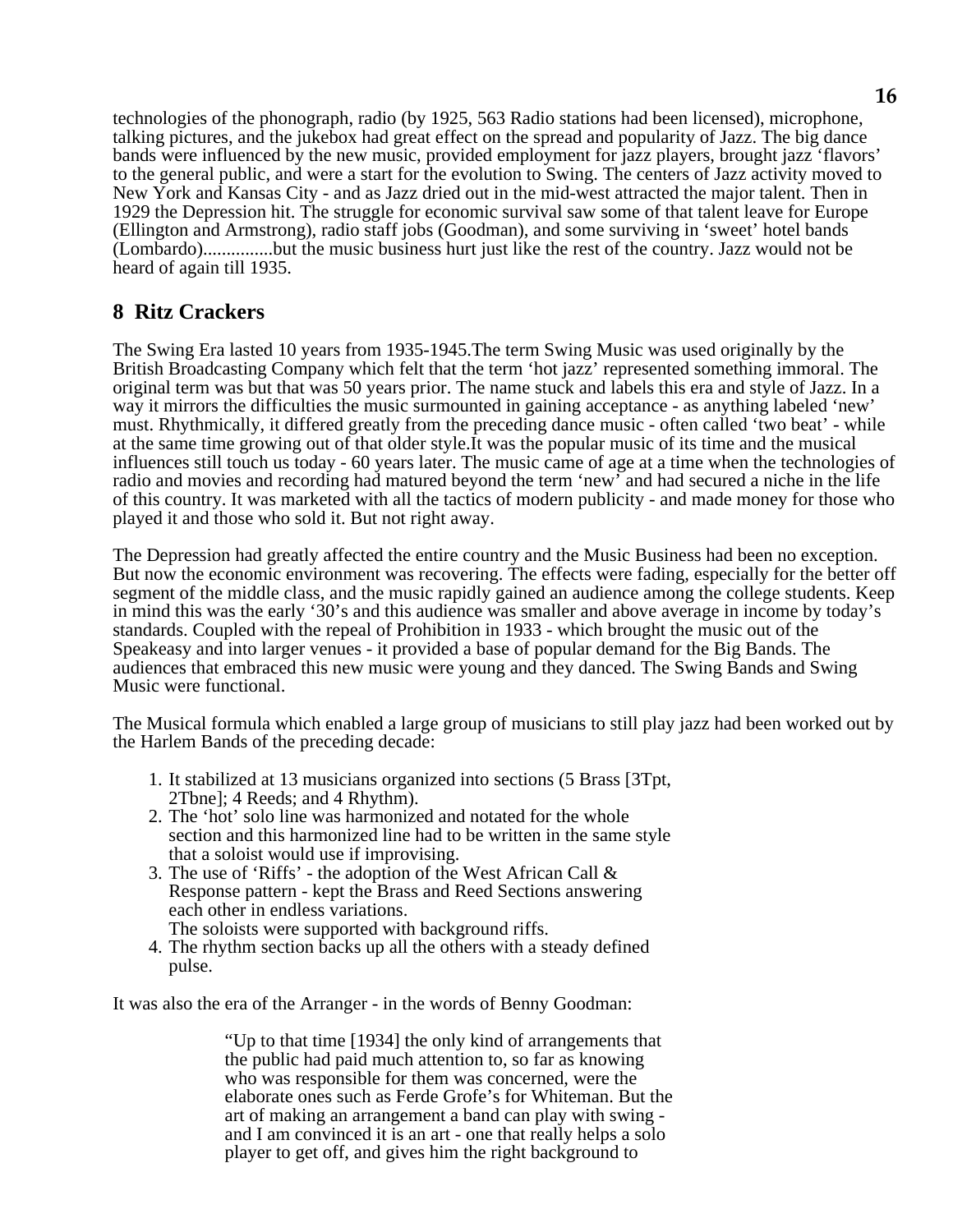work against - that's something very few musicians can do."

And, it was also the age of the Soloist - one of the unusual aspects, as the large group and section work would seem to hide the players within the ensemble. As Joachim Berendt mentions:

> "the thirties also became the era of great soloists: the tenor saxists Coleman Hawkins and Chu Berry; the clarinetist Benny Goodman; the drummers Gene Krupa, Cozy Cole, and Sid Catlett; the pianists Fats Waller and Teddy Wilson; the alto saxist Benny Carter and Johnny Hodges; the trumpeters Roy Eldridge, Bunny Berigan, and Rex Stewart."

If any one lived the history of the era it was Benny Goodman and his emergence as the King Of Swing is a chronicle of the era. Although there were two pioneering bands before Goodman - the Dorsey



**Benny Goodman**

Brothers and the Casa Loma Band - they did not hit the right combination of musical elements to impact the way Goodman did. The Goodman Band actually replaced the Casa Loma unit on the Camel Caravan radio show in 1936 and Sterns states that the Goodman story is how "many qualities suddenly jelled in one band to produce a blend of enormous appeal".

Goodman was born in 1908 and came to New York with the Ben Pollack Band which had both Goodman and Jack Teagarden as soloists - in 1928. This unit functioned till the Depression hit and Goodman survived doing Club Dates and radio programs with the commercial orchestras. He met John Hammond in 1933 and Hammond worked out a session for the English Gramophone Company. Usually, the record companies of the period insisted on very conservative and commercial material - what was already selling [seems things haven't changed much]. Goodman himself had recorded in 1928 and on the recording had

mimicked Ted Lewis who was sufficiently impressed to hire Goodman - a job which got him through the Depression.

The Hammond date was different. First, he insisted on special arrangements and as such it was a hit in England. When the US companies picked up on the recording Hammond successfully defended against a coupling of each side with a sweet commercial number. This recording of Shirt Tail Stomp [Brun 3975] enabled Goodman to make a series of recordings for Columbia - at a new low of \$100 per side [still the days of 78's]. One of the developments of these Columbia dates was the increasing employment of Black musicians by Goodman - Teddy Wilson, Coleman Hawkins, and Mildred Bailey. Goodman finally broke the precedent against mixed bands when he hired Teddy Wilson at the Hotel Congress in Chicago. He readily admits John Hammond's influence in this - against the strong social conventions and prejudices of the period.

By 1934, Goodman had his own band and a below scale job at Billy Rose's Music Hall - then the Big Break.

The National Biscuit Company was ready to launch its new Ritz cracker and had settled on using the radio to advertise. They supported the 'Let's Dance' radio show with three bands - Xavier Cougat, Kel Murray, and Benny Goodman. The Company financed 8 new arrangements for Goodman - who purchased them from Fletcher Henderson. The small but devoted following that developed through the program brought the Goodman Band to the attention of MCA [Music Corporation of America]. Willard Alexander at the agency was the one who persuaded MCA - much to



**Goodman Band**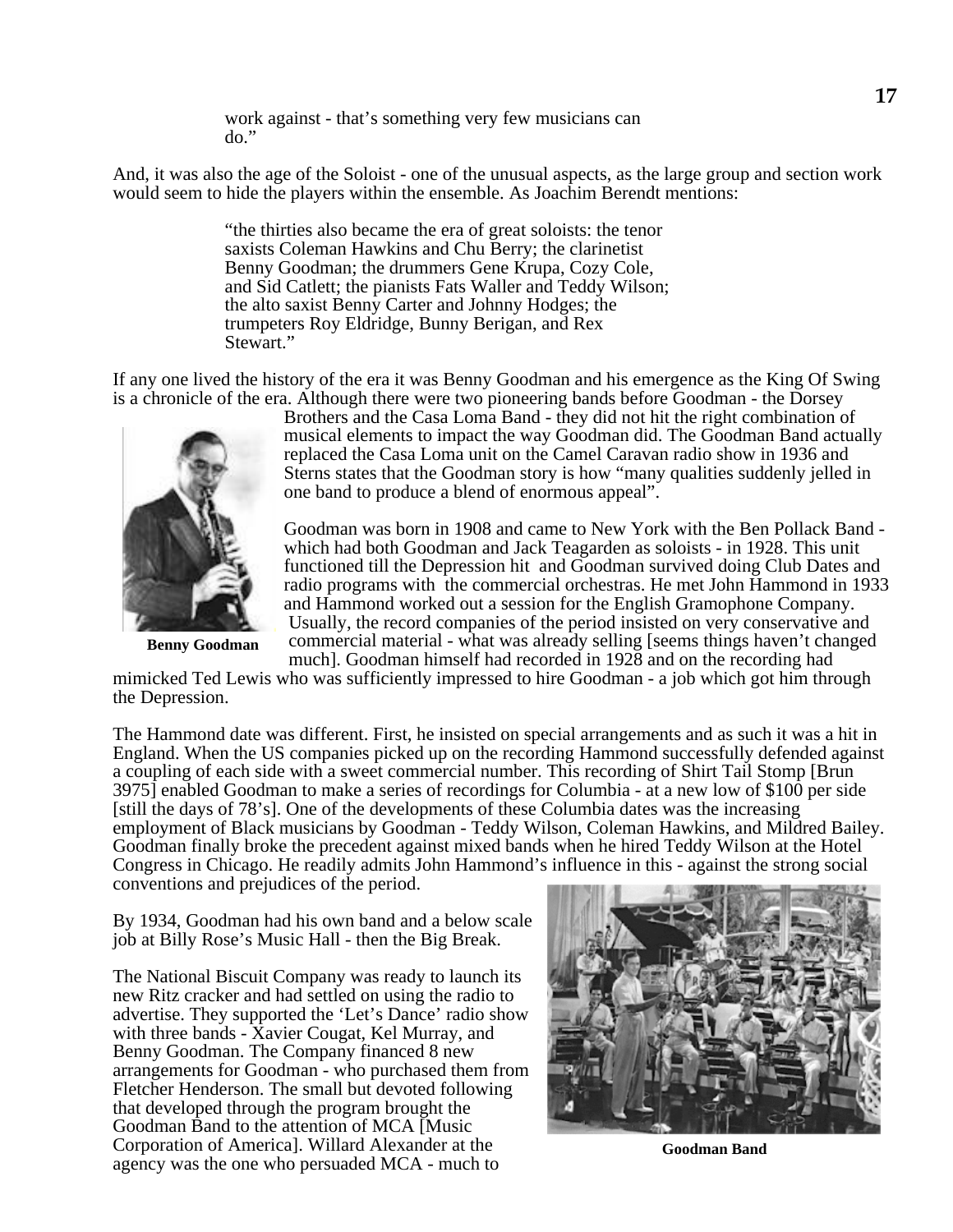annoyance of most of MCA - to book the band. They were placed in the Hotel Roosevelt in NYC [the home of Guy Lombardo] - the band was not a success. Alexander in desperation arranged a tour of mostly one night stands culminating on the West Coast. This too, was not very successful for Goodman - although he switched to 'sweet' dance band arrangements to get through the tour.

At the Polomar Ballroom in Los Angeles, the band had become desperate. Moral was low and its continued existence was questionable. Goodman took the plunge:

> "If we had to flop, at least I'd do it in my own way, playing the kind of music I wanted to.......I called out some of our big Fletcher arrangements for the next set.........the first big roar from the crowd was one of the sweetest sounds I ever heard in my life."

The Swing Era was born the night of August 21, 1935.

## **9 The Old and the New**

The swing era lasted just ten years - from l935 to 1945. In researching this article, I realized when the Swing Era ended, it also marked the end of Jazz as a Dance and a Popular music. It also marked a change in the culture of this country. What went before was never to be again - the society that created the music from New Orleans Dixieland through this era had changed for good. I personally feel that World War II created such an accelerated pace of change - technologically and socially - that the post war years do not relate to that immediate past. That past time had been destroyed by the immense social disruption which accompanied the War itself - but, it was the foundation (good or bad) for who we are today. As such, my orientation for this period is both the culmination of fifty years of musical evolution and as a transition to the "modern" - a new way of viewing the world and a new way of viewing Jazz.

Swing Music made big money - the trend toward larger groups was stimulated by this ability. I looked through the Keepnew's Pictorial History of Jazz and came across an amazing photo. It was a picture of the marquee of the Strand theater in New York City and Artie Shaw's band was to play at this venue. His name is displayed in lights - a dominating presence in size and wattage. On the marquee itself, his band is given equal billing with the movie - Wings of the Navy. It was so strange for me to see this only rock stars got that kind of exposure ! But then I realized there was no difference between the Shaw date and any high profile popular music of today - they were immensely popular and immensely lucrative. The bottom line was this similarity. But then, slipping back into my present day orientation the strangeness returned - it did not 'fit' my view of what Jazz is. That Artie Shaw picture indicated to me that the very functionality of the music itself - and the percentage of Art perception associated with it is radically different in our times.

Jazz up to the advent of Bebop was a dance music. Its function was to provide musical accompaniment for dancing - in venues designed for dancing. Its very development was a striving to fill larger and larger spaces which existed to fill the social need for dance entertainment. Swing did this better than anything that had come before - but it was the final music whose function was social. Bop changed the artistic percentage - its focus turned inward, centering on the musical elements and the expressive abilities of the individual artist in manipulating those elements. The audience was left to participate only as consumers of art, not participants.

This change in orientation would have profound effects on the future course of Jazz. The most immediate effect was a narrowed audience - one which was capable of following complex and abstract musical expression. Those who wished to dance either did not embrace the new music or sought out alternatives. This accelerated as the following generations explored new alternatives which provided that dancing function. Within the genre itself, the musician increasingly viewed himself as an artist - and artists are not motivated by audience share but rather by standing in the artistic community. The music increasingly feedback on itself - as any 'pure' art will and ultimately created an audience of musicians and cognoscenti - it relegated itself to an artistic niche. What Paul Whiteman wanted so many years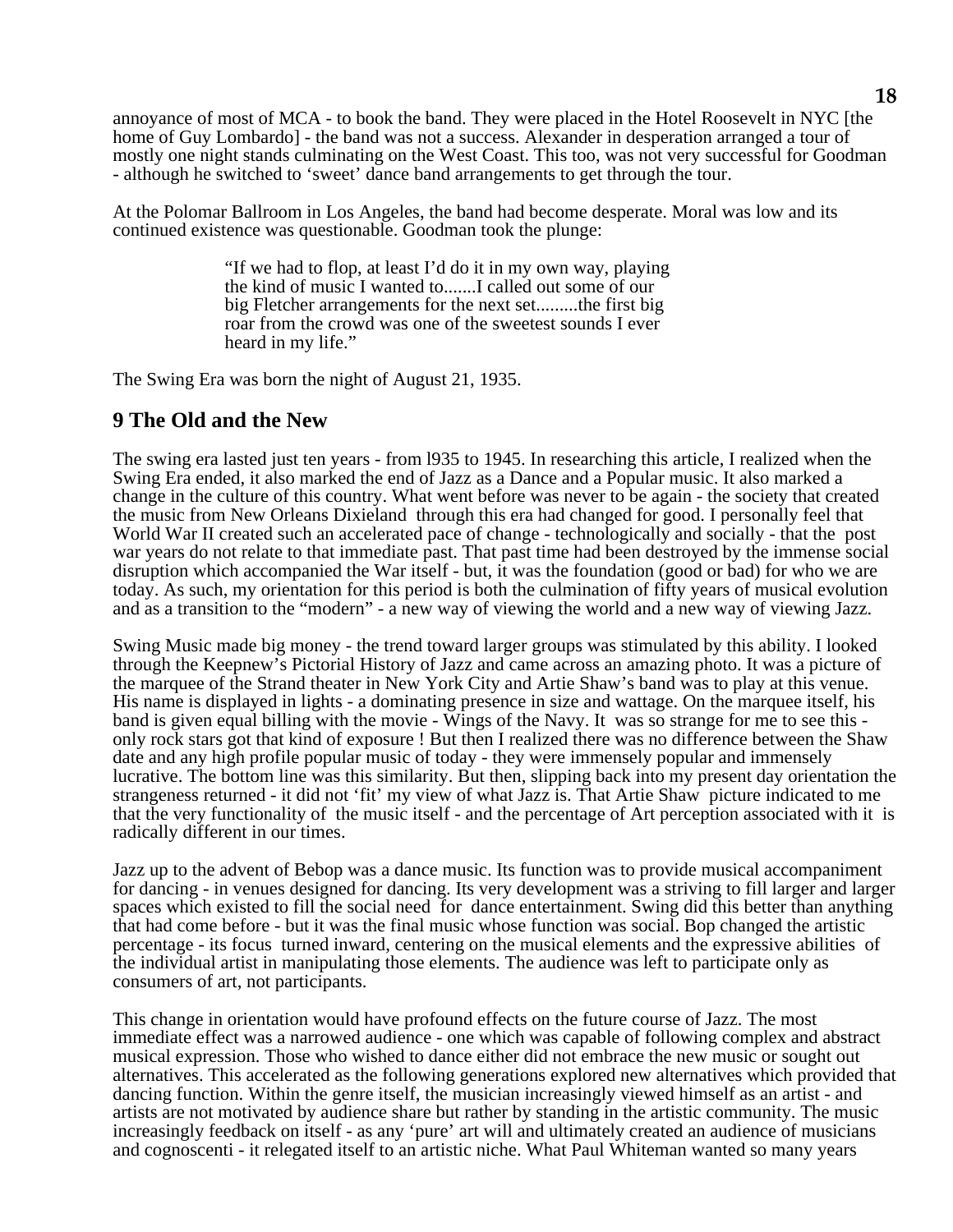before - acceptance by the musically knowledgeable had come to pass. Now, it shared the same fate as the art music of the concert hall: an audience that viewed it as art, created by artists, and to be judged only on its artistic elements. It had effectively pulled back from any hope of again being a Popular Music.

Please don't assume that Bop was the death of jazz - in many ways, Bebop was a logical conclusion to the Swing Era and many of its elements had direct roots in the Swing Bands of the Era. The Basie Band which lent so much momentum and depth to the Swing Era planted many of the seeds which sprouted into Bop. Basie's piano style led directly to a de-emphsis of the left hand in modern Piano, the drumming of Jo Jones left a mark on all Bop drummers, and Lester Young's relaxed style of playing directly influenced the Cool School. In addition, the rationing of World War II changed the whole economic basis for the large bands - touring was virtually impossible during the war years and many players were called or volunteered to serve - Glen Miller being the most visible casualty. The economic basis for the music business would no longer support large units and the small group came to the fore.

Also, the musicians themselves were striving to break loose from the musical cliches of the Era. Bop reflected a revolt against the confines of the Big Bands - the sparse solo spots in the swing arrangements minimized the opportunities for exploratory improvisational expression. This also reflected a change in emphasis from the melodic to the improvisational. The younger players chaffed at the restrictions the Swing style and the Big Band imposed. Part of this was due to the 78 rpm record which was limited to 3 min per side. This limitation was not removed until the advent of the 33 rpm record in 1948 (seems another Jazz style is tied to a technological innovation). And finally, in some ways, the younger players felt section work did not favor or reward creativity but rather craftsmanship - and the craftsmen were earning more than their fair share of fame.

The influences of these two eras are with us today - 50yrs from the end of Swing and the advent of Bop. But, to my mind, the real impact is not the musical elements but rather the orientation with which we view the music. We seem to be caught between two opposing camps. One is the popularity and economic rewards associated with the Swing Era - a time when the music was economically healthy, the performing venues plentiful, and musical craftsmanship its own reward. The second, is the artistic values of Bop - when creativity, improvisatory exploration, and instrumental prowess turned inward to the music itself. This legacy is still being resolved.

# **10 Bop Till You Drop**

The advent of Bob was sudden and for the working musician it was almost 'overnite' - but in reality, the origins span a greater length of time and several factors contributed to its development. First, WWII had great impact on the Black Community in this country. The color line between Black and White started to break down and the economic potential of the Black audience started to be noticed. The Broadway and 52nd Street Clubs started to advertise for the Afro-american market and this in turn created a highly receptive audience which in turn influenced the music. Secondly, within the music itself, the color line which had begun to break down in the '30's - and hastened by WWII - enabled a closer association between musicians and eased the transition of influences and innovations which no longer had to cross a color barrier. What gave the appearance of 'overnite' was the recording ban of 1942-44 - those who depended on recordings for jazz music did not encounter it till 1945. And this music which emerged was a radical departure from the Swing Era as the very function of the music had changed from Dance to Art.

The Bop Era was both an internal revolution and a evolution with regard to the Swing Era. Most of what I have encountered focuses on the revolution - but I would state that there were equal parts of both. Last month, I mentioned the revolutionary aspects and these are the accepted elements which sparked the music - I agree totally with these factors but the evolutionary is also significant. I offer the musical lives of "Two Giants" - one the revolutionary and one the evolutionary. They were opposites in almost every aspect of there lives - both musical and personal - and yet were inseparable musical partners in this new music.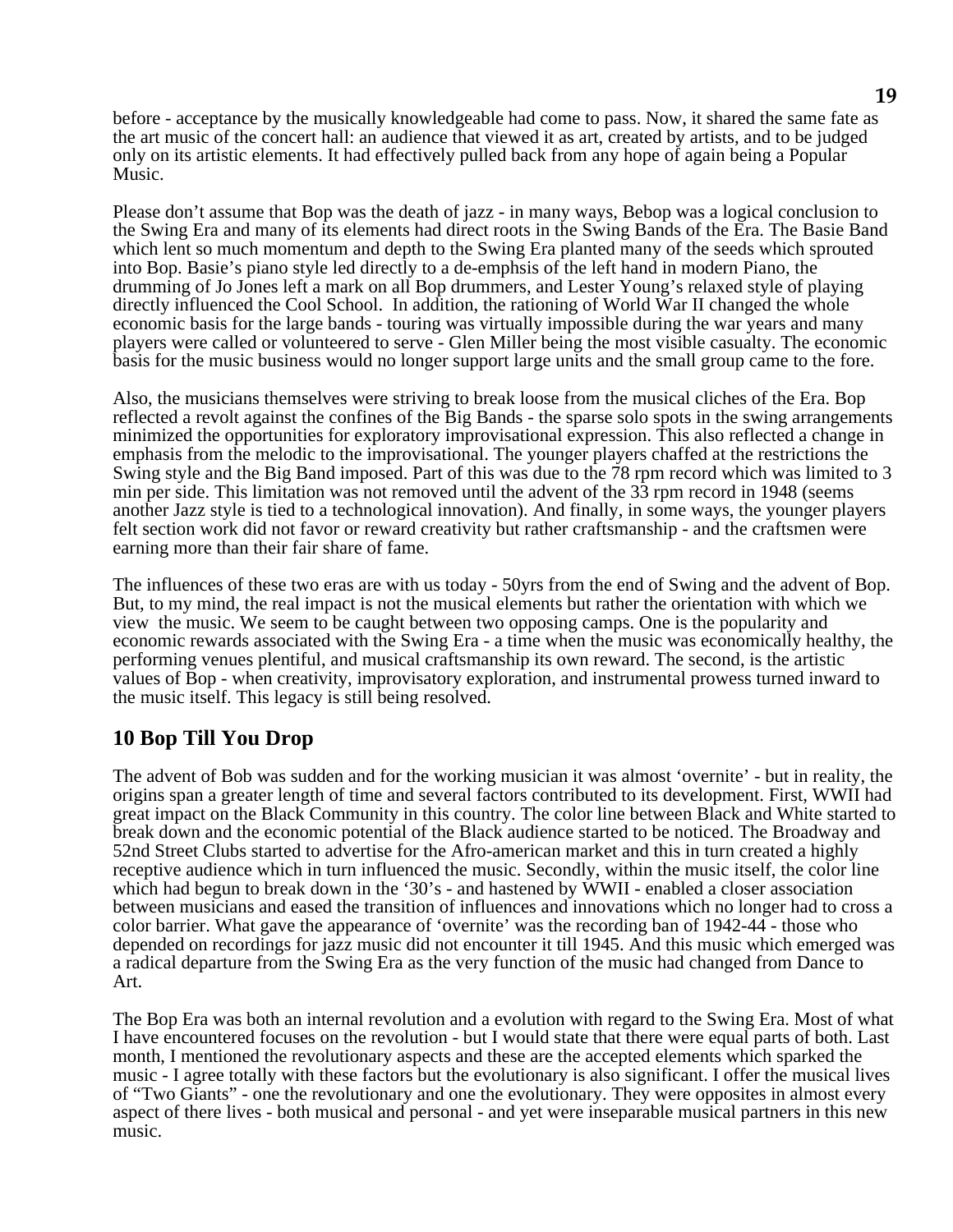Dizzy Gillespie [born on October 21, 1917] came from a well structured and musical family. His father, who was a amateur musician, taught his kids several musical instruments. Dizzy, as such, studied harmony and theory while still young and had music studies paid for by his father till age 15. He took over Roy Eldridge's chair in the Teddy Hill Band in 1937. Eldridge was Dizzy's musical idol and played a good imitation of him but gradually developed his own style. An interesting note from the Berendt book states that the time distance between Dizzy and Armstrong is surprisingly short - the Hill band grew out of the Lewis Russell Orchestra and Russell had taken over the King Oliver Band in 1929. A case might be stated that Dizzy's immediate roots in jazz are the traditions of New Orleans and Chicago Dixieland. It should be noted that his first recording in 1937 - was Jelly Roll Morton's King Porter Stomp with the Teddy Hill Band. Returning to the States after a tour of Europe in 1937 with the Hill Band - where his playing abilities were already recognized - he became a member of the Cab Calloway Orchestra [with the famous/infamous Diz cutting Cab story].



**Dizzy Gillespie**

#### Dizzy, in spite of his admission of 'difficulty' copying

Eldridge's style and that he 'quite didn't get it', worked in the bands of Benny Carter, Charlie Barnet, Lucky Millander, Earl Hines, Duke Ellington, and Billy Eckstine. He also started to arrange and Woody Herman, Jimmy Dorsey, and Ina Ray Hutton bought his material. I think it is safe to say that Gillespie was well versed in the Swing Era Idiom. This association with large groups was his first love. Deep down inside, he was a big band player - he founded his first band in 1945 and from '46-50 led large bands almost exclusively. The Afro-cuban experiments were also presented in a large group format. It is with this history that Dizzy evolved out of the Swing Era into Bop - for while embracing and creating the new idiom he made logical advances based on his previous experience. If Parker was the 'tortured creativity' of the Bop Revolution, Dizzy was the one who 'gave it the power and glamor' to conquer the jazz world - for part of him still held with the idea that music was functional entertainment not exclusively Art.

Charlie Parker [Born August 29, 1920] did not have the same early musical experiences that Dizzy did his family life was just not as stable, supportive, or musical. His first attempts at sessions were a



**Charlie Parker**

disaster, but the experiences [as a 10 year old] pushed him to try harder and by 1936 no one in his peer group came close to equaling him on Alto - by age 15 he was already supporting himself as a musician and [some evidence of] his narcotics habit . He joined the Jay McShann Band in 1937 and, consistent with his early musical experiences, played and heard the Blues nightly with that band - a riff based Kansas City organization. He held menial jobs to make ends meet but always seemed to 'scuffling' for money. He quickly was bored with the stereo typed changes of Swing and early on searched for something else. At this stage, his playing was not well received [the Jo Jones and the Cymbal incident], but the revolutionary in him could not be suppressed.

He came to NYC in 1941 with the McShann band and there, played with Dizzy for the first time [they met originally while Dizzy was in KC in 1939]. When the McShann unit left for Detroit, Parker accompanied them but left soon afterward - he never cared much for Big Bands. After this, he went almost nightly to Minton's to sit in with the regular band of Thelonious Monk-Piano, Charlie Christian-Guitar, Joe Guy-Trumpet,

Nick Fenton-Bass, Kenny Clark-Drums. He met Gillespie again and the two became inseparable - by 1942 they were playing regularly together and had begun to record in spite of the recording ban which held up releases. Much has been said of these Minton's sessions but Monk put it all in perspective: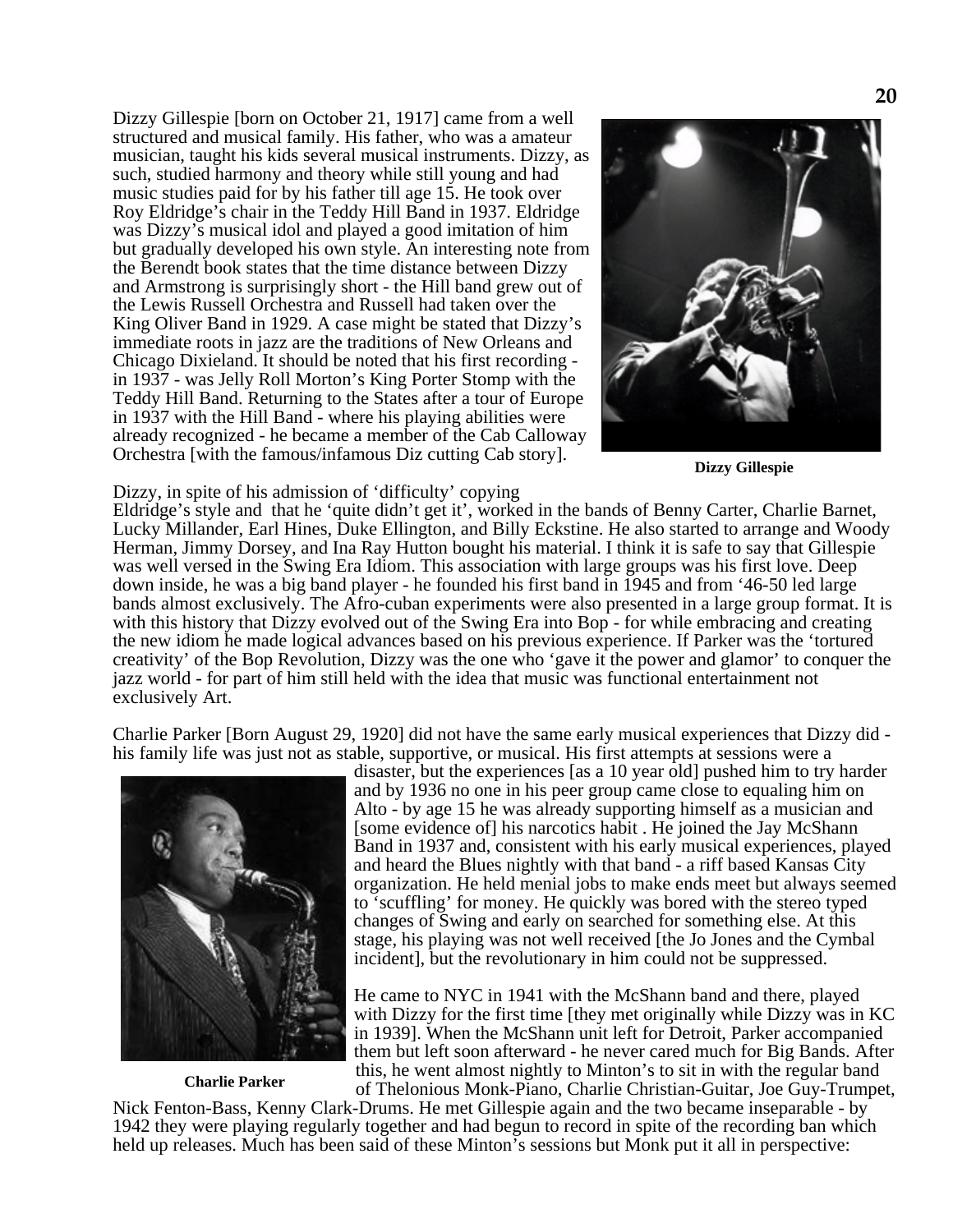"Nobody, was sitting there trying to make up something new on purpose. The job at Minton's was a job we were playing, that's all".

Parker found the Quintet Format [Sax, Tpt, & 3 Rhythm] his favored musical palate - the Charlie Parker Quintet became the modern jazz equivalent to Armstrong's Hot Five of the Traditional Era. This format has become the Bop standard and to this day is the typical small group makeup. The sounds he was searching for inwardly, when brought to the surface, were truly new to Jazz. It is interesting to note, that when asked to name favorite musicians, the majority were Late 19th  $\&$  20th Century Classical composers: Brahms, Schoenberg, Ellington, Hindemith, & Stravinsky [listed by Berendt]. The album he considered the culmination of his musical life was the Parker and Strings recording - it was as close as he got to the Modern Symphonic literature he so admired. I also would note that these were the 'cutting edge' composers of their idiom - Stravinsky felt so constrained by the limitations of Conventional Harmony he created his own swirl of controversy. It would seem that the Bop Revolutionary admired the revolutionary spirit and art these musicians lived and expressed - and heard a companionship and empathy to his own search.

The Revolutionary and the Evolutionary who were so different personally and in musical influence also shared, besides a friendship, the admiration of their peers for their instrumental proficiency and musical innovation - becoming recognized masters of their respective instruments and creators of a new music. But, this journey ultimately took two different paths - the Evolutionary becoming Elder Statesman and the Revolutionary a mythical figure.

# **11 A Fork in the Road**

The Music of Parker and Gillespie soon promulgated its own branches - again, either in reaction to or as an outgrowth of the elements which came to characterize the Bop movement. The two immediate offshoots were the Cool School and Hard Bop [and its offshoot the Funky style]. The Hard Bop movement was centered around New York City and is associated with - among others - Art Blakey, Hank Mobley and Horace Silver, (both of whom were in the original Jazz Messengers Quintet of 1955), Lee Morgan, Donald Byrd, Sonny Rollins, Max Roach, Clifford Brown, and Art Farmer. This is the East Coast Sound offered in comparison with the West Coast Cool - which in turn was a sub-set of the Cool School (as was Third Stream Music). These two movements - Hard Bop and Cool - spanned the decade of the '50's. And in their turn would spawn further developments in the '60's. It should be noted, that Berendt recognized the terminology of East/West as a 'record company slogan' not a stylistic description - more accurately the tension was between a Classicist direction and an updated Bop (which also incorporated elements of Gospel, Funk, and the Blues).



The Cool School has been sometimes described as a revolt against the complexities of Bop. I would rather not use the term revolt in describing its evolution but rather deal with the styles as a difference in emphasis both were complex. Bop emphasized the melodic line in relation to the vertical chord structures while Cool emphasized the melodic line in relation to the harmonies that linear structure implied. With this orientation, the particulars of the Cool Style became a logical outgrowth of Bop - and a problem both were seeking solutions for: freedom and extension of the melodic and improvised line.

The term Cool [in Jazz] has been used to describe a sophisticated (if not arrogant) point of view, a 'school' of musicians, and a style of music. By the end of the '50's, the attitude of Cool had faded, replaced by artistic hard work; the musicians who were members of the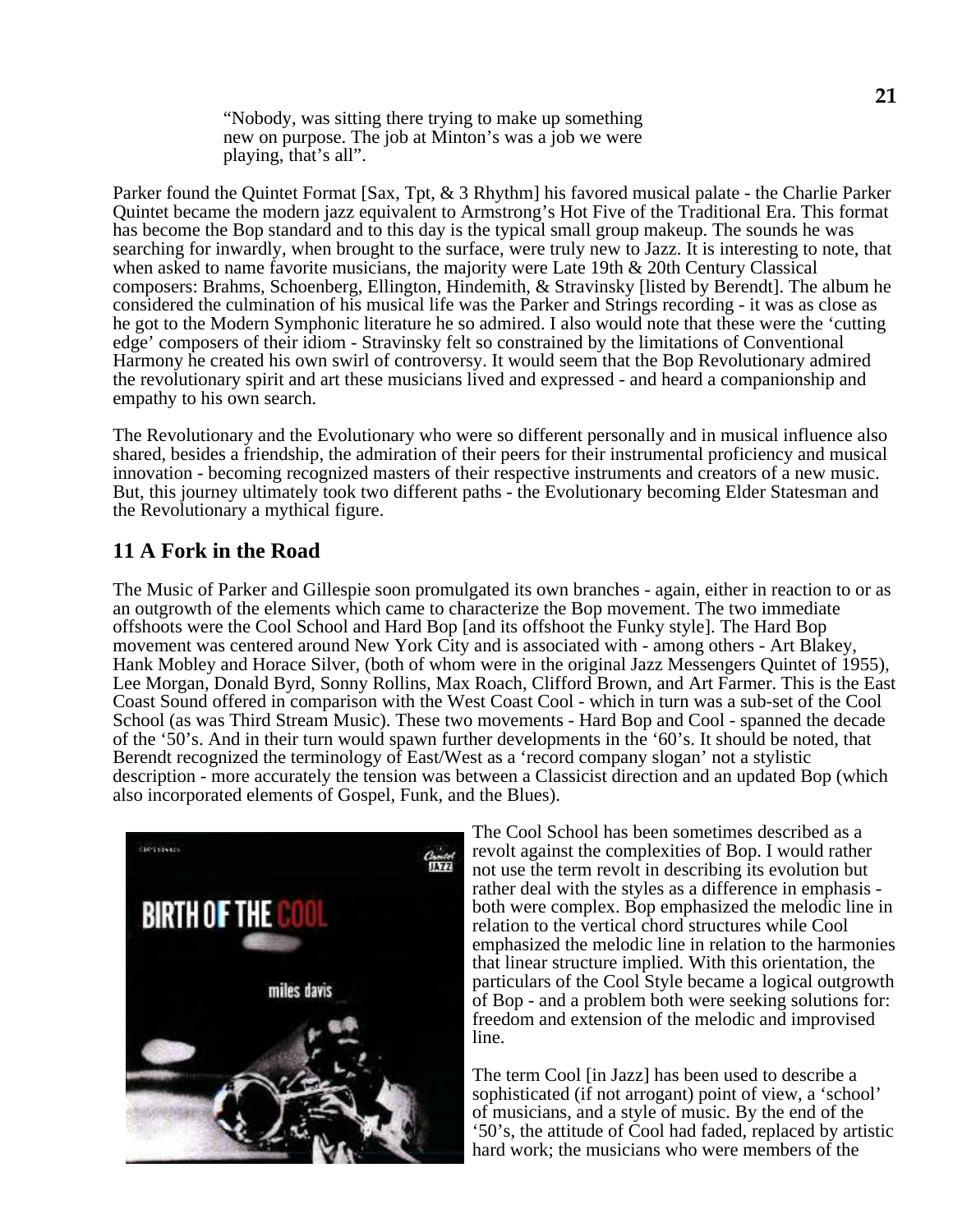School had left their permanent mark on Jazz; and, the style influenced not only Jazz performance and composition but had found its way into Tin Pan Alley arrangements.

Leonard Feather dates this style from the Miles Davis group of 1949-50. It is often described briefly as



an unexcited, quiet, dreamy, behind the beat, with a striving for a feel of relaxed swing. The Miles Davis recording dates in 1949 included Lee Konitz, Bill Barber, Gerry Mulligan, Joe Shulman, and Gil Evans. The classic album of this unit was prophetically titled 'Birth of the Cool' which demonstrated that European instruments unusual to Jazz, early forms, and more modern harmonies could be introduced into Jazz without ruining the feeling of a light and swinging rhythm - it is all of this but also much more.

Lester Young was the first outstanding exponent of the style - a slightly misleading statement. It was Lester Young's STYLE (with part of Parker) that led to the evolution of Cool, not Cool which produced Lester Young. It was his treatment of time which was unique.He played 'behind the beat' in a period when Swing demanded an 'on top of the beat' placement. This, coupled with his lighter and thinner sound ideal, created a new rhythmic conception in Jazz.

**Lester Young**

Lennie Tristano was the transitional figure - carrying the music toward further complexity. His use of chromatic passing chords, dissonant voicings, unresolved intervals, and bi-chordal structures pointed not to just complexity but tended toward atonality. He had his own school of followers: Lee Konitz, Warne Marsh,

Billy Bauer, and John LaPorta. Among these, Lee Konitz proved more influential than his teacher. A featured soloist in the Claude Thornhill band of 1947-48, he pulled out of the mainstream for a few years, returned with Stan Kenton in 1952, and formed his own band in 1954. As mentioned in the Stern book, he clearly articulated the objective of the Cool School;

> "I feel that it's possible to get the maximum intensity in your playing and still relax"

and credited the roots of Cool to Lester Young

"Too many people have forgotten what Lester did in the Basie days.......he never sounded frantic......it was very pretty and at the same time, it was very intense"

and the lyrical side of Charlie Parker

"Listen to Parker's 'Yardbird Suite', that's the Parker I like"



**Lennie Tristano**

The style characteristics of 'Cool' support the statement that "Lester Young created a new conception of Jazz".- and these stylistic elements are present in the two branches of the Cool School (West Coast, and Third Stream). In brief, the Cool ensemble can be compared to a classical Chamber Orchestra in instrumentation, rhythmic fluidity, and sonority. The use of French Horn, Tuba, bowed strings, Flute and Oboe are all unusual to the immediately preceding period - either the function was different as in the case of the tuba and violin or they were new colors as with french horn and flute. The extended forms of the period were not only restricted to the overlapping phasing between chorus' and soloists but included a flirting with classical forms such as the Rondo and Fugue. Both of these broke the confines of working within standard song forms and created a fluid continuity in performance - a subtle difference from the Head/Solo/Head structure to one of a unified sound event over time.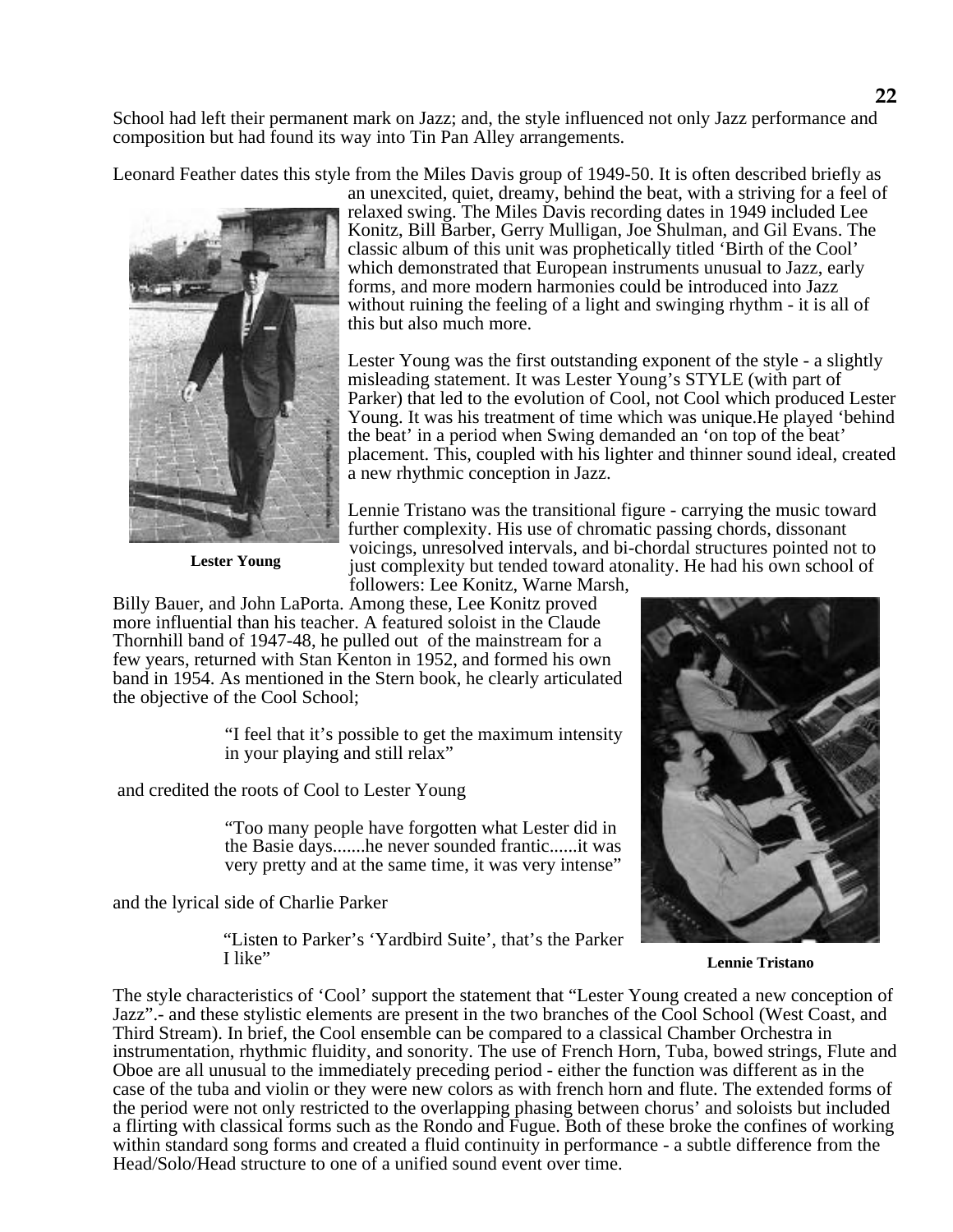It was in this concept of time that the Cool School stood unique. This new concept of Rhythm directly forced radical changes in the Rhythm Section and it was proponents of the West Coast School which articulated it best. Jimmy Guiffre stated clearly:

> "The beat in implicit but not explicit........in other words, acknowledged but unsounded"

- the listener is to feel rather than hear the rhythmic pulse ( a concept from the Classical Tradition ). This concept of implicit time led directly to a major characteristic of the West Coast Sound - the elimination of the drummer. This required a change from all working in the Rhythm Section - especially the drum function within the Cool School.

The Drummer had to change his entire approach to the elements in his 'Kit':

- 1. The Bass Drum was used infrequently but accurately to propel the soloist
- 2. The rhythmic center shifted from the bass drum to the Ride Cymbal
- 3. The snare provided accents tied to the melodic rhythm.

The Piano/Bass/Guitar:

- 1. The Bass assumed the responsibility for defining the pulse again, it is NOT stated but truly defined
- 2. Enabled the Pianist to free the left hand for chordal punctuations and the right hand for a fast and complicated melodic or improvisation line ( Basie's style gives ample precedence for this )
- 3. Bass and guitar become solo instruments in their own right with the introduction of the Amplifier
- 4. The Bass was freed from the Root-5th line and able to weave freely through the complex harmonies
- 5. (Jimmy Blanton is credited with this development ).

The Rhythm Section Unit:

- 1. The section began to work to assist the soloist, NOT keep the time
- 2. The ability "to 'feed' the soloist with the correct 'beside the beat' punctuations became the determining factor for the successful rhythm section musician".

Tanner and Gerow give the dates 1954 - 1963 for the 'Funky' period. Actually, the Funky Style was an offshoot of the Hard Bop School. Originally a piano style attributed to Horace Silver, it is characterized

> "by slow or medium blues, played hard on the beat, with all the feeling and expression characteristic of the old blues" [Berendt]

and later with gospel influences - a 'soul' style different but with the same roots as the Pop music Soul.

Hard Bop which dominated the second half of the '50's was centered in New York City. Berendt states:

"…the purest bop, enriched by a greater knowledge of harmonic fundamentals and a greater degree of instrumental-technical perfection."

It should be noted - among the players already mentioned within this Style - that early John Coltrane can be listed among them.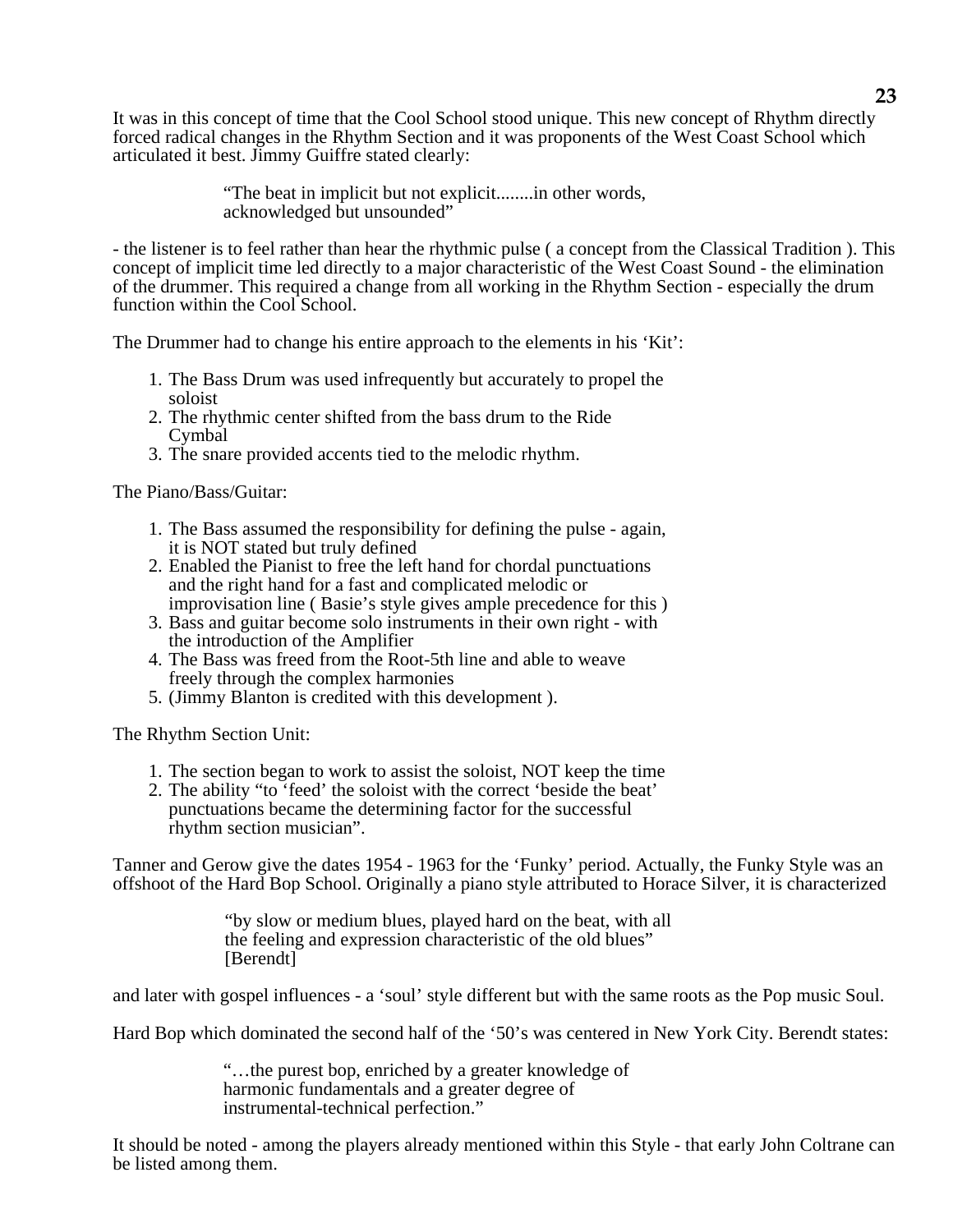In summarizing this period, Marshall Sterns stated:

"Indeed, modern jazz as played in New York by Art Blakey and his Messengers,…has never lost its fire. The harmonies of cool jazz - and bop - were taken over, the posture of resignation disappeared, the light sound remained, but the music always has a biting sharpness. In a word: It has changed, but fundamentally it remained 'hot' and 'swinging'."

All of the stylistic changes brought by the Cool/Hard Bop Schools stem from the advent of Bop. When the music no longer functioned as dance music and became a concert Art Music it did not have to state the Rhythmic pulse for a dancing audience - the time could become as fluid, free, and the harmonies as complex as the Art factor demanded. It also centered the attention of both audience and musicians on the creation of Art - in an improvisatory music that attention is necessarily centered on the Improviser. But, above all else, one must realize that Hard Bop and Cool are two manifestations of the same immediate post Swing musical trends - many of characteristics are shared and both Hard Bop and Cool musicians had elements of both in their playing styles.

# **12 Yin and Yang and all that Jazz**

A recent NewsWeek article included a chart on music market share for the various genres of recorded music. The Jazz share was 3.0% - Classical was 2.9%. It seems the Artistic leap brought about by the emergence of Bop has relegated Jazz to the Artistic Marketplace - and a comparable marketshare. This transformation from a functional popular music to an 'Art Music' was a logical progression for the Jazz genre - one also reflected in the influences mentioned by Charlie Parker. In naming his favorite musicians he mentioned Brahms, Schoenberg, Ellington, Hindemith, and Stravinsky. At a very basic level, what the musics shared was an adaption to a modern culture and a modern world - a striving for the music to reflect the time and place both existed in and of the people involved with these musics to express and reflect that time and place.

Music is a living language and responds to new circumstances in a constant evolution to reflect, relate, and express the time and place it exists in. But change is never easy - it requires the Artist and Audience to constantly learn a new musical language and actively explore the musical art utilizing this new musical language. It is not an easy process - it is one which consistantly meets with resistance. The new must be explored to become comprehensible and the accepted previous norms realized as not rules but 'accepted norms' for another time and place.

This resistance to the new is not new - for it has accompanied every change in the musical language:

• Boethius [an accoustical theroitician c.480-524]:

"Music was chaste and modest so long as it was played on simpler instruments, but since it has come to be played in a variety of manners and confusedly, it has lost the mode of gravity and virtue and fallen almost to baseness."

• Jacob of Liège [regarding the Ars Antiqua and the Ars Nova c. 1425]:

> "Music was originally discreet, seemly, simple, masculine, and of good morals. Have not the moderns rendered it lascivious beyond measure ?"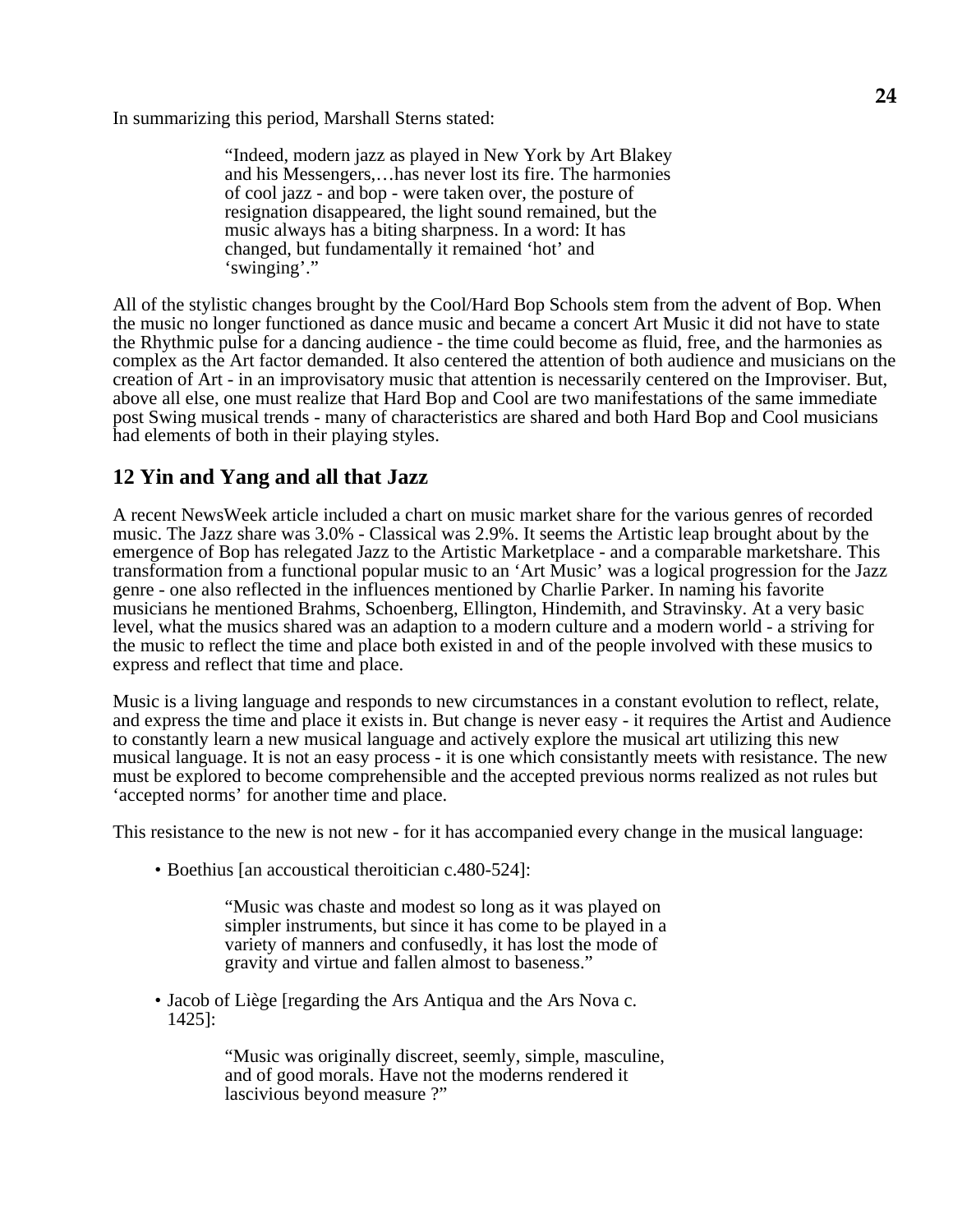• G.M. Artuse [composer and theorist 1600]:

"They are so enamored of themselves as to think it within their power to corrupt, spoil, and ruin the good rules handed down in former times by so many theorists and excellent musicians."

• August von Kotzebue [German dramatist 1806]:

"The Overture to Beethoven's opera Fidelio was performed recently, and all impartial musicians and music lovers were in complete agreement that never was anything written in music so incoherent, shrill, muddled, and utterly shocking to the ear."

• Henry Pleasants [author of the Agony of Modern Music 1955]:

 "Serious music is a dead art. The vein which for threehundred years offered a seemingly inexhaustible yield of beautiful music has run out. What we know as modern music is the noise made by deluded spectators picking through the slag pile."

These quotes are from the Joseph Machlis text "Introduction to Contemporary Music" It is the source for my research for this part of the series. The subject area is the Modern Western Concert Tradition - but the concepts are relevant for any contemporary art music in our modern society. I originally turned to the book to get some information on the influences Parker metioned - as I read, I realized that Jazz not only shared some very broad similiarities with this music but also the changes in musical elements. Both were seeking a new expressive musical language - a language that was discriptive of a modern society.

Machlis mentions Rules and the Artist. What he in essence says is that the rules of artisic creation are not broken for the sheer joy of breaking them. These rules are used to achieve freedom of action wihin a self-imposed frame and when these rules are rejected it is because they have ceased to be meaningful. It is not the concept of 'rules' which changes but a search for new rules reflecting the new time and place a search to make music expressive of this new time and place.

To start this exploration of the 'new' musical elements one must understand the Yin and Yang of Art any work of art, regardless of medium, exists on two basic levels: the Formal vs the Expressive. Both of these impulses are always present throughout the history of Art - at times one will predominate over the other. That predominace is a matter of degree - but always 'in the mix'. Which of these is the major influence has immediate effects on the elements of the Artistic Medium. These elements are shaped by the predominate artistic impulse and in turn shape the Medium to reflect that impulse.

The Formal seeks above all to safeguard the purity of form. It reflects the values of order, lucidity, and restraint. It seeks a purity of style and proportion, striving to bring perfection to what already exists. The Artist achieves a certain measure of detachment from the artwork and expresses himself through symbols that have achieved a universal validity. The Expressive is concerned with the expression of emotion. It exalts the unique character of the artists personal reactions, striving always for the most dirct expression of emotion. It is a rebellion against the Tradiltional, valuing passionate utterance above perfection or form - an art of sensual enchantment. To these formal and expressive aspects, Nietzsche ascribed two images - that of Apollo, god of Light and Harmonious Proportions and Dionysus, god of Wine, Ecstasy, and Intoxification. For the Western Concert Tradition, the shift from the Dionysian to the Apollian became one of the gestures of the new music of the 20th Century - but what of the Jazz Idiom.

Though the roots of Jazz have a 300yr history, it certainly is not a comparable time span to the Western Concert Tradition - traced back to Judiac Chant. But this Yin and Yang of Formal vs Expressive is still present in the music. Once this Jazz music entered the Artistic sphere and left the realm of Popular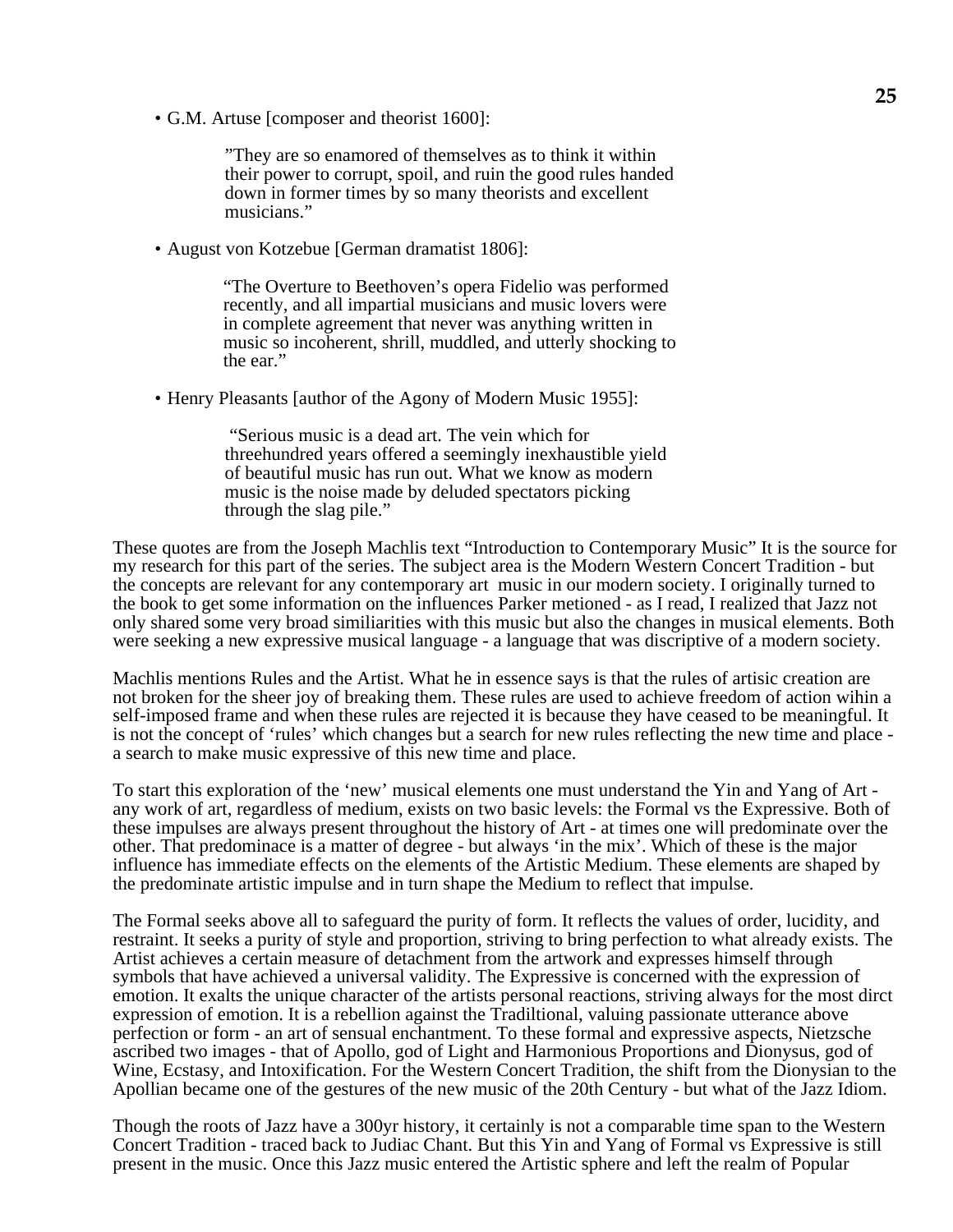Music it must, out of necessity, embrace the same strivings that the Western Classical Tradition must to be relevant as a medium of expressing our current time and place. Its language - as it had from the very first identification as a genre called Jazz - must express the time and place it exists in. Popular Music must also - but it is the difference in function that is crucial. For such music, its reason for being is to provide entertainment. That is its function and all else is secondary. It changes over time to address that need - make the entertainment component responsive to time and place. Art music is a medium of communication and exchange between audience and artist. Its 'function' to communicate - and its success is judged by how well it accomplishes that communication. The search for a language to successfully communicate the time and place of the artist is constant - the interim periods are 'stressfull' and meet 'resistance'. Above all it's language must adapt to the current and the new - just as we must constantly adapt to a lifetime of change.

Jazz evolved to speak to a modern age - and like Tradition Concert Music sought a new language of musical elements to communicate this modern time and place between artrist and audience - because it is an art music. Its "function' is to communicate.

# **13 Searching**

Of all the changes occurring within Jazz, it seems the great enabling event of the music was its emergence as an Art form. Its movement out of the popular realm was a necessity for further development - to evolve it needed to be free of its dance music function. The limits imposed rhythmically by this function constricted all other musical elements - to evolve, the music had to be free of any restrictions imposed from outside the music itself. It needed to make the musical elements which, when manipulated, defined the music as jazz the primary focus. Any constraint by the need to define a dance beat as primary would have precluded any further growth as a musical genre. From the Bop era onward, this freedom allowed the music many avenues of growth and expansion.

A period of experimentation and innovation flowed from the developments of the 1950's. Accompanying this was a fundamental change in the approach toward Jazz. From its beginnings, the one consistent and unifying thread between the different styles of the genre was the practice of using preexisting material adapted for use [or original material written in a pre-existing style]. This freed the jazz performer and allowed him to concentrate on improvisation. This borrowed material included everything from spirituals to popular songs - the bulk coming from a vocal tradition.

The 1950's saw the extension of the technical resources of the soloists and an increase in the complexity of the material accepted, modified, or composed for jazz. The language of Jazz had been greatly enriched by the advent of Bob and the West Coast school of the era. In the '60's, the previous pattern of evolution and revolution regarding prior styles would continue but something new would happen - it would almost mirror the developments of the new trends of Western Concert Music.

This additional path would be concerned with the disintegration of the structural background of the music itself [much like their 'Classical' counterparts]. The jazz musician - in considering established practice no longer relevant to contemporary culture and society - would start a search for a new musical language relevant to contemporary life. Like the Contemporary Composers of the Western Concert Tradition, they experimented with the elements of music - attempting to redefine and reinvent them for the new and modern world they lived in.

No longer functioning as a Popular Music, but rather a true Art Music, they were free of any market considerations or audience demands. This enabled experimentation and innovation dependent only on artistic 'vision' - and as such, parallel much of what the New 'Classical' music did in manipulating the musical elements. The 20th Century Concert Tradition is a logical introduction to this next and multi dimensioned Jazz period. In investigating these changes, it is best to keep in mind the Yin and Yang of any art music - that swing between the Formal and the Emotional. This constant tension - both of degree,dominance, or rejection - determines the parameters of the musical search for a contemporary musical language.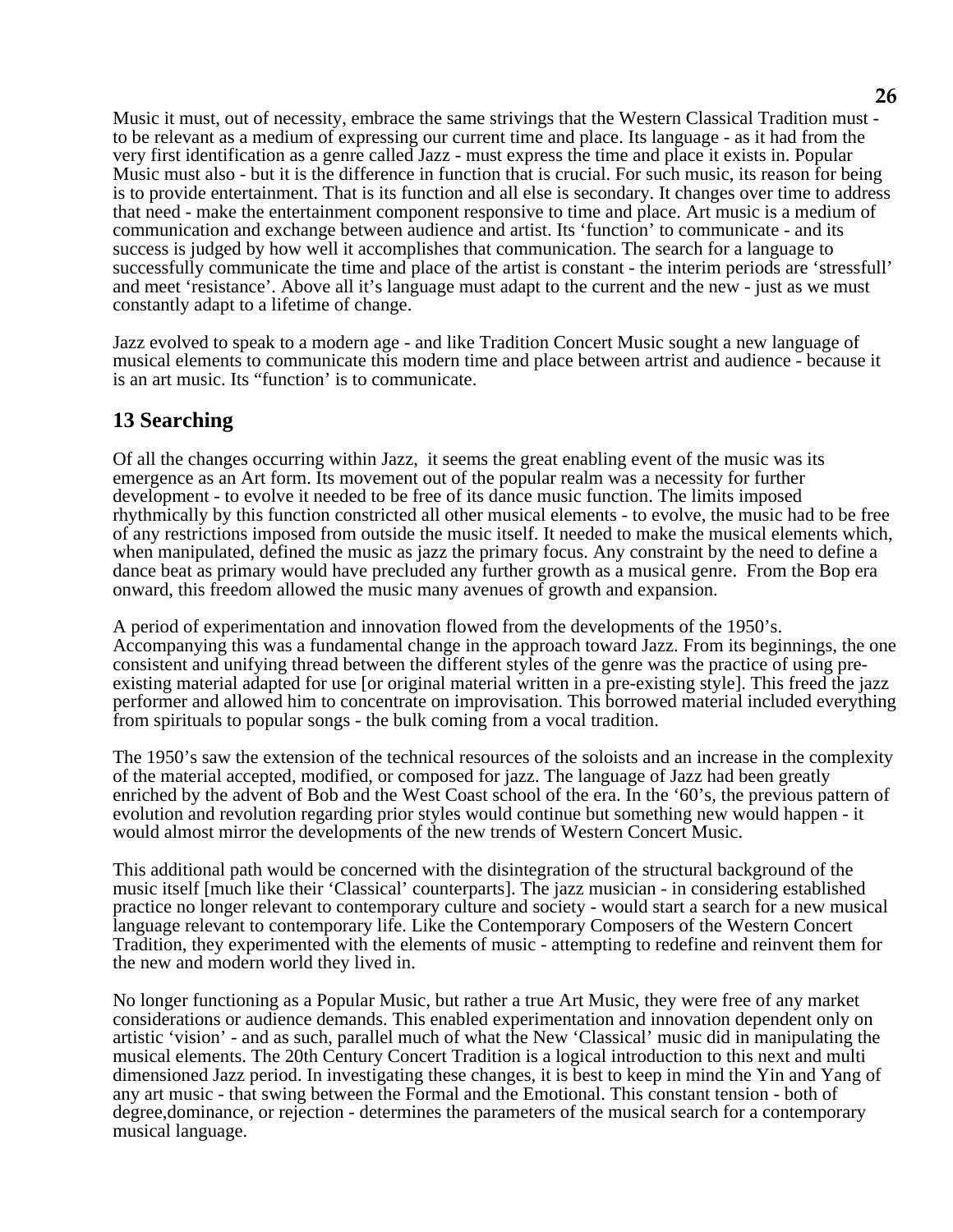- Melody: neither the formal beauty of the Classical nor the lyric beauty of the Romantic were emulated. The 20th Century composer had little use for standard patterns - in phrase or repetition of theme or motif. The melodic contour has been divorced from vocal tradition - it was not conceived in terms of what the voice can do, utilizing wide leaps, jagged turns of phrase, and an angular line. It becomes an abandonment of the familiar landmarks on which the listener relies to recognize a melody.
- Harmony: the vertical 'height' of the chord was extended upward, creating a demand to 'hear' this extension simultaneously - as a vertical construct rather that a successive linear one. A development of polyharmony as two streams of harmony played against each other - almost as single strands of melody in counterpoint. Different chord constructs other than the superimposed third - chords constructed in fourths, fifths, and seconds [clusters]. An interest in dissonance rather than resolution led to tone combinations of unprecedented complexity - a reflection of the heightened tension and drive of contemporary life.
- Tonality: Free use of all twelve tones of the scale still a functional harmony but one which expands the boarders of tonal space - blurring the distinction of Major and Minor. An almost revision to earlier musical organizations such as the medieval church modes, use of non-western scales based on other intervals than the half step, and the use of artificial scale constructs.
- Rhythm: A revolt against standard meters which in turn spurred exploration of less symmetrical patterns in favor of the unexpected - a reflection of the hectic rhythms of modern society, city life, and the machine. A drawing from rhythmic conceptions outside of European music - 'primitive' rhythms of Stravinsky and Bartok, the syncopations of Jazz, free prose rhythms of Gregorian Chant, supple [no defining strong beat] rhythms of the medieval motet and the renaissance madrigal, development of national schools prized for their 'off beat' qualities. New rhythmical devices developed: Avoidance of the four measure phrase, non symmetrical meters of 5/4,7/4,9/4 - divided in various combinations, multiple meters in compositions with free movement between them, and the bar line lost its power as the arbiter of musical flow.
- Texture: Broke up the thick chordal textures of the previous period, a revival of counterpoint, linear melody, and transparent texture. The reconstruction of contrapuntal values is one of the prime achievements of the modern age - 20th Century composers use dissonant intervals to separate the lines and make them stand out against one another. It restored the balance between vertical and horizontal elements in the music.
- Form: Embraced the Classical conception of a form based on purely musical elements but with a movement away from clear cut symmetry - irregular phrases, repetition [basic principle of form] is disguised, varied, spaced in irregular intervals and unexpected places [a Dynamic Symmetry instead of Equal Symmetry - exact repetition]. It was a true adaption of established forms to the modern age.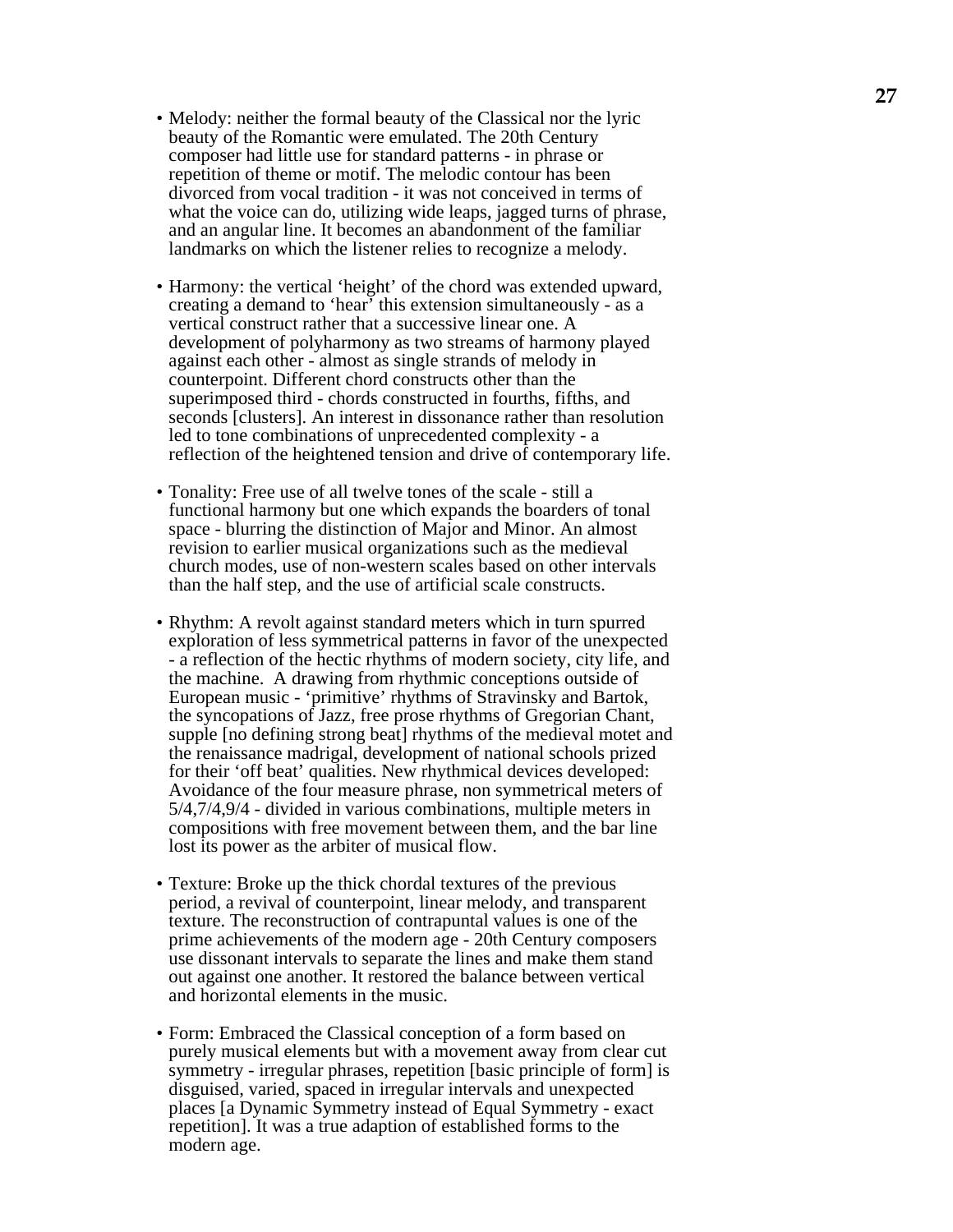The changes listed are a brief description of the many changes brought about in Contemporary Western Concert music. They do not constitute one style but are a statement of the many influences and directions within the genre. There would no longer be one dominating style - but rather many off shoots loosely labeled 20th Century Concert Music. Jazz in sharing these changes would also follow this pattern - many experiments and musical directions constituting not one dominant style but many directions of exploration and influence. What is common and universal are the demands on the listener as these trends redefined or abandoned long developing musical landmarks. The listener had to actively

# **14 Which Way Now ?**

One on the consistent and fundamental aspects of the Jazz Genre was its basis in utilizing preexisting material and styles - it was the distinctive manner of performance which identified the particular jazz style. This nature of this material, in many ways, defined the particular jazz style: spirituals, hymns, marches, blues, dance tunes, popular songs [to name a few]. The general characteristics were a melody oriented music, a distillation of 19th Century European Music, and to varying degrees a reflection of middle-class American musical taste. Jazz began with this fundamental characteristic and evolved within its strictures until the 1960's. With this new generation, the music underwent a very fundamental change - the search for new expressiveness and a vocabulary to address modern life and culture broke the bounds imposed by a use of preexisting material. Jazz which previously had been defined by this material now was to be defined by the new, the evolutionary, and the exploratory.

study and assimilate the new landmarks to make sense of the new music - it was a new language.

The History of Jazz has been relatively neat and concise in its course. One major effect of the change would be a splintering of current directions - producing many identifiable and concurrent 'schools'. The History was no longer neat with clearly defined styles and time lines. Because of the many directions jazz took in the 1960's, it would be beneficial to summarize the different style characteristics of the preceding eras - if just to provide a reference for what was to develop:

### **NEW ORLEANS DIXIELAND [1910 - 1925]**

- RHYTHMIC PULSE was Flat 4
- FRONT LINE consisting of Cornet [melody], Clarinet [obbligato of smaller note values], Trombone [counter melody]
- RHYTHM SECTION of Tuba, Banjo, Drums
- PERFORMANCE STYLE was group improvisation above a triadic harmonic underpinning
- TEXTURE was polyphonic
- IMPROVISATION was a melodic paraphrasing of the original melody - Chorus' were embellishments of the original theme in a 'theme and variation' format; the Break was only true improvisational solo but usually no more than a brief connecting link between group solo passages

### **CHICAGO DIXIELAND [1920 - 1928]**

- RHYTHMIC PULSE was an accented 4 ['2 beat'] to accommodate a new function as dance music
- FRONT LINE was similar to NOD but with addition of Sax and Trumpet
- RHYTHM SECTION included String Bass, Piano, and Guitar
- PERFORMANCE STYLE was still group improvisation
- TEXTURE was polyphonic

• IMPROVISATION began to stress individual soloist, utilized harmonic variation based on chord structure, and a greater emphasis on individual virtuosity

#### **SWING [1935 - 1945]**

- RHYTHMIC PULSE was accented 2 & 4
- FRONT LINE was developed into large sections of reed and brass
- RHYTHM SECTION of Bass, Drums, Piano, and Guitar
- PERFORMANCE STYLE was a large group written arrangement with 'open' solo sections - arranger became a central figure; stress on clean and precise sound ideal
- TEXTURE was homophonic a vertically conceived ensemble sound contrasting the tone qualities of reeds and brass
- IMPROVISATION still greater emphasis on the individual soloist but within the confines of the Section and the Arrangement

### **BOP [1945 - 1950]**

• RHYTHMIC PULSE was an accented 2 & 4 but now freed from the confines of providing a dance music function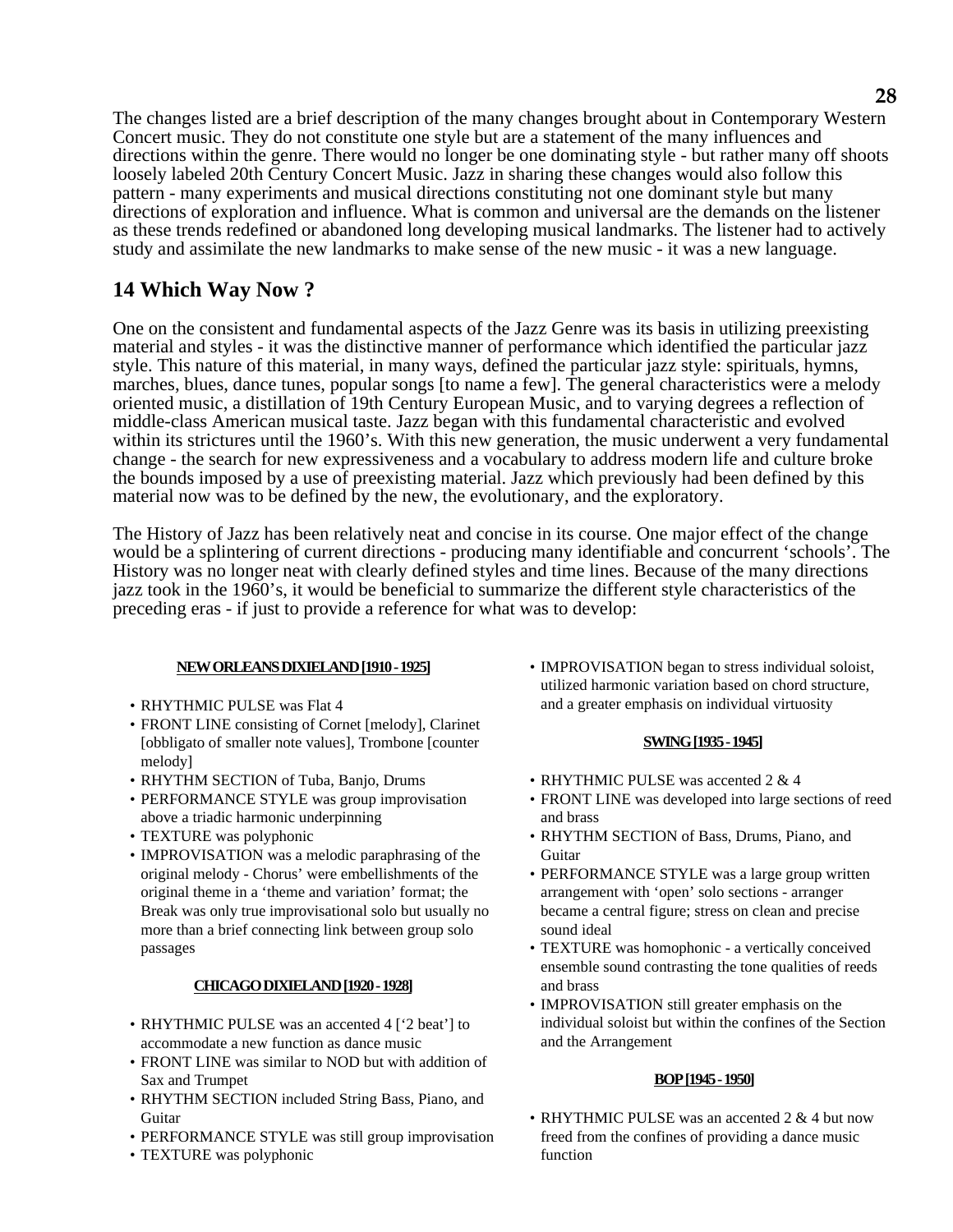- RHYTHM SECTION of Piano, Bass, Drums, with Guitar achieving solo instrument status. Redefined functions with the Bass and HiHat holding down pulse definition
- PERFORMANCE STYLE was Head/Solo/Head with the soloist the central figure
- TEXTURE was homophonic a horizontally conceived solo based on the underlying harmonic structure
- IMPROVISATION was completely soloist oriented with multiple chorus' the rule rather than the exception and virtuosity a major element

#### **COOL [1950 - 1955]**

- RHYTHMIC PULSE was accented 2 & 4 but understated and implied
- FRONT LINE small groups with larger groups utilizing 'unusual' instrumental colors
- RHYTHM SECTION was handled with understatement

with pianoless or drummer less ensembles appearing

- PERFORMANCE STYLE was Head/Solo/Head but with seamless and interwoven entrances - emphasis on the rational and 'classical'
- TEXTURE was almost a return to the polyphony of Dixieland
- IMPROVISATION completely soloist oriented

#### **HARD BOP [1955 - 1960]**

- RHYTHMIC PULSE was accented 2 & 4 hard, driving, and emotional
- FRONT LINE small groups
- RHYTHM SECTION of Piano, Bass, Drums
- PERFORMANCE STYLE was Head/Solo/Head with the emphasis on the emotional with R&B and Gospel influences. A disregard for the 'European' mannerisms of the Cool School
- TEXTURE was homophonic
- IMPROVISATION completely soloist oriented

This history chronicles a steady evolution with the revolutionary a reaction or rejection of past practice. Yes, there were some very fundamental changes which occurred - but these changes did not reinvent or reject the musical elements of Jazz. Each of the styles maintained a link with these musical elements varying only in emphasis - the foundations remained common and firm only the structures built upon the foundations were varied. The 60's were to work on the very foundations of the music.

This is not to say that all was changed - actually two main trends emerged. The era continued with the evolutionary pattern: an exploration within the limitations of already existing styles and their accompanying performance characteristics, a maintenance of functional harmony, a division of labor between the Rhythm Section and the Front Line, and a continuing and reoccurring accented pulse. The era was also characterized by a disintegration of the very structural background of Jazz: an intentional assault on the rigidity of the historical framework, a replacement by a new system of order to fill the vacancy left by the assault on this historical framework [first evident in the area of harmony - melody, rhythm, meter, and structure to soon follow with a return to group improvisation based on new conceptions], a growing interest in 'world music', a new attempt to synthesize Jazz and the music of the European Fine Art Tradition, revitalization of the large group, and continued incorporation of 'Popular Music' into the Jazz Style - but a very different 'Pop Music'.

Culturally, the world of the 60's epitomized these two main trends - the evolutionary based on previous values and practice and the something beyond revolutionary - a rejection of the the past as irrelevant to the 'Now' and a search for behaviors, vocabulary, beliefs, and systems to order and make comprehendible a world of rapidly - almost daily - newness. It was a search for new rules in a world where the rules had suddenly changed - or was rapid, accelerated, and constant change the only rule? Jazz was and is a part of the cultural environment - it could do nothing but reflect this environment and express the emotions of those experiencing this cultural, social, and musical reinvention.

# **15 The Age of Aquarius**

The historical documentation of Jazz is nothing more than a chronicle of the stylistic changes that occurred within the music. These changes were adaptions of the music to the cultural and social forces that occurred within the environment - this has been the main content of these articles. One of the fundamental characteristics to be changed [with Bop] was Jazz's functional shift from Dance Music to Art Music. This resulted in the music responding to 'Art' driven forces rather than the 'pop' market. A immediate result was that change increasingly originated with the artists involved - and their need to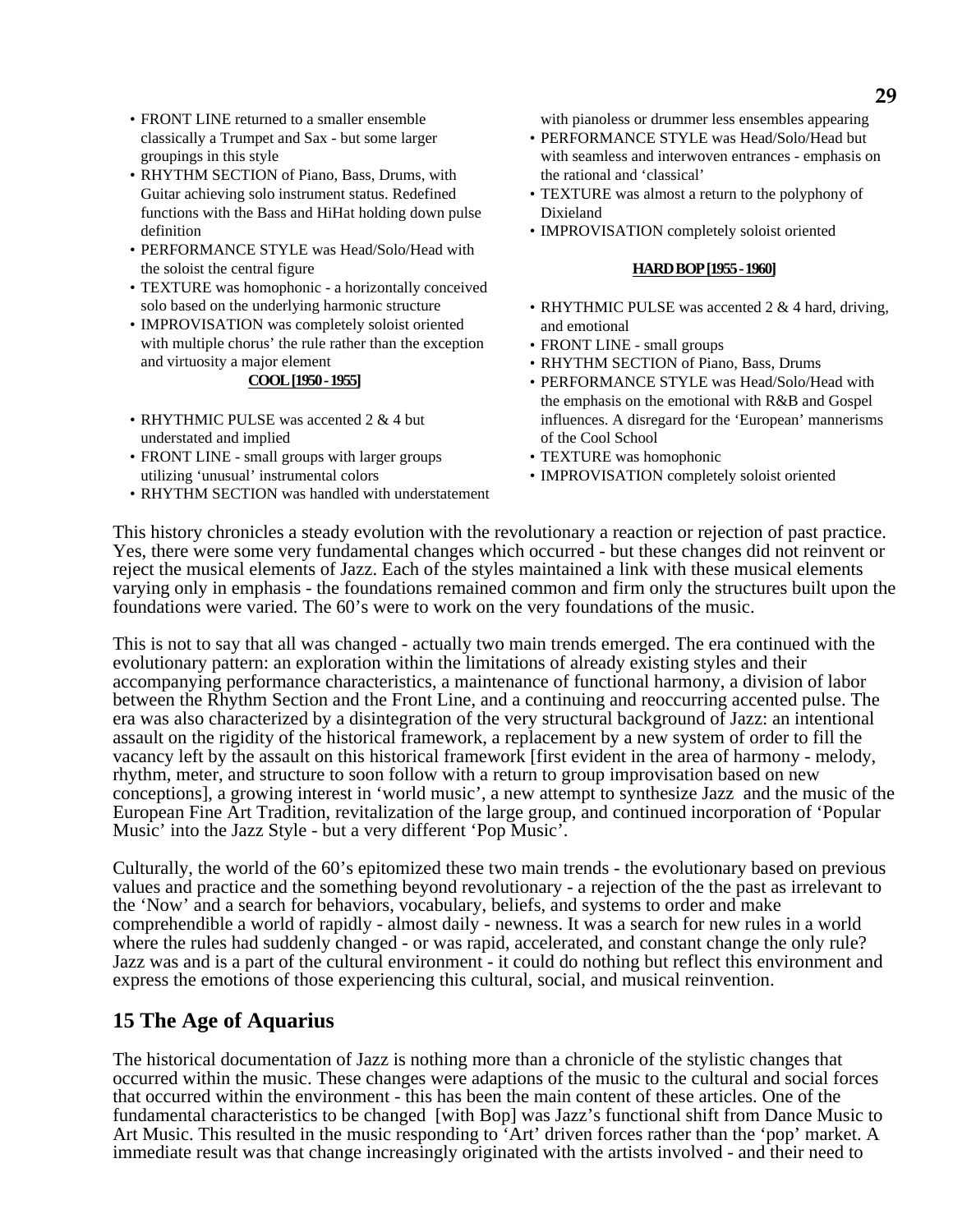adapt the music's language to new artistic demands.

By the end of '50's, two major engines of stylistic change came to the forefront - a dramatic increase in the technical skill of individual soloists and the increased complexity of compositions accepted or modified for the jazz idiom. The technical side of this put pressure on the music to provide improvisational 'space' to showcase this technique but it also influenced the next generation of players which not only built upon this technical evolution but then expanded upon it. The complexity of the compositions are a result of this pressure - to provide a musical vehicle equal to the artist's technique but also a contributing factor for future change. While the respect for preexisting material remained a definitive factor; substantial changes took place with the enrichment of the harmonic content and the shift from an eight note to a sixteenth note pulse subdivision. This is the foundation for Jazz in the '60's - an 'art' driven music, an enriched harmonic vocabulary, and a redefined underling pulse.

The '60's took two paths. The first was a continuation of the evolutionary pattern of using preexisting styles and patterns: a maintenance of functional harmony, exploration within the limitations of these styles and performance practices, a division of labor between the rhythm section and 'front line', and a regular and reoccurring accented pulse. The second was a disintegration of the structural background of the music: an intentional assault on the rigidity of the historical framework, a replacement by a new system of order to fill the vacancy left by the assault on this framework, a growing interest in other musical systems, a new attempt to synthesize Jazz and the Contemporary European Fine Art Tradition [already 50 years into its own revolution]. These two paths provided opportunity for a stylistic diversity unprecedented in the history of Jazz. Again, the evolutionary and revolutionary appear, not as a matter of emphasis, but as two simultaneous occurrences - it is the revolutionary which is most obviously revealed in the elements of Jazz.

## **THE SEARCH FOR COLOR**

Jazz, for its entire history, was realized on a relatively small number of European instruments [Trumpet, Trombone, Clarinet, Saxophones, Piano, Tuba, String Bass, Guitar, Drums, and Voice] with secondary additions of Violin, Flute, Vibes, and French Horn. Variety of color was achieved by contrasting instrumental families and use of tonal effects exclusive to Jazz performance practice. The emphasis on color was most obvious in the Cool School of the '50's - the '60's gave this element even more consideration.

Now, an unprecedented assortment of instrumental resources and coloristic effects enter into the music: Exotic instruments from non western cultures, a renewal of African concepts of tone production and vocal practice, an acceptance of all European instruments, practices from the Fine Art Avant-guarde, Electronic or electrically modified instruments, and new orchestral combinations. This exploration of 'outside' coloristic resources was also a reflection/result of current social forces: musicians began to take new musical interest in the 'Third World' of Africa, Asia, and South America, the rise of Islam in the Afro-American community ignited an interest in the music of North Africa and Arabia, and a general interest in the mysticism of Asia - all opened an easy access to cross-cultural musical influences.

## **SOURCES::AFRICA**

True 'folk' instruments were introduced into the jazz performance - reed and wooden flutes, whistles, thumb piano, animal horns, and a variety of bells, rattles, and drums. While usually employed in an accompanying role, they added atmosphere and spice in improvisational support. Accompanying this was a renewed interest in the concepts of African Tone Quality - especially those which parallel the African Tonal Languages.

Complex rhythmic textures were also adapted: the use of multiple drummers, layering of polyrhythmic and polymetric activity, and an increase of rhythmic density. The development of 'melodic' drumming [as a consideration of pitch in drumming practice] was influenced by the drum languages of Africa.

A movement toward collective expression and improvisation broke down the division of labor between the 'front line' and the rhythm section. Now everyone was responsible for 'keeping the time' - not just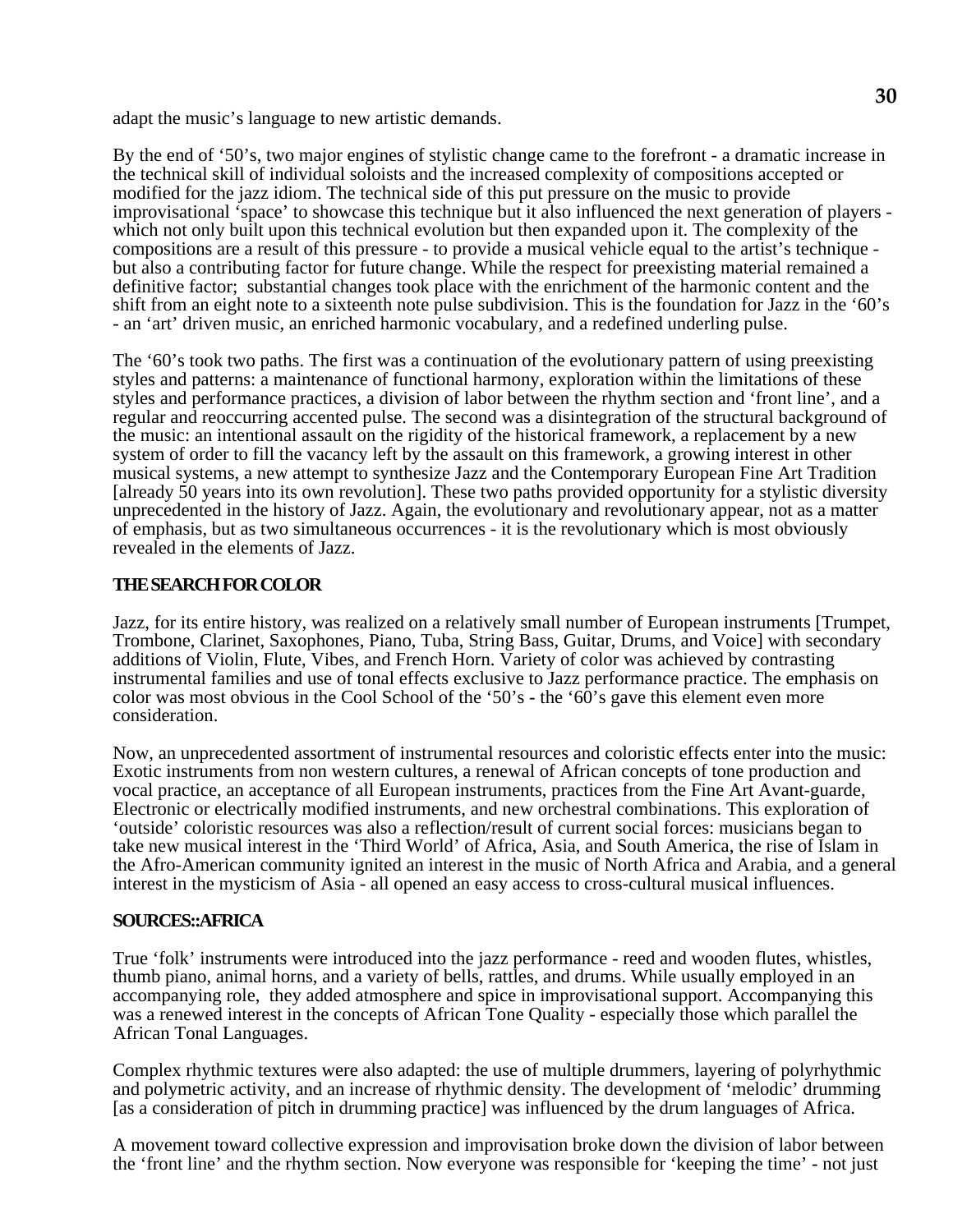the drummer. This had the effect of not only allowing 'melodic' drumming but liberated the entire rhythm section - allowing the section to expand their role beyond time keeping.

The search for knowledge of African music sparked a number of visits by American Jazz musicians. They went not only as a pilgrimage, but to learn and experience first hand the musics of Africa - Randy Weston come notably to mind.

### **SOURCES::ASIA**

Interest in the Classical music of India and other Asian cultures introduced Oriental flutes and percussion, the Japanese Koto, and Indian instruments to Jazz. The Indian influence - focused on the Raga - brought Ravi Shankar to the United States and initiated experiments seeking a common ground between the musical cultures - Don Ellis formed the Hindustani Jazz Sextet for this express purpose.

### **SOURCES::SOUTH AMERICA**

The emergence of the Bossa Nova - a uniquely Brazilian style - generated interest in Afro-Brazilian percussion and rhythmic practices. It parallels the Afro-Cuban focus of the late "40's and initiated a mutual exchange with Brazilian musicians - Gilberto, Jobim, and Bonfa among many others.

## **SOURCES :: CONTEMPORARY FINE ART MUSIC**

Spurred by the Third Stream proponents, many more European instruments were accepted into the Jazz environment - the entire Orchestral percussion family, Soprano Sax, Flugelhorn, all ranges of flutes, Violin, Tuba, Cello, Oboe, Bassoon, and Clarinet were added or reappeared. Some of these instruments [as with the Indian instruments] were aided by the advancements in amplification. This was also accompanied by the expansion of the Sound Vocabulary of these instruments: an expanded range in the wind instruments to the very extremes of the possible, unconventional means of tone production [manual manipulation of the Piano strings, Harmonic and 'false' tone production, and experiments in the use of voice and instrumental combinations].

### **SOURCES::ELECTRONIC INSTRUMENTS**

Electric amplification of instruments and voice was not new - the Amplified Guitar and the Microphone were around for considerable time. What did occur was the advances in electronics made it relatively cheap, reliable, and applicable to any instrument - but more important, direct electronic manipulation of the sound envelope and harmonic organization of the tone became possible. A new sound source had now entered into the music and with it new colors.

## **RAMIFICATIONS OF THE SEARCH FOR COLOR**

These many sources for new musical color reflected: the era's quest for different, new, or more intense musical stimuli, a freedom and spirit of experimentation to make music by any means available, and a need to communicate on the artist's own terms. What resulted was a new Jazz where sound was not just a means to an end but an end in itself. The music became a sound oriented rather than a Theme oriented music - not in totality, but still at a very basic level influencing even the most conservative artist.

# **16 The Times they are a Changin'**

### **TEXTURE AND VOLUME**

With the on going search for color, Jazz increasingly became Sound rather than Theme oriented - again, not in totality but still at a very basic level. This concern for color was closely linked (as Michael J. Budds states in 'Jazz in the Sixties', University of Iowa Press, 1978) with Texture and Volume.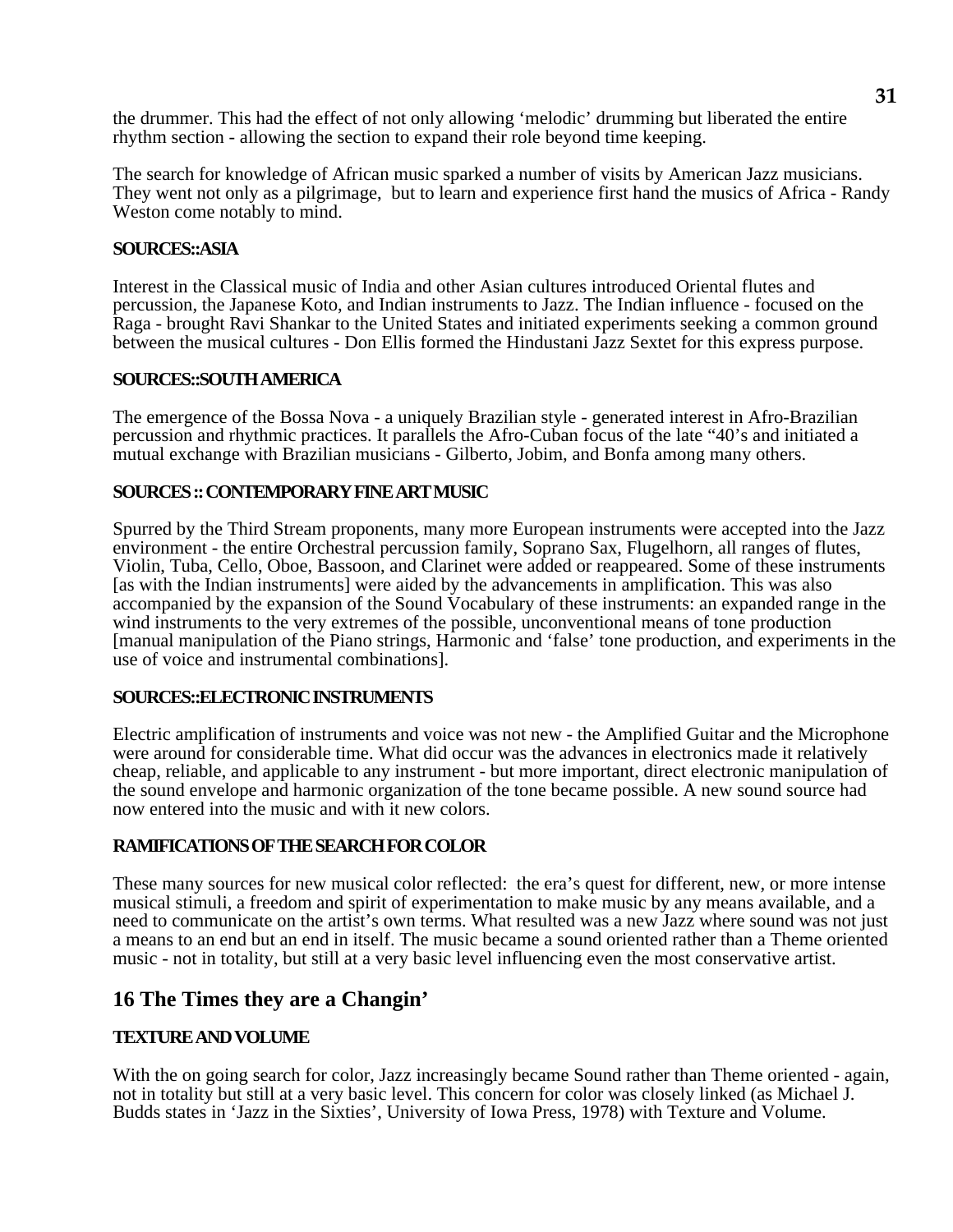The music of the 40's and 50's had a transparency in which the instrumental line and quality was both distinctive and distinguishable. This was now complicated by the new colors and coloristic techniques. But, a new element was added to the mix - a growing contention that 'it's not about notes any more, it's about feelings' (Albert Ayler). This new orientation sparked a break from traditional procedures and sense of musical order - it was the effect produced and the summation of sound which became an end in itself.

To meet these dramatic demands, more instruments were added to the standard quartet or quintet sometimes to add drone and ostinato functions or just to augment the percussion section with rhythm and color. But, the ensembles did grow in size - if just as a result of added instrumental colors - and the musical texture gained in density and complexity.

Accompanying this change in Texture was a general - and pervasive - demand for greater volume. This music was to be felt, not just heard - it was to envelop the listener in sound. As such, performance practice changed with respect to Volume: dynamic range increased, a louder sound ideal emerged for individual instruments, and 'acoustic' instruments were increasingly replaced by electronic instruments or supplemented by amplification.

Jazz, as a result, lost some of the intimate qualities of the small and acoustic groups of the 40's and 50's. It was no longer suitable to the small club but almost a return to the large venues of the Big Bands - the concert hall rather than the large dance hall. This additive process with regard to volume affected both the vertical and horizontal components of the music - it was a bigger sound and with little use of silence.

## **MELODY AND HARMONY**

Jazz traditionally borrowed from preexisting material - both as a source of thematic material and a harmonic structure for improvisation. As the complexity of the harmonic content increased, the vocabulary of improvisation was forced to expand and adapt in accommodating this evolving complexity - use of chromatic alterations, increased harmonic rhythm, and chordal substitution.

Each era in Jazz has a 'characteristic' harmonic rhythm reflective of the currently available music sources. The 20's: triadic harmony and one chord per measure (Muskrat Ramble), the 30's: appearance of two chords per measure and four note voicings with the addition of the 6th and 7th interval above the root (Georgia On My Mind), and by the 50's: three to four chords per measure with increasing use of Chordal Substitution (Round Midnight).

The 60's continued this tradition of utilizing preexisting source material - expanded in complexity - but also explored new approaches. These new approaches effectively resulted in a structural assault on the Traditional - both attempts to extend or modify functional harmony and in attempting to replace it altogether. This structural 'assault ' was not a single and radical leap but rather a series of incremental steps - ultimately culminating in the Free Jazz Movement where none of the traditional performance practices were thought obligatory or indispensable. This challenge directed at Functional Harmony is one of the major events of the decade -it focused on the concept of the 'Tonal Center' (the major organizing principle for manipulating musical sound).

## **INTRODUCTION OF MODAL SCALES**

The introduction of Modal Scales was not a rejection of Functional harmony, but an attempt to obscure it without destroying the presence of a Tonal Center. 20th Century Fine Art Music had already used these in melodic construction which resulted in: the avoidance of the leading tone; permitted unconventional voice leading; and unorthodox chord progression. In Jazz, it created a static harmonic content by: the use of the drone or pedal point to establish the tonal center (rather than a defining chordal progression); the leading tone and the Tonic/Dominant relationship were avoided; and allowed the vertical component to be improvised (Modal 4th's in Mehegan).

For the soloist, this resulted in a freedom from the 'rigidity' of making the changes. The jazz improviser could create with the resources of a single mode which in turn offered a freedom to concentrate on the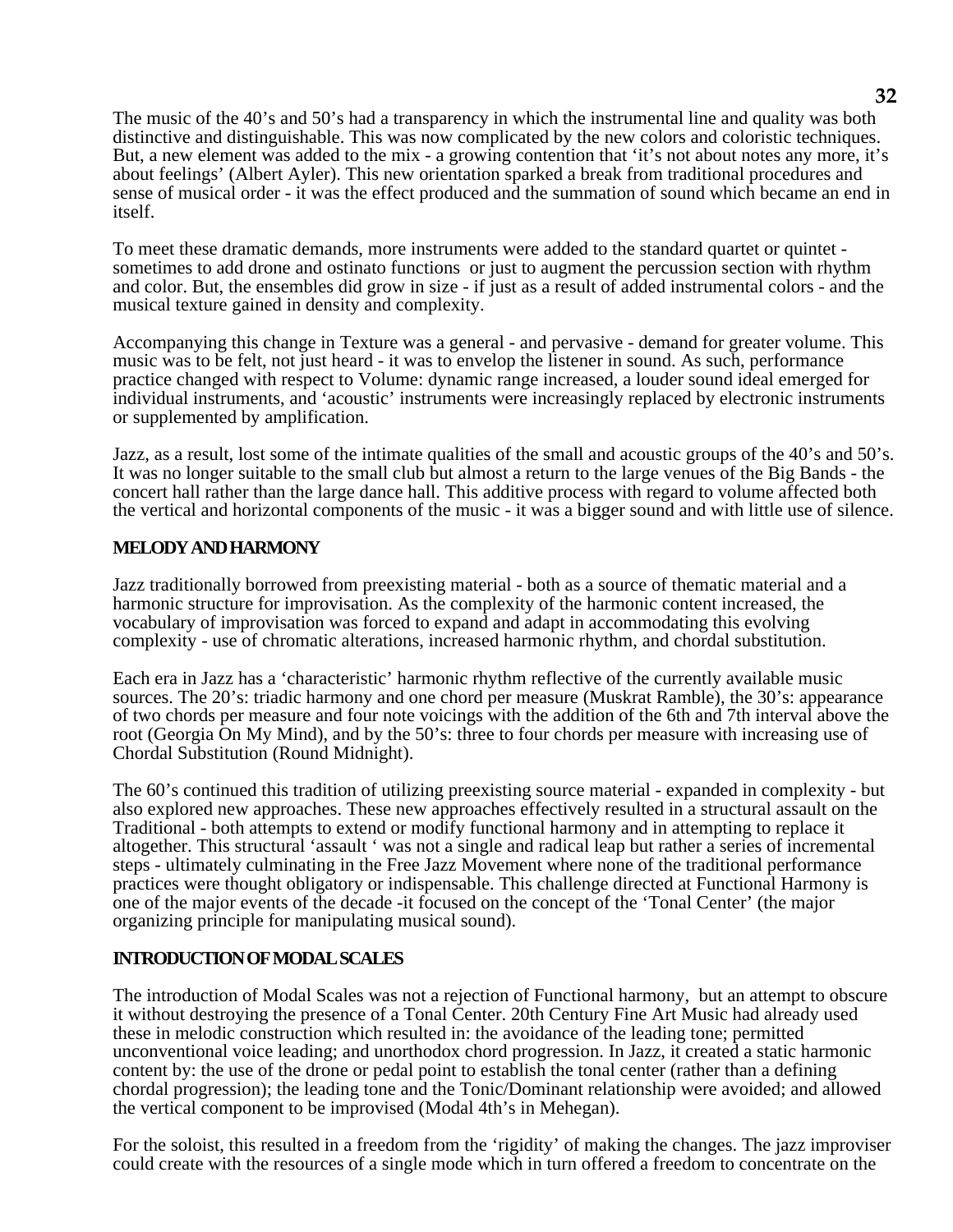improvised line without constraints from the Vertical Chord structures - the phrase was also liberated from its relationship to harmonic rhythm. As Miles Davis stated: 'When you go that way you can go on forever. You don't have to worry about changes and you can do more with the line.................I think that there is a return in jazz emphasis on melodic rather than harmonic variation. There will be fewer chords but infinite possibilities as to what to do with them........Too much modern jazz has become thick with chords".

Early on, the modal idea was a conservative one. It was grafted onto inherited form, tonal framework, and metric patterns. Coltrane took the next step - his treatment of modal principles was much freer: he expanded the pitch material to include elements outside the modal scale and increasingly used irregular phrases which further obscured the four and eight measure subdivisions of form.

## **NON-WESTERN MELODIC RESOURCES**

This modal experimentation opened up the jazz world to other cultures and musics which were not organized with vertical chord structures but horizontally with the melodic elements. Indian music - with its characteristic drone, scale system, and rhythmic patterns attracted much attention. It was not so much a complete acceptance of this musical system but attempts at fusion.

### **USE OF QUARTAL HARMONY**

Our traditional musical system is based on harmony constructed of superimposed thirds - but this is not the only system resulting in vertical structures. Quartal harmonic and melodic organization was another - again a way of reflecting or expanding beyond the limitation dictated by tradition. Melodic and Thematic material in parallel, consecutive, and displaced fourths - accompanied by chords constructed of superimposed 4ths were increasingly used. In some ways this was an extension of the chromatic harmony of the 50's - a search for a new 'sound' but closely related to previous practice.

### **SERIAL PROCEDURES**

This is where functional harmony was completely abandoned - and pointed toward the Free Jazz movement. An established 20th Century Fine Art technique, it offered another system of organization outside of the Functional Harmonic boundaries. There were not a lot of compositions based upon this system but it did point toward the 'general' dissatisfaction with the inherited harmonic practice. It became part of the technical language for constructing atonal backgrounds for 'free' improvisation and for organizing large ensembles without the previous harmonic foundations. It was used especially by the Third Stream Movement (Gunther Schuller - 'Conversation') but presented problems as an improvisational technique: just as restrictive as traditional harmony in its rules and procedures, required the improviser to memorize the tone row, and any exceptions to its rules to facilitate improvisation caused confusion when employing the tone-row.

To my mind, the state of Jazz in the 60's was a period of searching. Many paths were taken and explored - some to a dead end. More so, this period was the end of 60 yrs or so of linear development harmonically and melodically - it was struggling to develop a vocabulary to meet the expressive demands of the contemporary culture. Unfortunately it was losing more and more of its listeners leaving many behind as it grappled with so much change.

# **17 Up, Up, and Away**

## **METER AND RHYTHM**

For the first fifty years or so of Jazz History, time was organized in a straight forward duple meter. Its function as a dance music demanded that this be so. But, by the end of the '50's, many became convinced that this need not be - why restrict meter and rhythm to provide dance rhythms when it was no longer a requirement. This realization produced Jazz which was organized according to new rhythmic patterns and organizations. What occurred was again a duality within the music: Time organizations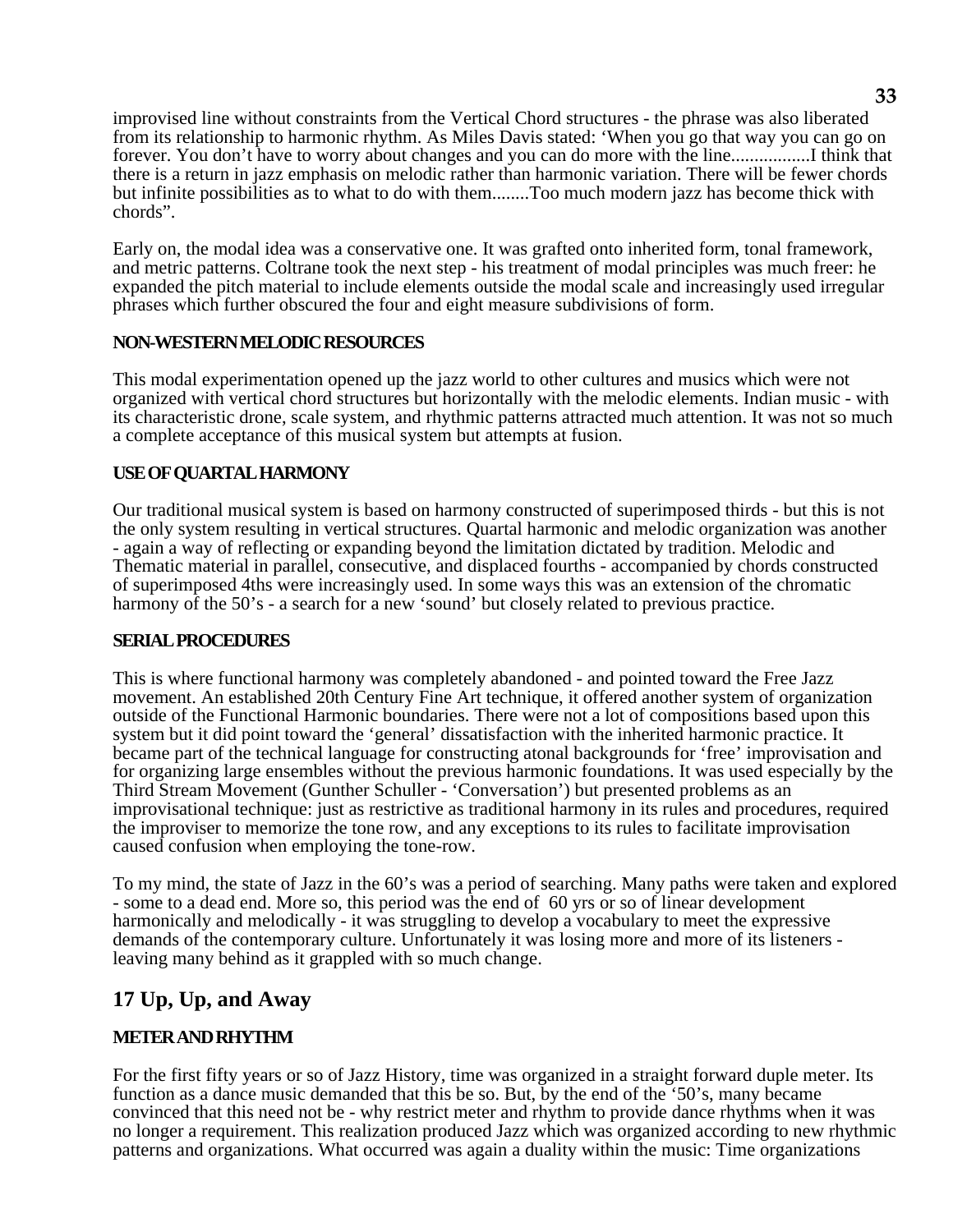based upon the previous practice of a 'steady reoccurring pulse' and one not confined to that particular time element.

Meter in the 50's began to stretch the previous confines of dupal time organization. The Jazz Waltz was soon incorporated within the Jazz Genre and manipulated so as not to invalidate the concept of 'swing'. Soon other experiments - with irregular meter began to appear. Dave Brubeck's Take Five, Time Further Out, and Time Changes albums incorporated many of the 'odd' time signatures and sparked further experimentation. This irregular meter use was soon incorporated into the contemporary large group ensembles - Don Ellis was a notable example.

The irregular or odd meters employed [5/4, 9/8, etc] can be reduced to groupings of stress patterns [accented and unaccented beats] of two or three beats. They can be thought of as a composite of two or more time signatures:  $5/4 = 3+2$  or  $2+3$ ,  $7/8 = 4+3$  or  $3+4$  or  $2+2+3$ . The Harmonic rhythm usually reinforces the metric scheme and the rhythm section as always defines this organization.

Don Ellis [whose early big ensemble experiments resulted in the aptly named 'Live in 3 2/3 /4 Time in 1967] published 'The New Rhythm Book' in 1972. It offered a methodology for acquiring improvisational and performance skills in odd signatures. His contention was that the Fine Art Music in the Western Tradition suffers in comparison to the vitality of most of the worlds cultures including European Folk Music [especially that of Eastern Europe]. In fact, Fine Art Music itself had already experienced a period of metric and rhythmic reevaluation after 1910. Under the leadership of Bartok, Stravinsky, and Schoenberg; the metric features of European folk music and other world cultures were incorporated into that tradition - not without controversy.

More radical was the movement which sought to work without a regular reoccurring pulse present - it was not without precedent. The late '50's practice of 'breaking the time' - usually a short section superimposing a '3 against 2' feel - effectively obscured the time structure for short passages. This rhythmic tension was resolved by the return to the original duple stress pattern - it was also usually combined with an 'out' section which again, was resolved by the return to the original tonal center.

This new attitude toward time can be summarized by Ornette Coleman:

"…my music doesn't have any real time, no metric time. It has time, but not in the sense that you can time it. It's more like breathing, a natural, freer time...........I like spread rhythm, rhythm that has a lot of freedom in it, rather than the more conventional, netted rhythm. With spread rhythm, you might tap your feet awhile, then stop, then later start taping again. That's what I like. Otherwise, you tap your feet so much, you forget what you hear. You just hear the rhythm."

This is called 'Tempo Rubato' which distorted the time by accelerando and decelerando - Coleman's 'The Shape of Jazz to Come' and 'Change of the Century' albums are prime examples.

This concept of time structure - obscuring the meter and abstract time composites - became quite important in the collective improvisation of the 'Free Jazz' movement. Here, the very function of the rhythm section was preempted. Rhythmic energy became a characteristic of each voice in the overall texture - the stereotypical metric formulas were avoided and the bar line existed only as an abstract. These practices effectively destroyed the foundations essential for the 'concept of swing' - which relies upon the tension created between a syncopated melodic line and a regular, reoccurring, and accented pulse.

### **STRUCTURAL DESIGN**

Another aspect of Jazz, prior to this decade, was improvising upon a fixed form and harmonic structure. Here, the original composition provided the form and chord changes that the subsequent improvisations must adhere to - the exceptions to this usually appeared in formal arrangements and were incorporated to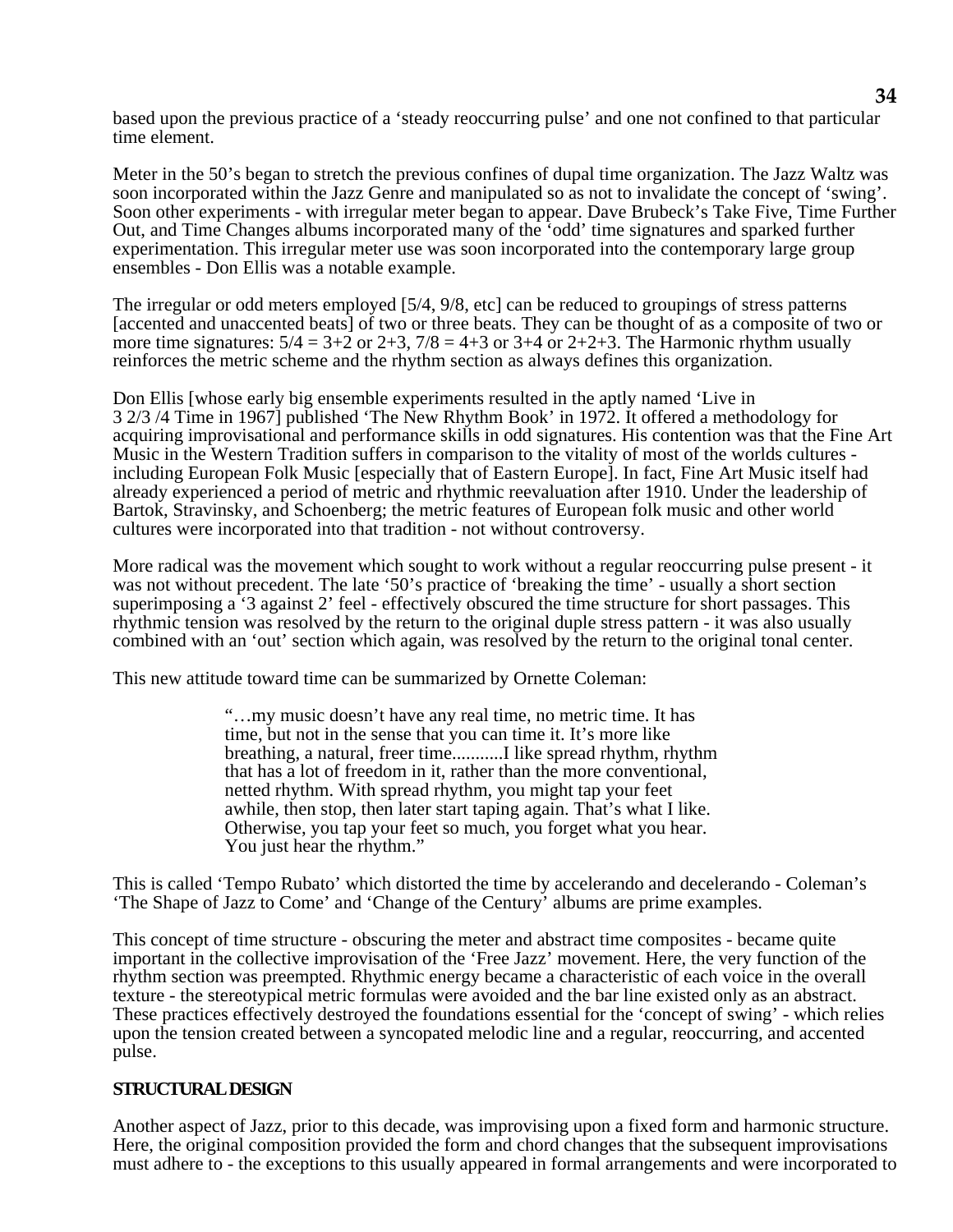extend the form. Reaction to this fixed structure, again, have precedence in the '50's. The preoccupation with form in the Jazz of the '50's resulted in a review of Western Art Music practices - it led to experiments with extended forms such as the Fugue and Rondo. This general dissatisfaction led [again] to two contradictory trends - one stressed the formality of structure which was carefully determined and composed; and one allowed the structure to 'happen' according to a small number of fixed elements.

Third Stream music sought to deliver Jazz in the shape of European forms and compositional techniques. It benefited from a generation of musicians who could perform in both idioms as well as the emergence of a common ground between the two musical traditions - so that composition and

performance practice could accommodate both. The most conspicuous employed an alteration of the idioms composed and improvised sections either utilizing Fine Art Techniques within a Jazz setting or a Jazz ensemble combined with typical Fine Art ensembles.

One of the longest [1952-1974] enduring Jazz groups - The Modern Jazz Quartet - played a prominent role in this music. Under the musical direction of pianist John Lewis and with close association with Gunther Schuller, a successful method of incorporating the Symphonic orchestra in the performance of Jazz was established. They were not the only proponents - Stan Kenton, Oliver Nelson, and most notably Miles Davis worked within or utilized the Third Stream framework.

This music saw the rise of extended works easily classified as 'Program' music - the 'Maiden Voyage' album of Herbie Hancock depicting the Sea, 'Afro-American Sketches' by Oliver Nelson chronicling Afro-American history with music, and 'New Orleans Suite' by Duke Ellington as a remembrance of the city [as well as the First and Second Sacred Concerts]. These all borrowed from the Fine Art forms - such as Rondo, Suite, and Cantata.

**Duke Ellington**

The other major structural design - which allowed the performer maximum control in shaping form through 'open ended' procedures - was an attempt to achieve maximum emotional intensity by relaxing and simplifying the strictures of form. It allowed the performer to concentrate on the communication of emotion unconstrained by traditional musical elements. It is best described by Cecil Taylor:

> "This is not a question of 'freedom' as opposed to 'non-freedom', but rather a question of recognizing different ideas and expressions of order".

The two notable organizing principles were the adoption of 'Fixed Elements' and the Bass Ostinato. Fixed Elements was an agreed upon list of parameters applied to individual pieces - it assured musical coherence while still allowing the performer maximum control over the unsubscribed elements. The Bass Ostinato was the organizing principle - its placement, repetition, and contrast 'to' provided an aural guide to the 'form' of a musical work.

This movement toward freer forms was part of a larger one which considers the world in terms of 'possibilities, not necessities'. In Fine Art Music it is known as Aleatory Music, Chance Music, or Music of Indeterminacy. In these, compositional choices were based on random selection with many details left to the performers decision. As such, no two musical performances were ever identical in the traditional sense of a composed musical work.

Charles Mingus' contributions and activities anticipated many of these practices. His choice of 'Jazz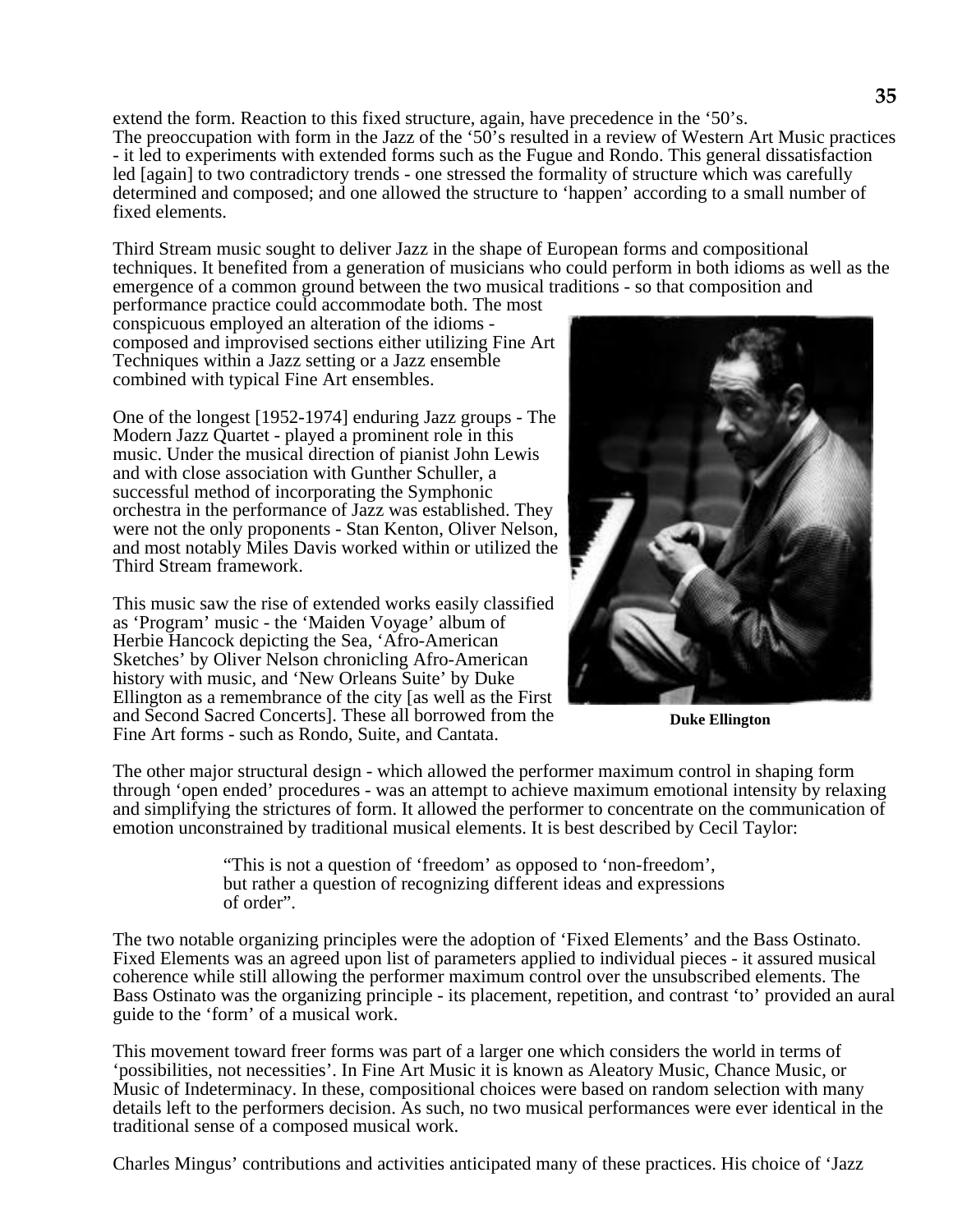Workshop' to identify his ensembles reflected this idea of performer choice and group improvisation. His work often suggests a suite-like character with sections contrasted by thematic material, mood, instrumentation, tone color, meter, and dynamics.

# **18 Let Freedom Ring: Introduction**

The 60's was a decade of change - and the social and cultural upheaval of that period was reflected - as always - in the evolution and revolution within the Jazz Genre. Ekkehard Jost in his book 'Free Jazz' [Da Capo Press, New York, 1981] is well aware of this. The stylistic direction - labeled the 'New Thing' at the end of the '50's and as 'Free Jazz' after Ornette Coleman's '60's album - showed precisely how tight the links between musical and social/cultural factors are. The music, like the larger cultural environment, was rejecting the 'old' directions, assumptions, solutions, and rules and seeking the 'new' rules of the game - yes, FREEDOM developed its own methodology.

Through the Hard Bop Era, the conventions of Jazz and Jazz Improvisation could be reduced to a relatively narrow and stable system of 'agreements'. These 'agreements' or set of musical assumptions are necessary in any improvisatory music. It enables the soloist to create an improvisatory line aesthetically and 'mechanically' against the expected harmonic and rhythmic background provided by the rhythm section. Free Jazz did not do this in such a universal way.

Basically, the only point of agreement within this Jazz Style was its negation of traditional forms and norms. As such, a large number of divergent styles developed within the larger genre - any classification of common approach would be an oversimplification. This music demands an individual approach by artist or music group - as each had a unique 'solution' for the 'new rules of the game'. But, while termed the 'new thing', it also had its pioneers - those associated with the prior tonal idiom while also contributing to the Free Jazz evolution/revolution.

The Jazz Framework had essentially remained unchanged to the end of the '50's - basically a musical 'universal' that defined the music as Jazz : Formal simplicity of a theme taken as a basis for improvisation; this Theme served primarily to provide a harmonic and metrical framework for the improviser; Improvisation is the focus of Jazz - not the material; Prerequisites were the laws of Functional Harmony reflected in the Theme, acceptance of strictly applied and relatively easy to handle formal patterns [standard chord progressions], the continuous and accented underlying pulse. The various styles differed in 'choices' of these universal agreements - but not in principles.

The emancipation from the traditional musical universals occurred first with Functional Harmony and the development of 'Modal' playing. With the advent of this style, whole sections of a tune were built upon a single modal 'center' - not vertical chord changes. Because of this horizontal emphasis, melodic development was freed from vertical constraints and the necessity for regular phrase lengths [to fit the harmonic rhythm] became unnecessary. If the traditional elements of form were retained, it was done so out of habit - again, not necessity.

It was Miles Davis who made the first statement in this new music - but he did not do it alone or to completion. His association with John Coltrane during this period was essential to the developments of Modal playing and Coltrane was essential to its mature development.

John Coltrane was born Sept. 23, 1926 in Hamlet, North Carolina. He took Lester Young and Coleman Hawkins as models and grew into the 'modern' jazz of the '40's under the influence of Dizzy Gillespie and Charlie Parker. As early a



**John Coltrane**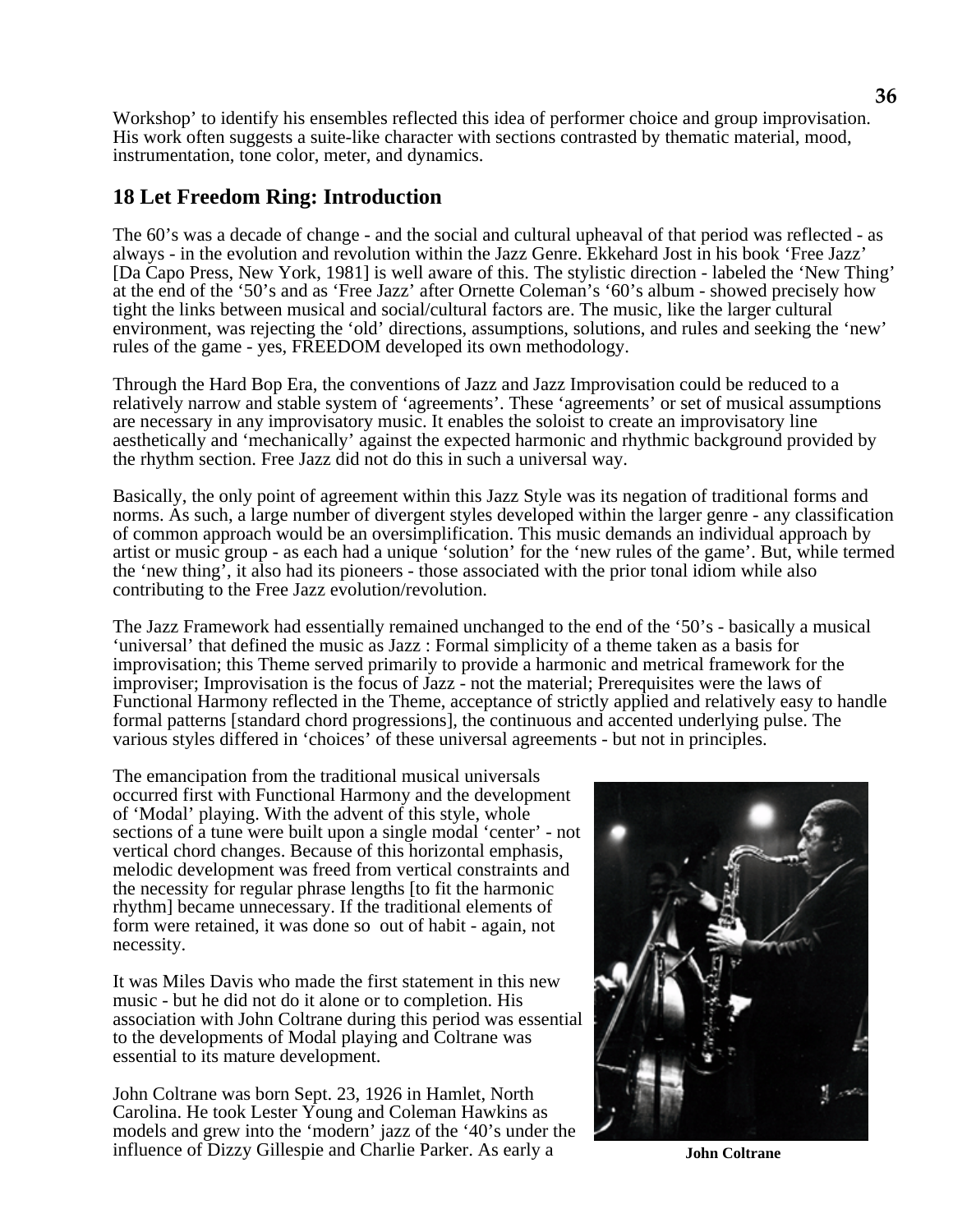1947, he worked briefly with Sonny Rollins in one of Miles Davis' groups but soon left to work with Jimmy Heath, and later the bands of Dizzy Gillespie, Earl Bostic, and Johnny Hodges.

He was hired by Davis in 1955. Coltane's approach was still exploratory - this period would culminate in his 'sheets of sound' technique. In mid-1957 he left Miles to work with Thelonious Monk whom he considered a 'musical architect of the highest order'. Benefiting from Monk's help in harmonic exploration and his own study of past practices Coltrane's approach is best summed by his own words:

> "…I've found you've got to look back at the old things and see them in a new light".

In 1958, he rejoined Miles Davis - then in a middle period of stylistic change. A period where Miles was utilizing minimum chord changes and freely flowing horizontal lines. The concepts Miles was working under acted as a catalyst - Coltrane first tried to adapt his 'sheets of sound' approach but soon recognized the wider potential of Davis' interests: 'I could play three chords on one. But on the other hand, if I wanted to, I could play melodically. Miles' music gave me plenty of freedom.'

The first phase of modal playing was the Milestones album - a year later, the second phase appeared with the Kind of Blue album of 1959. The tune So What is easily accessible as an example of Modal playing: within the 8 bar sections, there is no harmonic movement at all, improvisational material for the A section is D Dorian and the B Section Eb Dorian - with no functional relationship between the sections, just an abrupt chromatic shift. But it was the Flamenco Sketches cut which was the most consistent modal piece contained within the album: no actual theme in the sense of a 'composed melody', the form consists of five sections of different lengths, and each section was based upon a different modal center.

Having the improvisations vary in length [coupled with the varying modal centers] had some important consequences for the development of Free Jazz: with the standardized 'bar patterns' of a given form dropped, other means of signaling the end of a solo had to be developed; the change in Modal centers [within the improvisation] was signaled either by the Rhythm Section setting up a series of suspensions or by the soloist 'leading' to the new Mode. Both of these required intense listening to each improviser in order to follow the entrance into an new section and accommodate the varying length of the improvisation. While this album was the exception to current practice [the group dissolved soon after], it was indicative of what was to come. With the dissolution of this musical unit, Miles went back to working with Gil Evans and it was left to Coltrane to expand the principle of Modal Playing.

John Coltrane's first important LP as leader of his own group was Giant Steps in 1959. Here, he reverts to the mult-chord structures of his 'sheets of sound' but also moves beyond the harmonic framework of Hard Bop - the changes are not based on 'circle of fifth' movement but rather chords a third away. The improvisation is based on arpeggiated chords - impressively played to say the least, but still vertical structures. The recording and the approach it contained led Coltrane to a realization:

> "I haven't completely abandoned this approach, but it wasn't broad enough. I'm trying to play these progressions in a more flexible manner now" [from a Downbeat interview in 1960]

A year after Giant Steps and the restrictions of the vertically oriented improvisation, Coltrane returned to Modal playing and a concentration on horizontal melodic development.

In October of 1960, he recorded the My Favorite Things album. The title tune is a Richard Roger Waltz written originally for a musical - not one obvious for Modal treatment. The chord movement in the first sections is minimal Emi at first and a following section of GMaj - it is these sections which Coltrane utilizes for his Modal improvisation. This, coupled with his use of the soprano sax, make the treatment unique. Also, while the 8 Bar sections become obvious, it is his horizontal approach and Tyner's tension building piano accompaniment which avoid the inherent monotony of scale based [vs chordal] improvisation. After this album, Coltrane recorded with Don Cherry - then a member of Ornette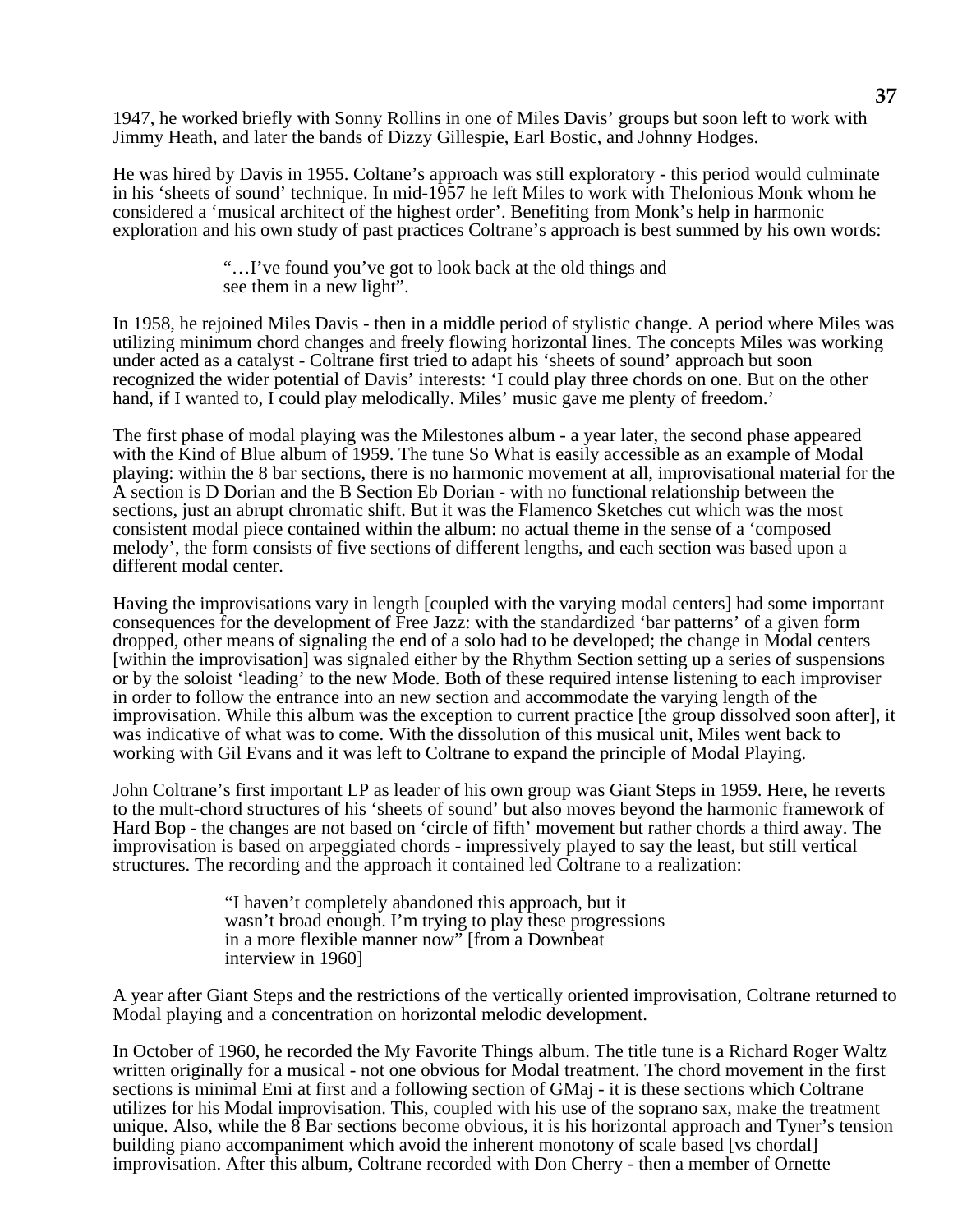Coleman's Quartet and the stage was set for John Coltrane's move toward Free Jazz in next year.

# **19 Let Freedom Ring: John Coltrane**

Coltrane's recording of 'The Jazz Avant garde' with Don Cherry can be used as the pivot point in his move toward Free Jazz. While it does hint at Coltrane's later directions, the album is more symbolic than substantive. On this recording, Coltrane sounds hesitant - almost erratic - and Don Cherry much more conventional than was typical of his work with The Ornette Coleman Quartet. But, soon after, Coltrane collaborated with Eric Dolphy and this cleared his path toward Free Jazz.

Eric Dolphy started with Coltrane as the second woodwind soloist [Alto Sax, Flute, & Bass Clarinet]. While their backgrounds were very different, the common search for musical expansion and new means of expression provided a unity of musical direction.



**Eric Dolphy**

Born in 1926 in Los Angeles, Dolphy started his career with Gerald Wilson and Buddy Colette - attaining his initial recognition with Chico Hamilton in 1958. He came into contact with the avant garde while working in the groups of Charles Mingus and George Russell. At the beginning of the 60's, he like Coltrane, inhabited the border between the growing offshoots of Hard Bop and the radical approach of Free Jazz. But, unlike Coltrane - who steadily gained independence from traditional practice - vacillated between the Traditional and Free styles. He renounced the traditional harmonic and rhythmic practices on Ornette Coleman's 1960 'Free Jazz' album - of which he was coleader - but also was associated with Oliver Nelson and Booker Little in the Hard Bop vein. He worked with such standard materials as 'Don't Blame Me' or 'You Don't Know What Love Is' just before his death in 1964.

Dolphy's collaboration with Coltrane was short - a few months but still a dynamic influence on Coltrane. After this, Coltrane began to color individual tones reminiscent of Dolphy's bass clarinet sound as well as the use of larger intervals characteristic of Dolphy's solo lines. Coltrane had experimented before with tone color but now it sounded natural and fully integrated into the

improvised line - the interval work was used much more sparingly than Dolphy and usually in contrast to a contoured eighth note line.

The partnership was not without controversy - the reaction was, in reality, not particular to these two but aimed at the 'new directions' - they just happened to be visible and the music did spark the 1961 Downbeat article by John Tynan:

> "At Hollywood's Renaissance Club recently, I listened to a horrifying demonstration of what appears to be a growing anti-jazz trend exemplified by these foremost proponents of what is termed avant garde music..............I heard a good rhythm section..............go to waste behind the nihilistic exercises of the two horns..............Coltrane and Dolphy seem intent on deliberately destroying [swing].........They seem bent on pursuing an anarchistic course in their music that can but be termed anti-jazz".

One of the main charges hurled at the group was the excessive length of their pieces. While extended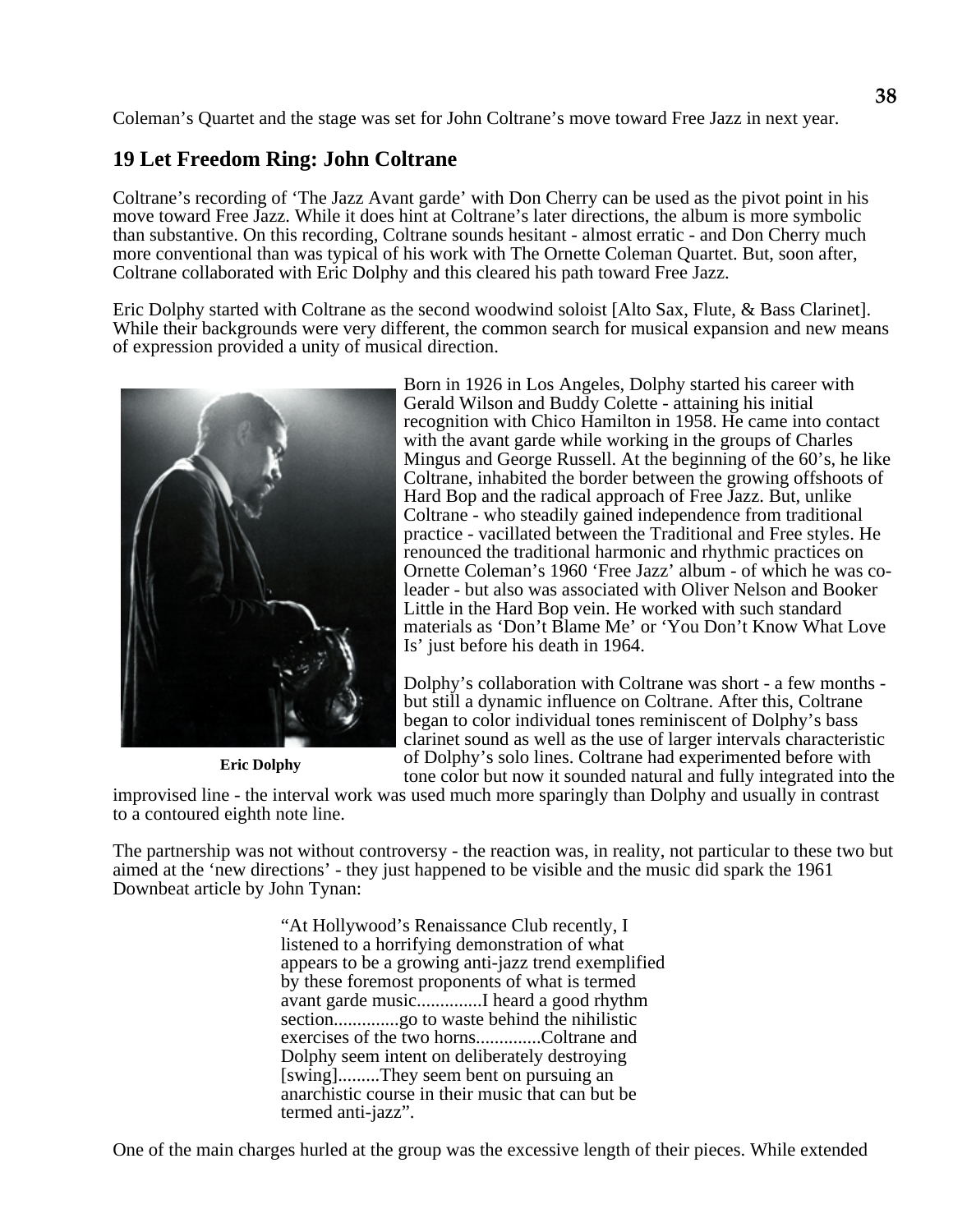compositions and performances had been presented before, the nature of the Modal improvisation left listeners of the time without the familiar landmarks to follow. The abandonment of functional harmony and formal patterns - and with this a readily comprehensible time division - made for added difficulty in following the music. This new approach demanded new listening - and not everyone was willing to follow this particular path.

Culminating five years of musical experimentation, exploration, assimilation, and perceptions, Coltrane recorded 'A Love Supreme' in December of 1964. Ekkhard Jost states that with this album, Coltrane's role as a pioneer of technical innovation was transformed into one of 'a new self-realization'. This may be true, but the culture as a whole was reflective of this new self-realization and Coltrane, in the liner notes - reminiscing about his time addicted to narcotics and alcohol [mid 1957] - does state the following:

> "I experienced, by the grace of God, a spiritual awakening which was to lead me to a richer, fuller, more productive life............in gratitude, I humbly asked to be given the means and privilege to make others happy through music".

Whatever the motivation for the concept - it was to mark a new direction for him.

The composition is a suite of four movements - each with a different structural framework ['Acknowledgement' - relatively freely treated modality, 'Resolution' - cadential 8 bar periods, 'Pursuance' - 12 bar blues pattern with a modal flavor, 'Palm' - strict modality and intensive simplicity] reveals a new feature in Coltrane's work - motivic ties between sections. These 'ties' occur in various permutations and connect the 4 movements. This technic would become a typical procedure in his later work - either sequencing the motif through the keys as it progresses through the different parts of a composition or superimposing it on a modal foundation in the bass and piano.

After this recording, Coltrane - 'the man in the middle' - became, with 'Ascension' made a half-year later, a central figure for the second generation of Free Jazz musicians. His musical journey wandered many paths and to my mind he was clearly the bridge between what came before and what is 'now' just as Louis Armstrong and Charlie Parker had done previously. He died on July 17, 1967 - and I think of all he has done Archie Shepp summed his life the best:

> "He was a bridge, the most accomplished of the so-called postbebop musicians to make an extension into what is called the avant garde.......He was one of the few older men to demonstrate a sense of responsibility to those coming behind him. He provided a positive image that was greatly needed and stood against the destructive forces that have claimed so many. Having suffered and seen so much himself, he tried to see that others coming along wouldn't have to go through all that."

# **20 Let Freedom Ring: Charles Mingus**

Mingus spent his youth in the Watts section of Los Angeles and would become a prominent band leader here in the '40's. Born in Nogales, Arizona he was relocated to Los Angeles while still very young and this locale would provide his early musical impressions - the Gospel music of the Church and the ensemble sound of Duke Ellington. His first 'live' Ellington experience was a - to say the least - exciting experience for him:

> "When I first heard Duke Ellington in person, I almost jumped out of the balcony. One piece excited me so much that I screamed" [Hentoff, 1961].

He also had an affinity for the European Impressionist composers - Debussy and Ravel.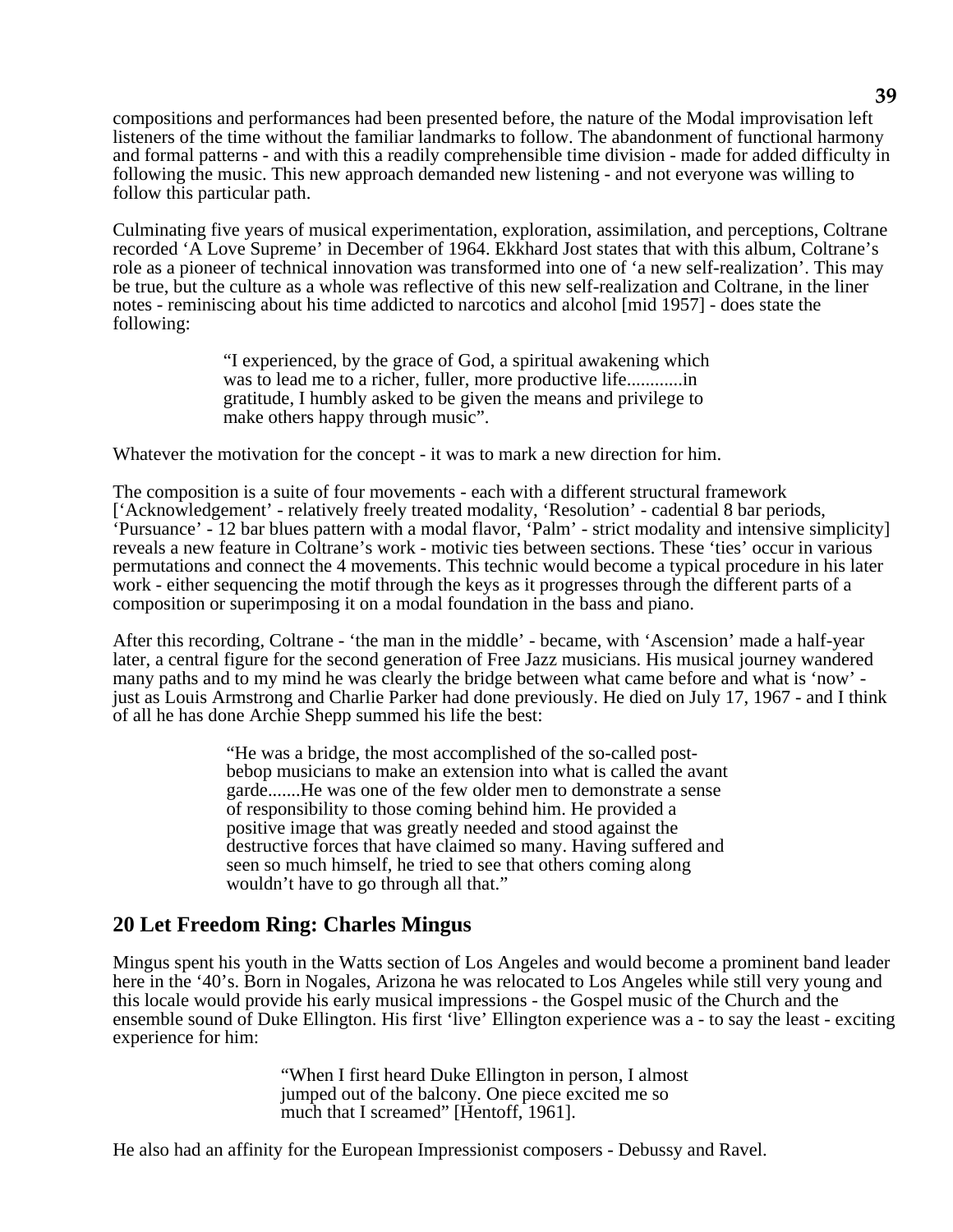He became nationally known in the '50's as the bassist with Red Norvo's trio - Red Norvo/vibes, Tal Farlow/Guitar. He settled in New York City in 1951, co-founding - with Max Roach - Debut Records and joined the Composer's Workshop circle of experimentalists. His musical history prior to that was filled with variety and a diversity of Jazz styles - working as a sideman with Kid Ory, Louis Armstrong, Lionel Hampton, Red Norvo [as mentioned], Art Tatum, and while in New York 'every bop musician of consequence'.

This pioneer of Free Jazz directly influenced that movement on two fronts - as a virtuoso Bassist and a Composer. Interestingly, he seems to have not been very impressed either with the Free Jazz movement or his influence on the next generation of Bassists working in that idiom. Litweiler, in his book, 'The Freedom Principle' states that Mingus 'despised' Free Jazz and looking back in 1974 Mingus stated:

> "I used to play avant guard bass when nobody else did. Now I play 4/4 because none of the other bassists do"

…rather ironic considering his impact on that particular music.

Mingus developed musically in marked contrast to John Coltrane. While Coltrane evolved stylistically over a period of time - moving further from his starting point - Mingus fused the widespread areas of his musical influences into a personal whole. This truly personal idiom was not a stylistic aggregation of influences but a unique fusion of the ensemble sound of the Ellington Orchestra, the collective improvisation of Dixieland, the call and response of Gospel Music, bebop phrasing, and folk music.

He was a virtuoso on his chosen instrument - with a unique conception that set him apart from the Bassists of the '50's. So strong was this instrumental esthetic that his playing would influence the likes of Charlie Haden, Scott la Faro, and Steve Swallow. Most of the outstanding Bass players of the period - Paul Chambers, Sam Jones, Doug Watkins - worked within the Ray Brown school. It was a '4 to the bar' time keeping role and solos were rare - either in an ensemble style without the ensemble or technical displays [frequently with no relation to the original musical context]. Mingus partly dispensed with the time keeping role and worked with rhythmically independent lines running contrapuntally to the melody - both as a foundation and a counterpoint.

These innovations were only incorporated superficially at the time - Hard Bop had no room for this style within its particular set of conventions.

Compositionally, most of his advanced ideas were introduced by the summer of 1957. Like Ellington, he composed for the particular personnel in his groups - but went one step further. He did not so much compose for them but rather with them - working from sketches outlining the basis of the compositions he provided space for individual contributions and fostered an atmosphere of spontaneous interactions within the group:

> "As long as they start where I start and end where I end, the musicians can change the composition if they feel like it. They add themselves, they add how they feel while we're playing" [Hentoff liner notes Atl.1377].

One of the notable consequences of this approach is that the outward features of his music changed with the musicians. These 'Jazz Workshops' provided the setting for his contributions as Free Jazz Pioneer it was his musical individuality as a composer which set the stage for later developments.

His concept of form rarely fit the formal structures of the '50' and '60's - for the most part he still worked in the traditional 12 and 16 bar blues forms and the 32 bar song form. But, while accepting these formal patterns he filled them with new content - breaking the 'theme/improvisation/theme' convention. In expanding these short forms he often juxtaposed several contrasting themes which provide a differentiation to the musical structure - and change the emotional levels as the form unfolds.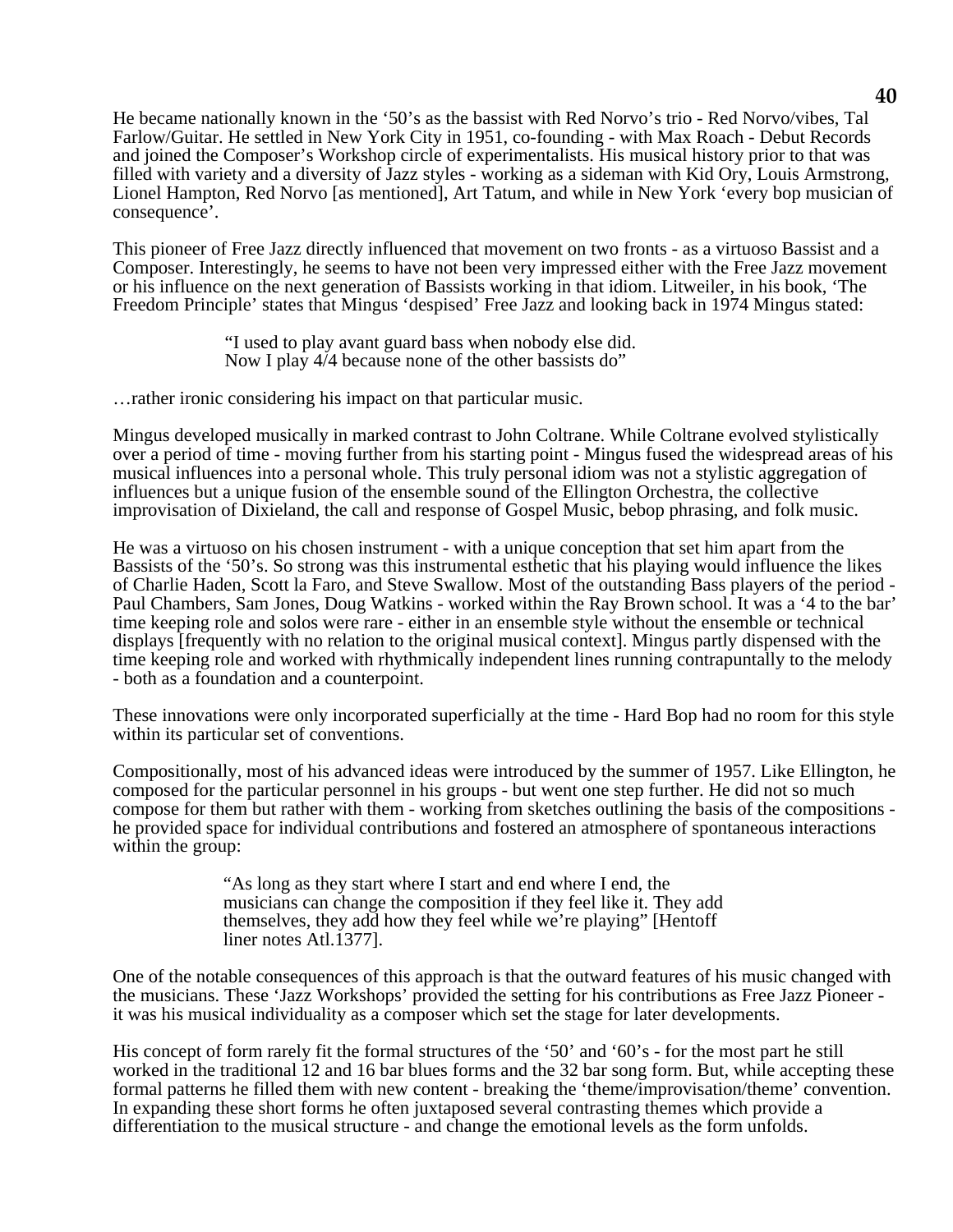He further provided variation with his concept of tempo. Hardly one piece keeps the initial tempo throughout - either by double time in the Bass and Drums or a constant accelerando with a sudden 'pull back'. This was often combined with an alteration of the basic rhythm and sometimes meter. It created a powerful and driving performance.

It was the use of collective improvisation - one very notable aspect of Free Jazz - which firmly establishes his pioneer role. While a practice of the Cool School and used by the likes of Gerry Mulligan, Al Cohen, and Zoot Sims - it was usually confined to a two horn dialogue before the return of the last theme [out chorus]. Mingus's use of this technique had much of the vitality of early Jazz and often formed the emotional climax of a composition. It was also the method through which he brought his musicians into a process of spontaneous co-creation - either against a written theme or a fixed and repeated rhythmic ostinato.

He died after a period of increasingly ill health in 1979.

# **21 Let Freedom Ring: Ornette Coleman and a New Way-Part 1**

Ornette Coleman - born March 19, 1930 in Fort Worth, Texas - started working at 14 with local R&B bands throughout the South West. A recording for Contemporary in February, 1958 actually started his career in Jazz and it happened by 'accident'. He had approached Lester Koenig to offer some of his compositions for recording and Koenig, after hearing Ornette play through some of them, offered to record Coleman for Contemporary.

Two LP's resulted - 'Something Else! The Music of Ornette Coleman' and 'Tomorrow is the Question'. Both of these were made with Don Cherry who played a decisive role on both recordings. Shortly after, both went east and studied at the School of Jazz in Lenox, MA and it was here that Coleman studied with Gunther Schuller and John Lewis [of the Modern Jazz Quartet] - at the same time, they were put under contract with Atlantic Records.

It was a Five Spot engagement in 1959 that introduced them to the Jazz community - but typically with a great deal of musical controversy. As Nat Hentoff observed:

> "For months, grimly skeptical jazz men lined up at the Five Spot's bar. They made fun of Coleman but were naggingly worried that he might, after all, have something to say - and in a new way".

Much of the reaction was due to Coleman's instrumental technique - or rather lack of technique [he was not a virtuoso player] - and his apparent appearance 'out of nowhere' onto the NYC Jazz scene and in one of the most sought after venues.

His musical statements presented 'in a new way' were truly, Coleman's way. The group appearing at the Five Spot included Don Cherry, Charlie Hayden, and Billy Higgins and it is evident, that Coleman schooled this group with his own Jazz esthetic:

> "It took me a long time to get them interested in studying with me, and staying......because when I met Charlie [Hayden] and Billy [Higgins] and Don [Cherry], they were into Bebop. They got very interested in the things I was trying to write to play. So when we got together, the most interesting part is: What do you play after you play the melody if you don't have nothing to go with? That's where I won them over…"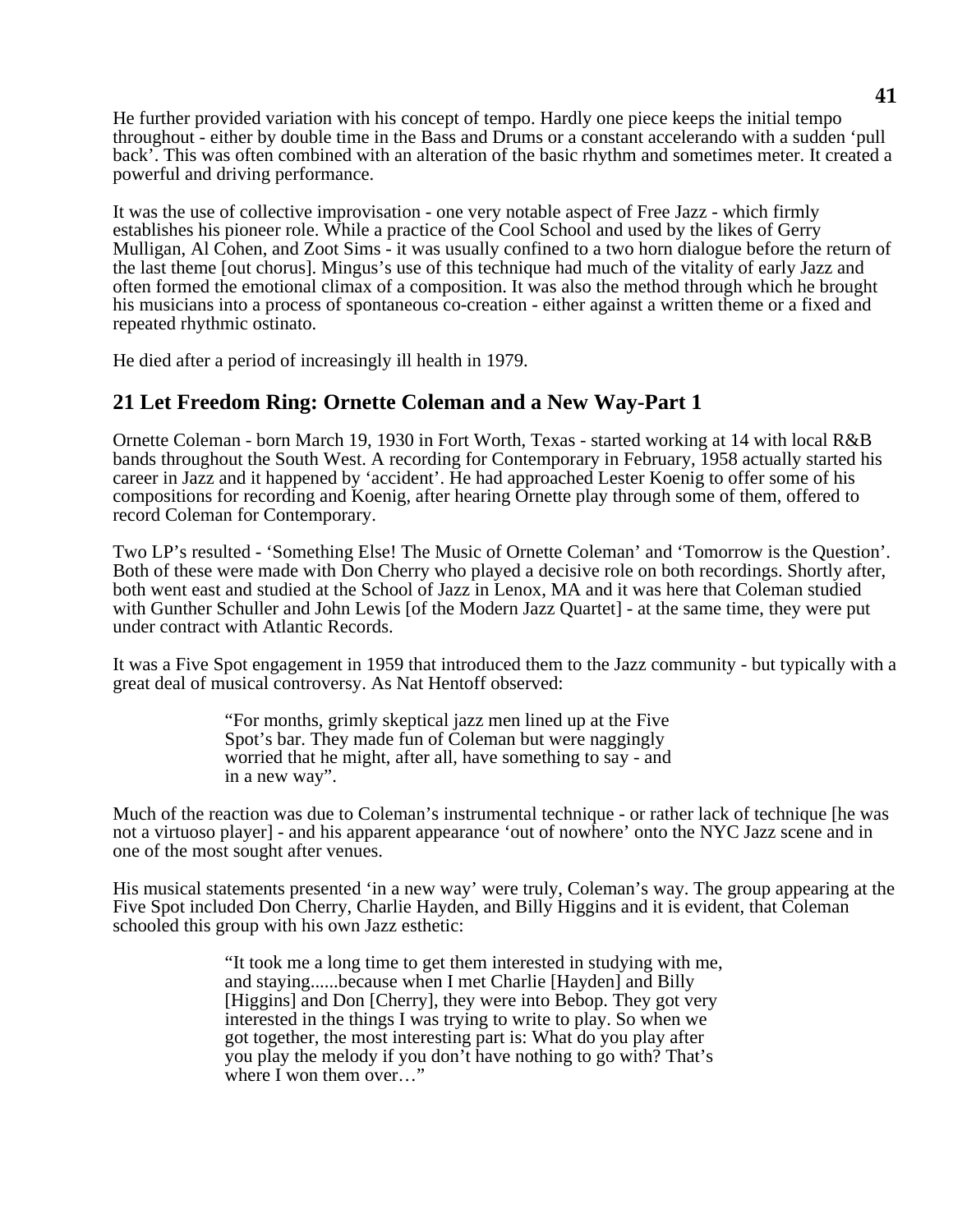Coleman didn't provide chord changes on which to improvise - so what do you play? Ornette clearly stated:

> "usually, when you play a melody, you have a set pattern to know just what you can do while the other person's doing a certain thing. But in this case, when we played the melody, no one knew where to go or what to do to show that he knew where he was going"

This new music was not about 'changes', but about emotional expression:

"I finally got them to where they could see how to express themselves without linking up to a definite maze............I think it was a case of teaching them how to feel more confident in being expressive like that for themselves. It was the innovations that Coleman developed which allowed that 'expressive confidence"

and these innovations are essential elements of a new musical language spoken by a new generation of jazz musicians - for the New Jazz started when Coleman and this Five Spot unit began playing together.

He basically negated the use of a stated harmonic framework to provide a base and form for improvisation. This harmonic framework was not replaced by another 'way' but actually not present in his conception - the recordings for Contemporary reflect this with his and Don Cherry's struggles with the rhythm section on 'Something Else! The Music of Ornette Coleman' [Bassists Red Mitchell & Percy Heath, Drummer Shelly Manne, Pianist Paul Bley]. In a 'traditional' jazz setting, these accomplished players would have been ideal but for Coleman and Cherry it was not. Both were forced to improvise over set changes but with a conception which did not accommodate such a fixed harmonic structure. 'Tomorrow is the Question' had a better relationship with the rhythm section - without a chording instrument present the free space allowed the soloist expanded considerably but more needed to be done to accommodate Ornette's conception. When Charlie Hayden became a permanent addition many of these problems were solved. Hayden was a participatory bassist [vs an accompanying one], following the horn lines free from functional harmonic orientation, and favored the low registers of the instrument - all factors which liberated the improvised line.

Ornette's music did conform with the concepts of conventional form but while accepting formal structure he 'omits' the harmonic implications of form. His is a totally linear approach to making music - the point of reference is not the 'changes' but a fundamental 'sound'..........a tonal relationship to one underlying tone rather than functional harmony. The Modal Approach to improvisation - by choosing a modality for improvisation actually is a choice among 'musical sets' and the acceptance of the internal order of relationships within the mode. The Focal Tone Approach has no such implications and provides a much freer space for improvisation.

Both approaches can stagnate easily and Coleman's solution incorporated two elements - motivic improvisation [termed Motivic Chain-association] and shifting to secondary 'tonal centers'. Motivic improvisation in this context is the invention a Motif independent of the stated Theme: one idea grows from another - linearly - which then evolves into another new idea. It is almost analogous to the 'Stream of Consciousness' literary style of Joyce or the 'automatic writing' of the surrealists. The shifts to secondary tonal centers develop from these Motivic Chain-associations and independently of time order - while retaining the ability to provide contrast for bridge sections [again, Coleman accepted the concept of conventional form].

One of the major criticisms - I'm sure part of the Five Spot reception - is Coleman's intonation. He was accused from the beginning of 'wrong intonation' - the subtle manipulations of embrochure to bring notes into tune on his instrument. He often speaks of the 'human quality' of his intonation - the 'human pitch' or 'vocalization of the sound': 'When I play an [ f ] in a a song called Peace, I think it should not sound exactly like the same note in a song called Sadness' [from Berendt]. Berendt infers that the [ f ] should not be equal in vibrations [how pitch is measured] - Jost, on the other hand, indicates that what Coleman is really saying is that they should not 'sound' the same. This concept is used within Ornette's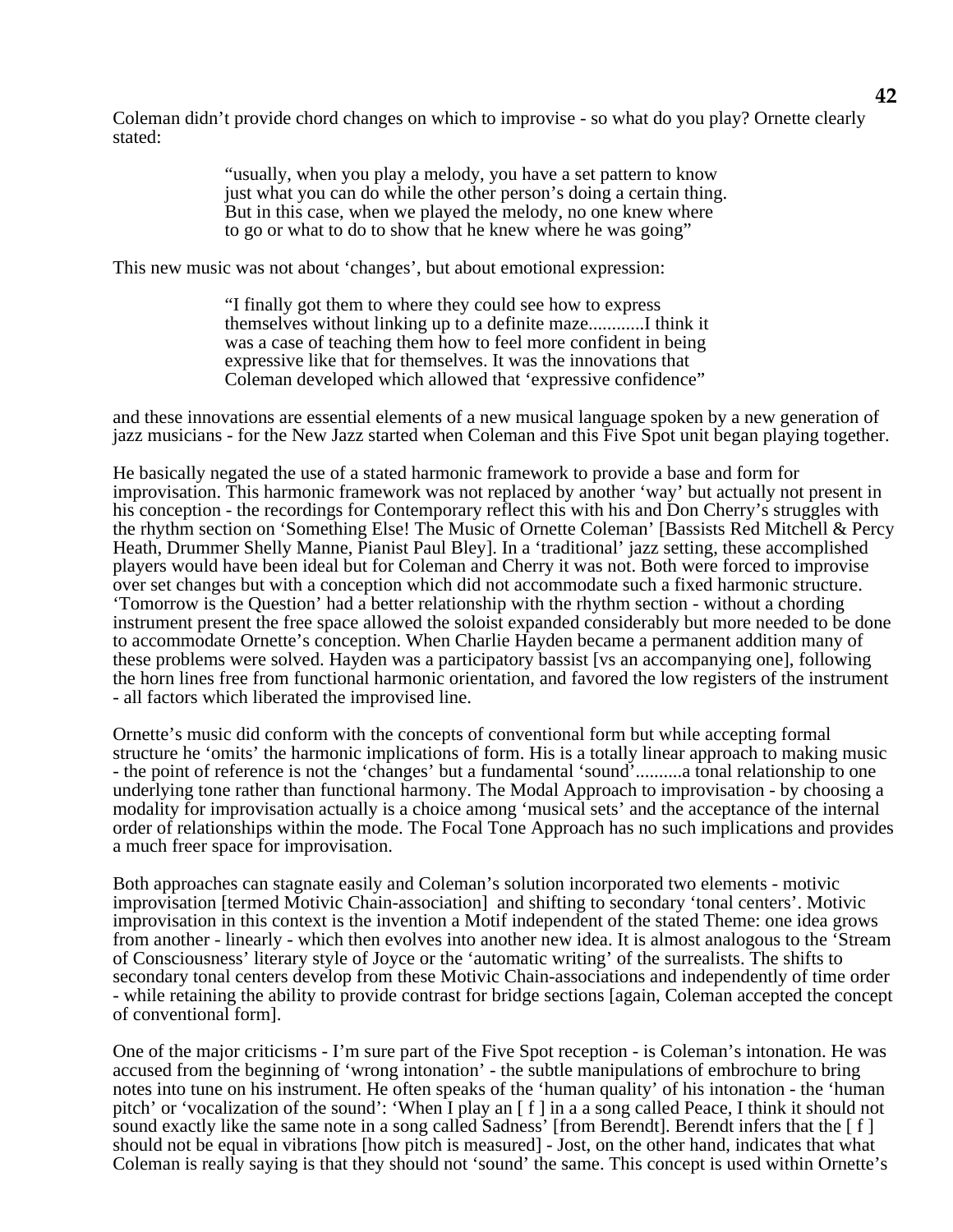improvisations but - again, as Jost states in referring to his early recordings - he is very off pitch 'in a very real sense' and with 'clashes which cannot be interpreted as expressive technique.

Coleman's Rhythmic conception is simple in principle and his music often has a 'folk song' quality. He does however utilize a type of rhythmic displacement - passages of 'on the beat' notes contrasted with just as simple a rhythmic passage but played 'off beat'. In addition, he often subdivides eighth note lines into odd groupings by shifting accents - the bar line with its implied accents is irrelevant in his music and it is very difficult to determine 'one' in his melodic line.

So what do you play? In 'traditional' Jazz, the Theme functions as a means to outline the improvisational passages which follow - for both the musicians and the audience. The melodic content provides a reference point for what is to follow and provides a set series of Chord Progressions. In Coleman's music the Theme determines the expressive content of the improvisations - this Unity of Theme and Improvisation is emotional and expressive rather than formal and functional.

## **22 Let Freedom Ring: Ornette Coleman and a New Way-Part 2**

Ornette Coleman's compositions can be split into two broad and significant categories [several types have 'crystallized'] - a Type 1 and a Type 2 and both of these are not dependent upon chord structure.

**Type 1:** exemplified by 'Mind and Time', has no implicit harmonic progression [s] but rather a melodicrhythmic line that determines the emotional nature of the improvisation. This line sets the initial tempo…and provides no clear tonal center. Rhythmically, it fits none of the common metric schemes and since it is 11 1/2 bars in length the division of the melody into bars is irrelevant. It should be noted that once a melody is divided by the bar line a series of reoccurring accents is implied. This melodic construction of 11 1/2 bars has an indicated repeat which changes the melodic accents between the first play through and the repeat - notes occurring on beat 1 the first time will occur on beat 3 with the repeat. What this line essentially provides is a 'relatively non-obligatory framework for improvisation' - for range, motion, and perhaps dynamics.

**Type 2:** exemplified by 'Congeniality', which follows an A - B1 - A - B2 standard song form. These sections are actually melodic constructs of contrasting rhythms which set the emotional context of the piece - not one specific emotional orientation but rather these contrasting sections provide 'emotional' choices for the soloist to develop an improvised line.

If any one common element can be identified within these two types, 'Freedom of Choice' for the soloist must be primary. The constricting elements of functional harmony, a tonal center, and the 'tyranny' of the bar line are all absent - but, at the same time, the organization which provides Theme and Improvisational unity remains. It is not a free form performance just a 'New Way' of organization, a way freed from the previous confines of chords, standard metric patterns, and tonality.

In 1959, Ornette stated: 'Perhaps the most important new element in out music is our conception of free group improvisation'. The group which brought this to fruition was the unit which recorded 'Free Jazz' in 1960 [Ornette Coleman, Don Cherry, Charles Hayden, Billy Higgins, Ed Blackwell, Eric Dolphy, Freddie Hubbard, and Scott la Faro]. Prior to this '60's release two previous jazz performance norms remained present - the dominating role of the soloist and the accompanying role of the rhythm section [in which the Bass and Drums still defined the time] - they had to 'keep the beat'.

This 36 minute composition is organized around a series of agreements rather than a musical score in the traditional sense. Here, individual passages ['single complexes'] are led by a different 'soloist' and are linked by transitional 'ensemble' interludes. Some of these interludes are completely notated while others exist as partially written structures ['harmonic unison']. The harmonic unison provided the players with tonal material but with no fixed timing - this would become an important compositional technique in the later development of Free Jazz. The 'tonal center' and the tempo were also agreed upon - with Hayden and Blackwell responsible for the fundamental rhythm which was 'constantly challenged and consciously endangered by la Faro and Higgins'.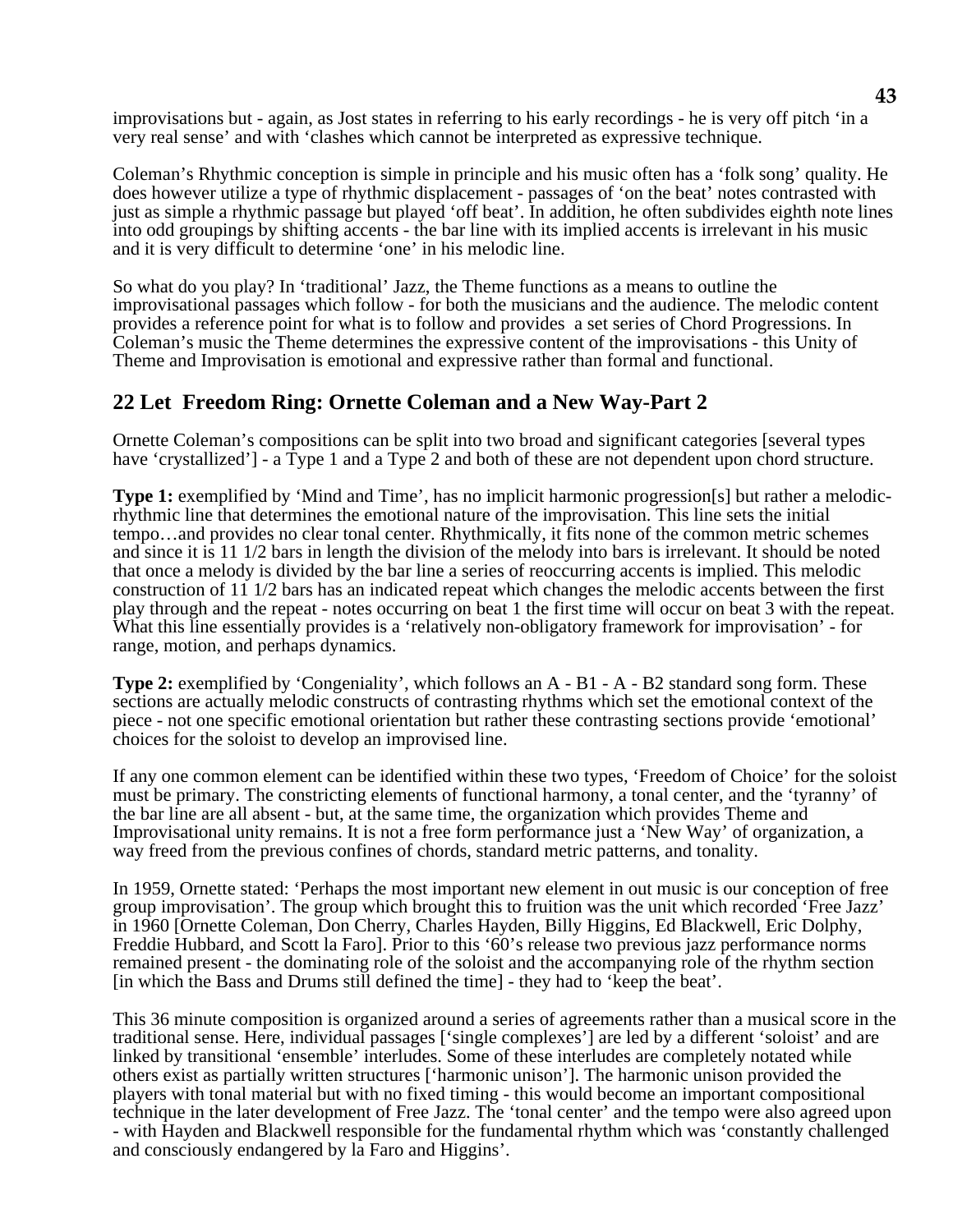The music created on the basis of these 'agreements' depends almost totally on the player's readiness to interact - it was an expansion of the 'motivic-chain associations' to a larger group context. Here, these associations develop and evolve within the group as a whole. Ideas introduced by the 'soloist' of a given section are taken up by the other musicians, developed further, and then handed back to the soloist in an altered form. It is a network of musical interactions - by imitation, continuation, and contrast that is continually renewed from within by the flow of musical ideas.

The performance [and much of this 'composition' is dependent upon performance] remains static - with little emotional climax. But it did - along with the work of Mingus - move closer to the idea of a 'musical collective conversation' and away from the primacy of the individual soloist…a demonstration that a long collective improvisation had potential for 'unity of form' in the new music.

Ornette, after this album, retreated into smaller musical associations. He returned in 1965 for an engagement at the Village Vanguard with bassist David Izenzon and drummer Charles Moffet - playing two more instruments: Violin and Trumpet. Here, the additional instrumental voices were handled in typical Ornette fashion…as 'sound tools' rather than the expected 'traditional playing techniques'. His treatment of these instruments were as producers of sound, rhythms, and emotions - not the expected melodic roles normally occupied by either [though eventually the trumpet was utilized in its expected role]. Soon after, he took a two year 'voluntary inner exile' - not from the music but rather from the music business:

> "I don't feel healthy about the performing world anymore at all. I think it's an egotistical world; it's about clothes and money, not about music. I'd like to get out of it, but I don't have the financial situation to do so. I have come to enjoy writing music because you don't have to have that performing image…I don't want to be a puppet and be told what to do and what not to do…" [1966].

By the end of the '60's, things grew quiet for Coleman. He presented concerts in his home on Prince Street in Manhattan but did record again in 1970 releasing 'Ornette Live at Prince Street: Friends and Neighbors'. In 1971, his quartet appeared in Lisbon, Portugal - with Charlie Hayden arrested and released with the intercession of the American Cultural attache. This incident developed after Hayden dedicated his 'Song for Che' to the 'Black people's liberation movements of Mozambique, Angola, Guinea'.

Coleman's compositions were not only in the jazz genre - his string quartet 'Dedication to Poets and Writers' was recorded in a 1962 Town Hall concert. A Woodwind Quintet 'Sound and Form' was recorded in 1965 at a concert in Croydon, England. He received the first Guggenheim Fellowship ever awarded for a jazz composition and the 'Inventions of Symphonic Poems' composed for that Fellowship debuted in 1967. 'Sun Suite of San Francisco came in 1968 and he recorded his 21 movement 'Skies of America' in 1971. 'Skies of American was recorded the next year under conductor Davic Measham with the London Symphony.

Ornette continued his musical journey going to Joujouka, Morocco in 1973 and working with Prime Time from the mid 70's [a quintet in 1975, sextet in 1979, and then a septet]. He recorded 'Of Human Feelings in 1979 and appeared on James 'Blood' Ulmer's 'Tales of Captain Black".

I feel, what can best sum up Coleman's view of music is a comment about his Joujouka trip - the music and the musicians:

> "And the thing that was so incredible is that they were playing instruments that wasn't in Western notes, wasn't no tempered notes, and yet they were playing in unison. It's a human music. It's about life conditions, not about losing your woman, and you know, baby will you please come back, and you know, I can't live without you in bed. It's not that. It's a much deeper music. There is a music that has the quality to preserve life…The thing that was

### **44**